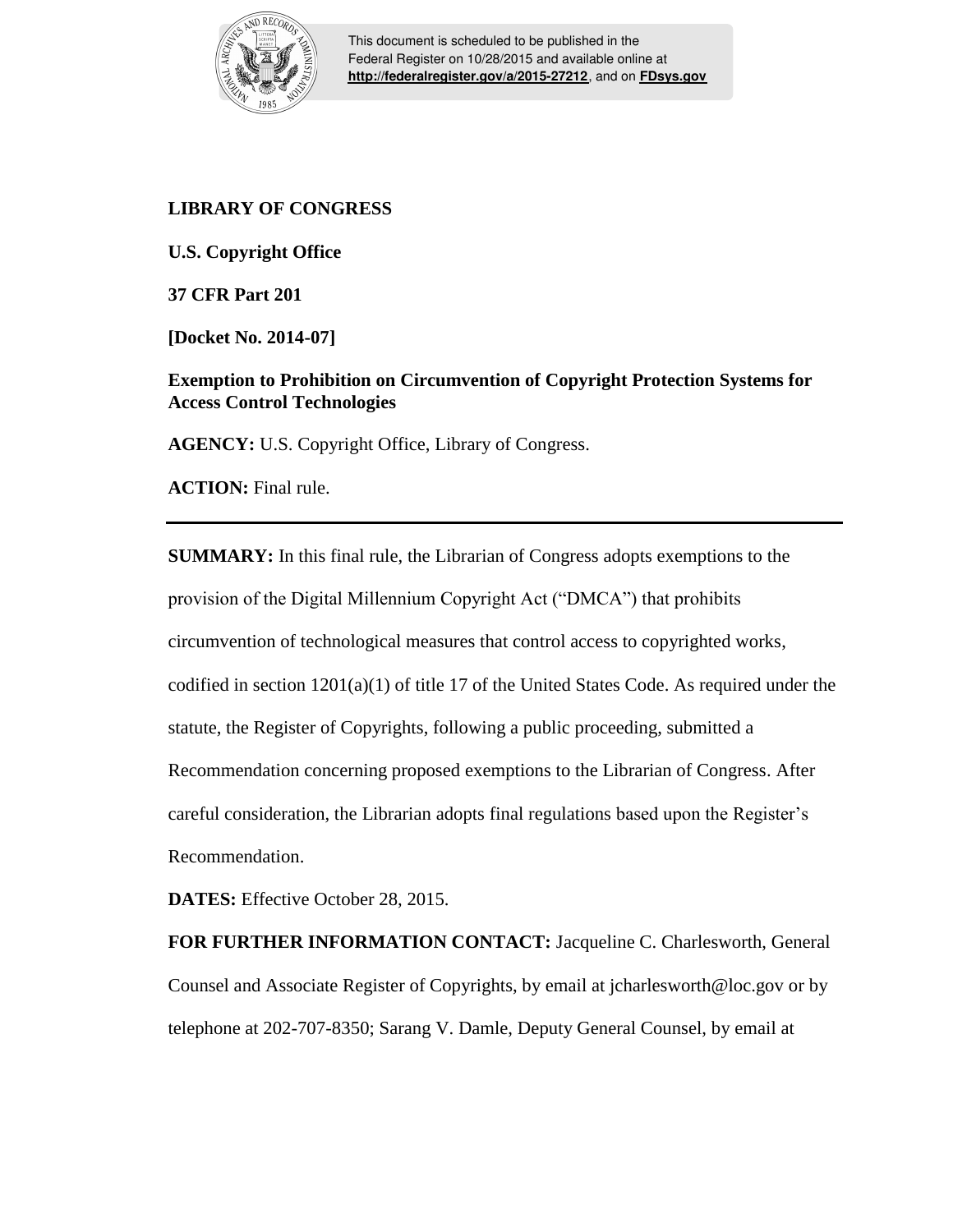sdam@loc.gov or by telephone at 202-707-8350; or Stephen Ruwe, Assistant General Counsel, by email at sruwe@loc.gov or by telephone at 202-707-8350.

**SUPPLEMENTARY INFORMATION:** The Librarian of Congress, pursuant to section 1201(a)(1) of title 17, United States Code, has determined in this sixth triennial rulemaking proceeding that the prohibition against circumvention of technological measures that effectively control access to copyrighted works shall not apply to persons who engage in noninfringing uses of certain classes of such works. This determination is based upon the Recommendation of the Register of Copyrights, which was transmitted to the Librarian on October 8, 2015.<sup>1</sup>

The below discussion summarizes the rulemaking proceeding and Register's Recommendation, announces the Librarian's determination, and publishes the regulatory text specifying the exempted classes of works. A more complete discussion of the rulemaking process, the evidentiary record, and the Register's analysis can be found in the Register's Recommendation, which is posted at www.copyright.gov/1201/.

# **I. Background**

 $\overline{a}$ 

#### **A. Statutory Requirements**

Congress enacted the DMCA in 1998 to implement certain provisions of the WIPO Copyright and WIPO Performances and Phonograms Treaties. Among other things, title I of the DMCA, which added a new chapter 12 to title 17 of the U.S. Code, prohibits circumvention of technological measures employed by or on behalf of copyright owners to protect access to their works. In enacting this aspect of the law, Congress

<sup>&</sup>lt;sup>1</sup> Register of Copyrights, Section 1201 Rulemaking: Sixth Triennial Proceeding to Determine Exemptions to the Prohibition on Circumvention, Recommendation of the Register of Copyrights (Oct. 2015) ("Register's Recommendation").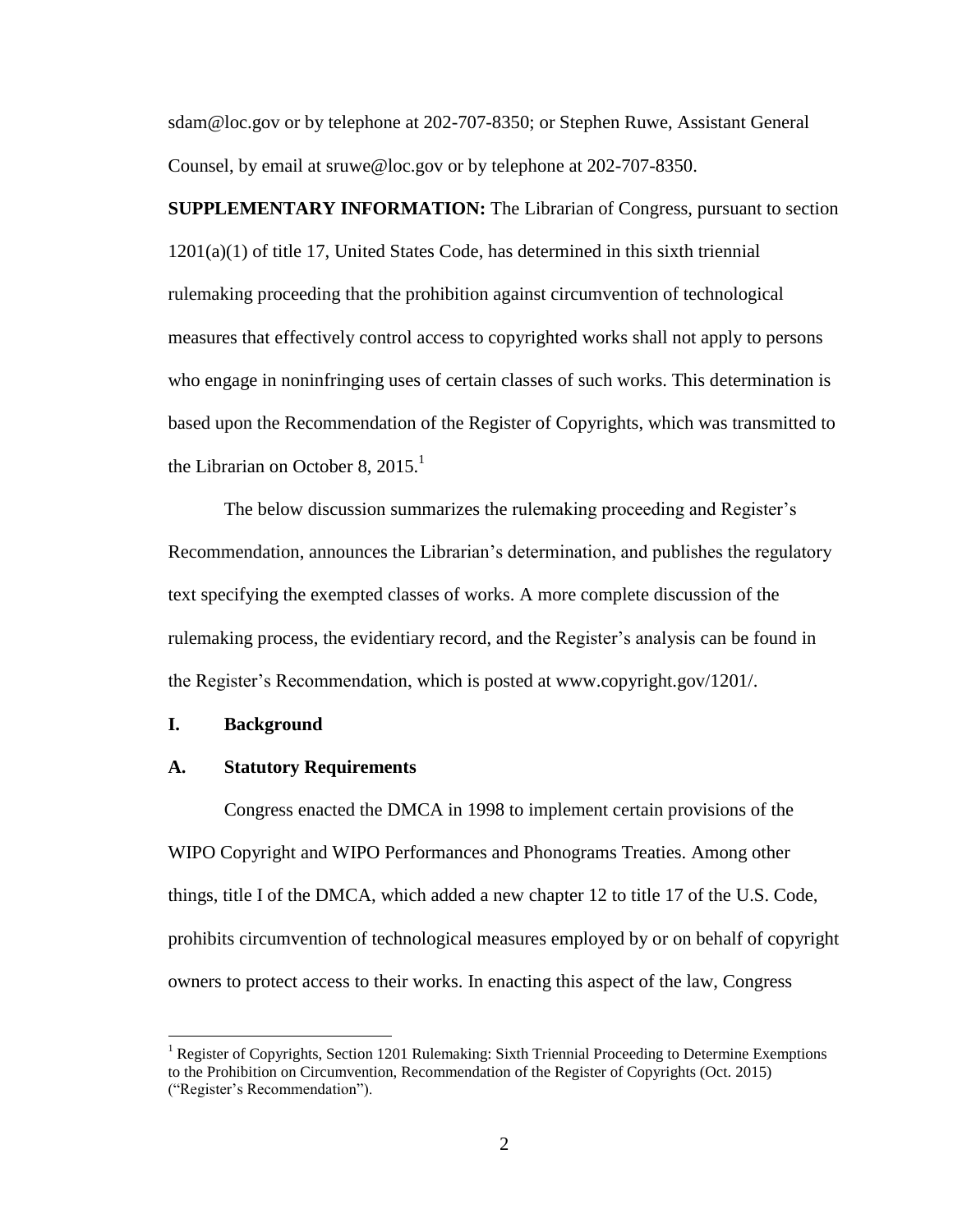observed that technological protection measures ("TPMs") can "support new ways of disseminating copyrighted materials to users, and . . . safeguard the availability of legitimate uses of those materials by individuals."<sup>2</sup>

Section  $1201(a)(1)$  provides in pertinent part that "[n]o person shall circumvent a technological measure that effectively controls access to a work protected under [title 17]." Under the statute, to "circumvent a technological measure" means "to descramble a scrambled work, to decrypt an encrypted work, or otherwise to avoid, bypass, remove, deactivate, or impair a technological measure, without the authority of the copyright owner.<sup>33</sup> A technological measure that "effectively controls access to a work" is one that "in the ordinary course of its operation, requires the application of information, or a process or a treatment, with the authority of the copyright owner, to gain access to the work."<sup>4</sup>

Section 1201(a)(1), however, also includes what Congress characterized as a "fail-safe" mechanism, $5$  which requires the Librarian of Congress, following a rulemaking proceeding, to publish any class of copyrighted works as to which the Librarian has determined that noninfringing uses by persons who are users of a copyrighted work are, or are likely to be, adversely affected by the prohibition against circumvention in the succeeding three-year period, thereby exempting that class from the prohibition for that period.<sup>6</sup> The Librarian's determination to grant an exemption is based upon the recommendation of the Register of Copyrights, who conducts the rulemaking

 $^2$  Staff of H. Comm. on the Judiciary, 105th Cong., Section-by-Section Analysis of H.R. 2281 as PASSED BY THE UNITED STATES HOUSE OF REPRESENTATIVES ON AUGUST 4, 1998, at 6 (Comm. Print 1998).  $3$  17 U.S.C. 1201(a)(3)(A).

 $4$  17 U.S.C. 1201(a)(3)(B).

<sup>5</sup> *See* H.R. REP. NO. 105-551, pt. 2, at 36 (1998).

<sup>6</sup> *See* 17 U.S.C. 1201(a)(1).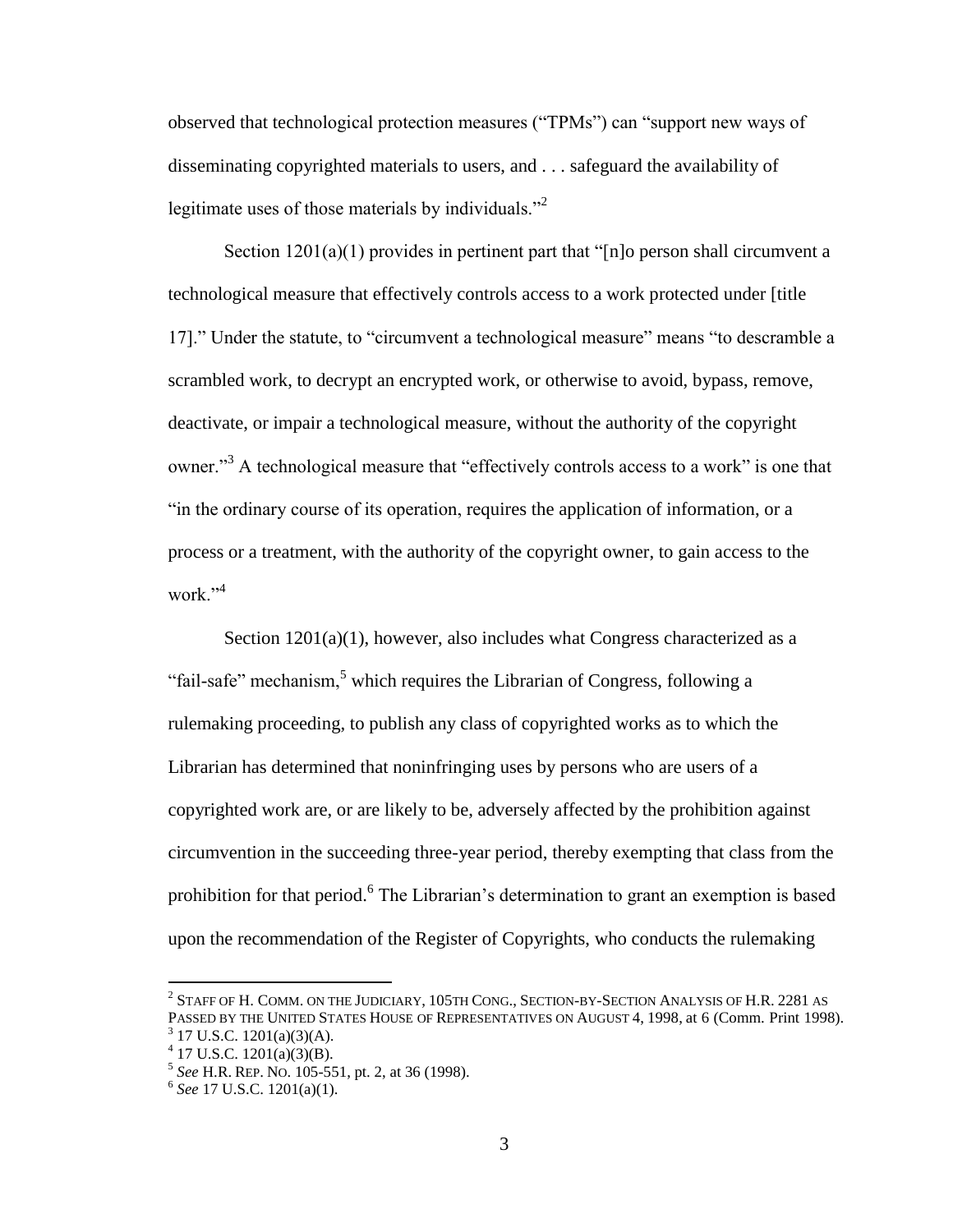proceeding.<sup>7</sup> Congress directed the Register, in turn, to consult with the Assistant Secretary for Communications and Information of the Department of Commerce, who oversees the National Telecommunications and Information Administration ("NTIA"), in the course of formulating her recommendation. $8$ 

The primary responsibility of the Register and the Librarian in the rulemaking proceeding is to assess whether the implementation of access controls impairs the ability of individuals to make noninfringing uses of copyrighted works within the meaning of section 1201(a)(1). To do this, the Register develops a comprehensive administrative record using information submitted by interested members of the public, and makes recommendations to the Librarian concerning whether exemptions are warranted based on that record.

Under the statutory framework, the Librarian, and thus the Register, must consider "(i) the availability for use of copyrighted works; (ii) the availability for use of works for nonprofit archival, preservation, and educational purposes; (iii) the impact that the prohibition on the circumvention of technological measures applied to copyrighted works has on criticism, comment, news reporting, teaching, scholarship, or research; (iv) the effect of circumvention of technological measures on the market for or value of copyrighted works; and (v) such other factors as the Librarian considers appropriate.<sup>"9</sup> As noted above, the Register must also consult with the Assistant Secretary who oversees NTIA, and report and comment on his views, in providing her Recommendation. Upon

 $7$  17 U.S.C. 1201(a)(1)(C).

<sup>8</sup> *Id.*

<sup>9</sup> *Id.*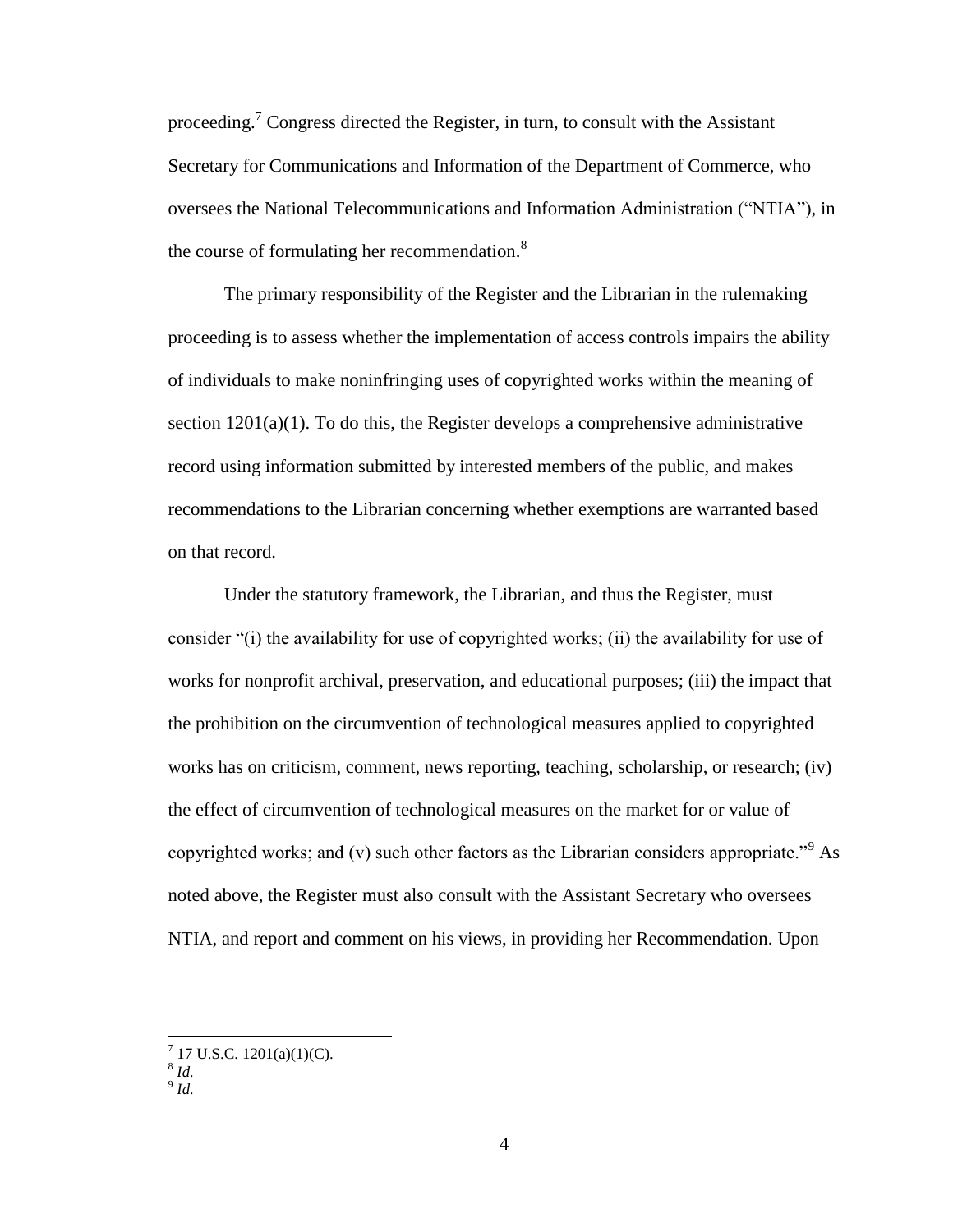receipt of the Recommendation, the Librarian is responsible for promulgating the final rule setting forth any exempted classes of works.

Significantly, exemptions adopted by rule under section  $1201(a)(1)$  apply only to the conduct of circumventing a technological measure that controls access to a copyrighted work. Other parts of section 1201, by contrast, address the manufacture and provision of—or "trafficking" in—products and services designed for purposes of circumvention. Section 1201(a)(2) bars trafficking in products and services that are used to circumvent technological measures that control access to copyrighted works (for example, a password needed to open a media file), <sup>10</sup> while section 1201(b) bars trafficking in products and services used to circumvent technological measures that protect the exclusive rights of the copyright owner in their works (for example, technology that prevents the work from being reproduced).<sup>11</sup> The Librarian of Congress has no authority to adopt exemptions for the anti-trafficking prohibitions contained in section  $1201(a)(2)$  or (b).<sup>12</sup>

More broadly, activities conducted under the regulatory exemptions must still comply with other applicable laws, including non-copyright provisions. Thus, while an exemption may specifically reference other laws of particular concern, any activities conducted under an exemption must be otherwise lawful.

Also significant is the fact that the statute contains certain permanent exemptions to permit specified uses. These include: section 1201(d), which exempts certain activities

 $10$  17 U.S.C. 1201(a)(2).

 $11$  17 U.S.C. 1201(b).

<sup>&</sup>lt;sup>12</sup> See 17 U.S.C. 1201(a)(1)(E) ("Neither the exception under subparagraph (B) from the applicability of the prohibition contained in subparagraph (A), nor any determination made in a rulemaking conducted under subparagraph (C), may be used as a defense in any action to enforce any provision of this title other than this paragraph.").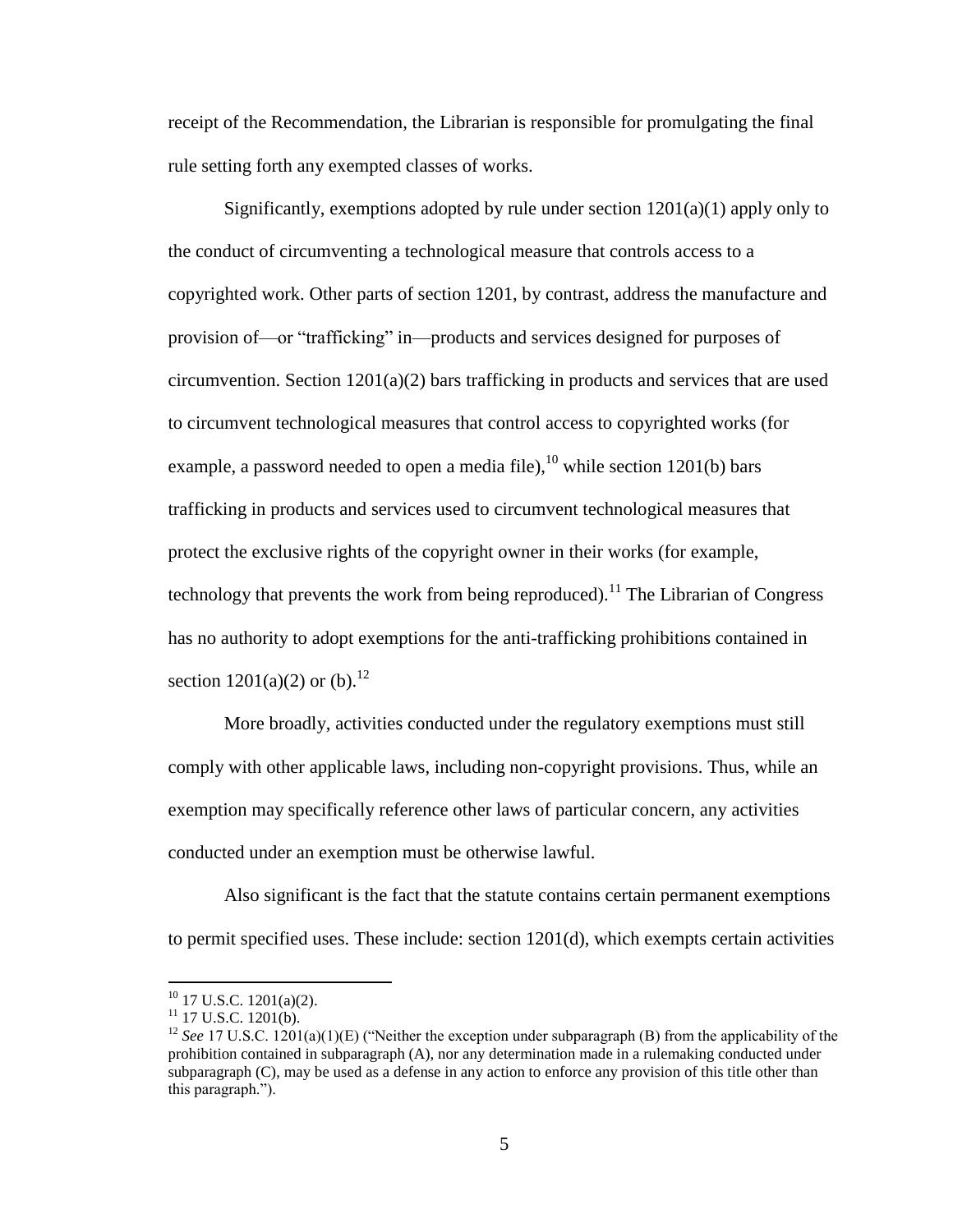of nonprofit libraries, archives, and educational institutions; section 1201(e), which exempts "lawfully authorized investigative, protective, information security, or intelligence activity" of a state or the federal government; section 1201(f), which exempts certain "reverse engineering" activities to facilitate interoperability; section  $1201(g)$ , which exempts certain types of research into encryption technologies; section 1201(h), which exempts certain activities to prevent the "access of minors to material on the Internet"; section 1201(i), which exempts certain activities "solely for the purpose of preventing the collection or dissemination of personally identifying information"; and section 1201(j), which exempts certain acts of "security testing" of computers and computer systems.

### **B. The Unlocking Consumer Choice and Wireless Competition Act**

In 2014, Congress enacted the Unlocking Consumer Choice and Wireless Competition Act ("Unlocking Act"), effective as of August 1,  $2014$ <sup>13</sup>. The Unlocking Act did three things. First, it replaced the exemption adopted in the 2012 triennial proceeding to enable certain wireless telephone handsets (*i.e.,* cellphones) to connect to wireless communication networks—a process commonly known as cellphone "unlocking"—with a broader version of the exemption adopted by the Librarian in 2010. Second, the legislation provided that the circumvention permitted under the reinstated 2010 exemption, as well as any future exemptions to permit wireless telephone handsets or other wireless devices to connect to wireless telecommunications networks, may be initiated by the owner of the handset or device, by another person at the direction of the

<sup>&</sup>lt;sup>13</sup> Pub. L. No. 113-144, 128 Stat. 1751 (2014). Subsequently, the Librarian adopted regulatory amendments to reflect the new legislation. *See* Exemption to Prohibition on Circumvention of Copyright Protection Systems for Wireless Telephone Handsets, 79 FR 50552 (Aug. 25, 2014) (codified at 37 CFR 201.40(b)(3), (c)).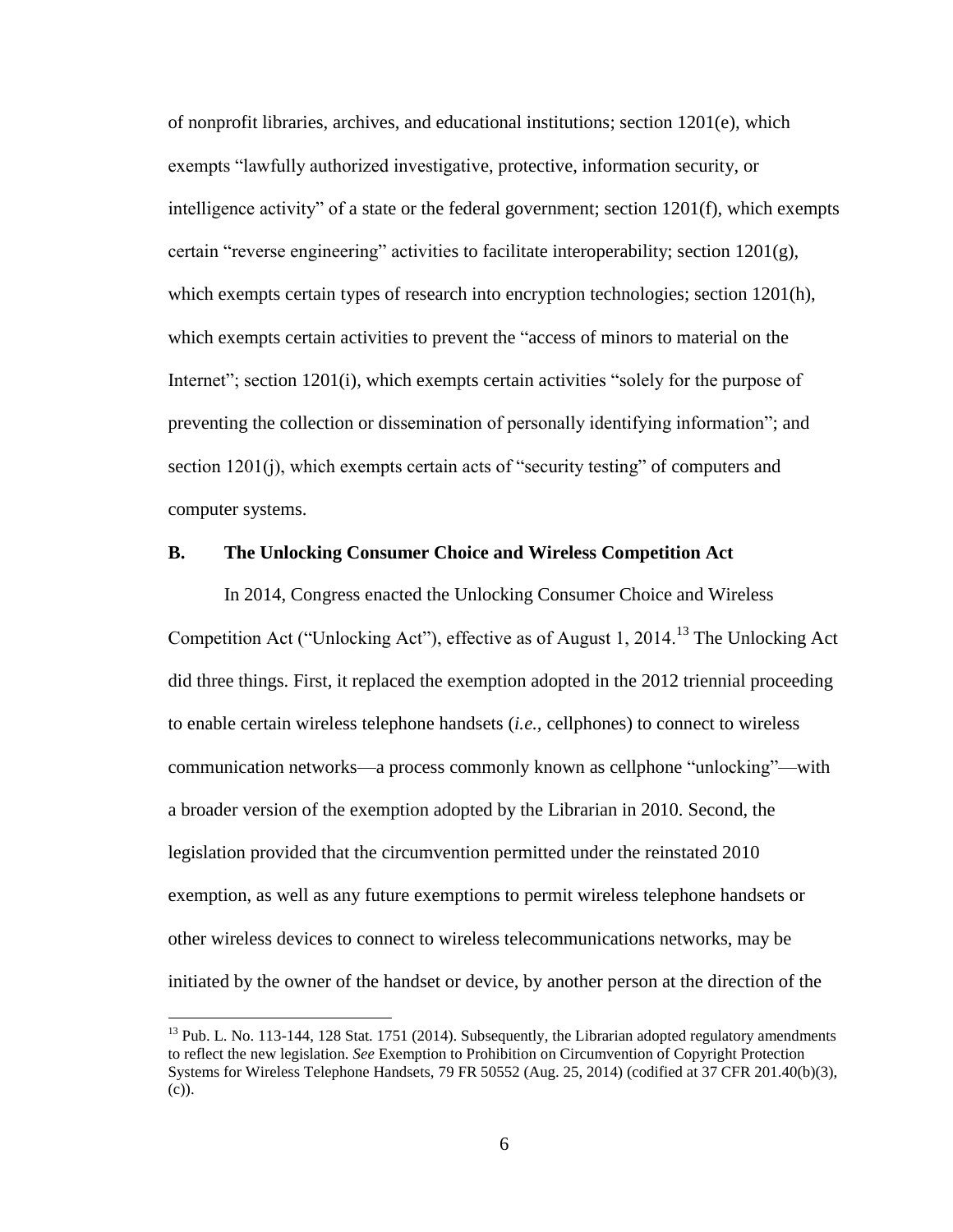owner, or by a provider of commercial mobile radio or data services to enable such owner or a family member to connect to a wireless network when authorized by the network operator.<sup>14</sup> This directive is permanent, and is now reflected in the relevant regulations.<sup>15</sup> Third, the legislation directed the Librarian of Congress to consider as part of the current triennial proceeding whether to "extend" the cellphone unlocking exemption "to include any other category of wireless devices" based upon the recommendation of the Register, who in turn is to consult with the Assistant Secretary.<sup>16</sup> Accordingly, as part of this rulemaking proceeding, the Copyright Office solicited and evaluated several proposed unlocking exemptions for devices other than cellphones, as addressed in Proposed Classes 12 through 15 below.

### **C. Rulemaking Standards**

In adopting the DMCA, Congress imposed legal and evidentiary requirements for the section 1201 rulemaking proceeding, as discussed in greater detail in the Register's Recommendation.<sup>17</sup> Those who seek an exemption from the prohibition on circumvention bear the burden of establishing that the requirements for granting an exemption have been satisfied by a preponderance of the evidence. In addition, the basis for an exemption must be established *de novo* in each triennial proceeding. That said, however, where a proponent is seeking the readoption of an existing exemption, it may attempt to satisfy its burden by demonstrating that the conditions that led to the adoption of the prior exemption continue to exist today (or that new conditions exist to justify the exemption). Assuming the proponent succeeds in making such a demonstration, it is incumbent upon

 $14$  Unlocking Act sec. 2(a), (c).

<sup>15</sup> *See* 79 FR at 50554; *see also* 37 CFR 201.40(c).

 $16$  Unlocking Act sec.  $2(b)$ .

<sup>&</sup>lt;sup>17</sup> *See* Register's Recommendation at 13-18.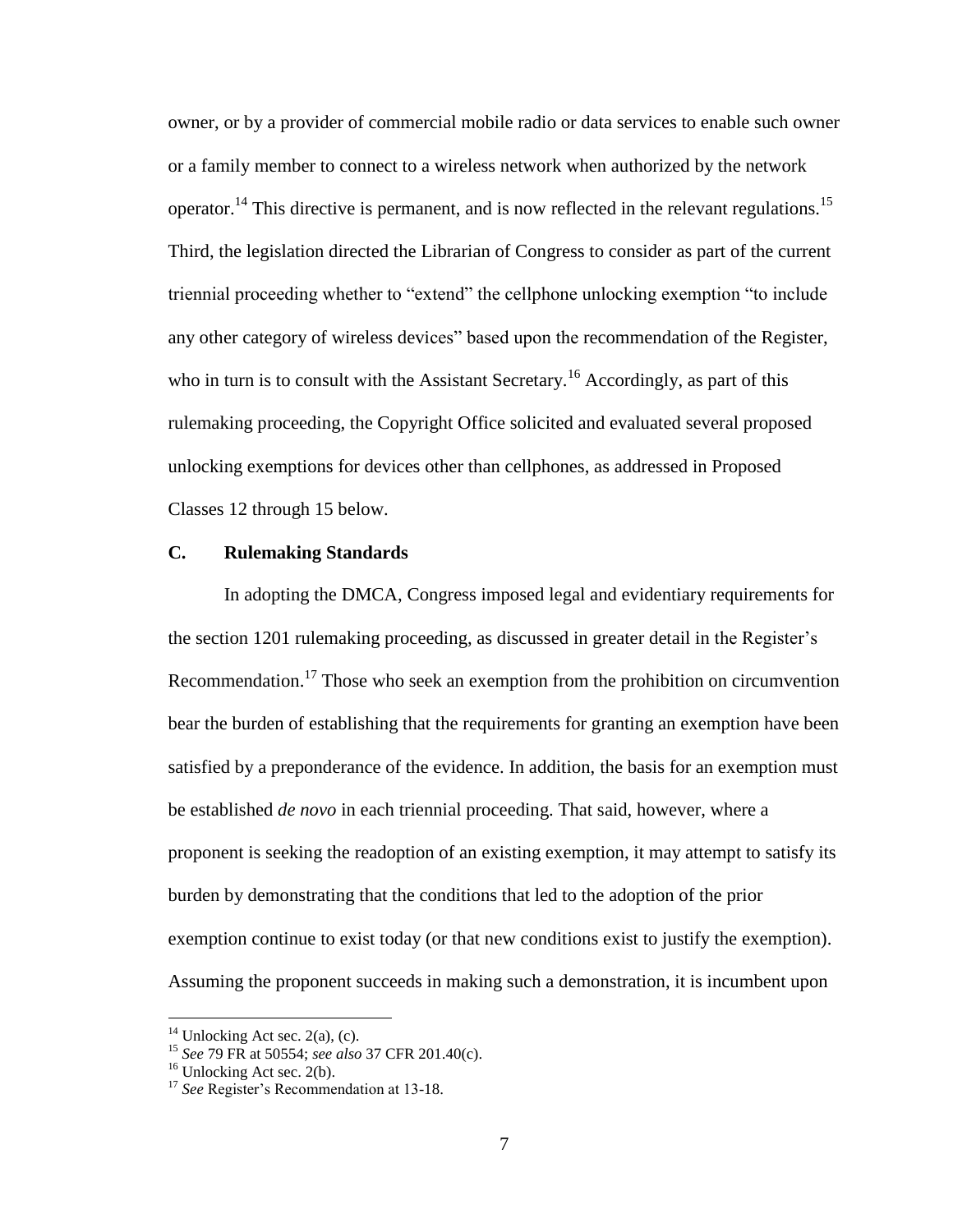any opponent of that exemption to rebut such evidence by showing that the exemption is no longer justified.

To establish a case for an exemption, proponents must show at a minimum (1) that uses affected by the prohibition on circumvention are or are likely to be noninfringing; and (2) that as a result of a technological measure controlling access to a copyrighted work, the prohibition is causing, or in the next three years is likely to cause, an adverse impact on those uses. In addition, the Librarian must also examine the statutory factors listed in section  $1201(a)(1)$ : (1) the availability for use of copyrighted works; (2) the availability for use of works for nonprofit archival, preservation, and educational purposes; (3) the impact that the prohibition on the circumvention of technological measures applied to copyrighted works has on criticism, comment, news reporting, teaching, scholarship, or research; (4) the effect of circumvention of technological measures on the market for or value of copyrighted works; and (5) such other factors as the Librarian considers appropriate. In some cases, weighing these factors requires the consideration of the benefits that the technological measure brings with respect to the overall creation and dissemination of works in the marketplace, in addition to any negative impact.

Finally, when granting an exemption, section 1201(a)(1) specifies that the exemption adopted as part of this rulemaking must be defined based on "a particular class of works."<sup>18</sup> Among other things, the determination of the appropriate scope of a "class" of works" recommended for exemption may also take into account the adverse effects an exemption may have on the market for or value of copyrighted works. Accordingly, "it

 $18$  17 U.S.C. 1201(a)(1)(B).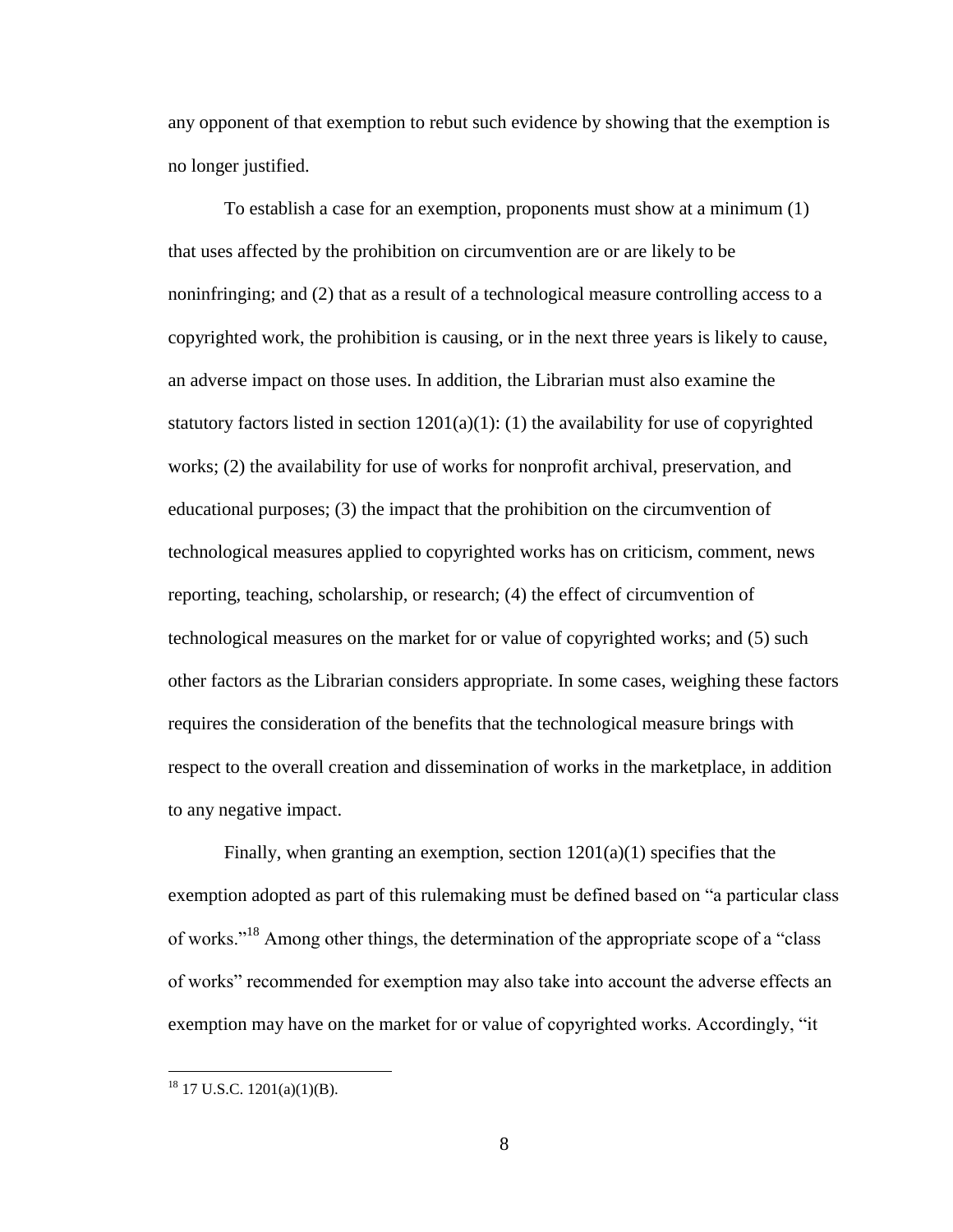can be appropriate to refine a class by reference to the use or user in order to remedy the adverse effect of the prohibition and to limit the adverse consequences of an exemption."<sup>19</sup>

# **II. History of the Sixth Triennial Proceeding**

As the Register explains in the Recommendation, the administrative process employed in the rulemaking was revised for this triennial proceeding. In particular, the Copyright Office implemented certain procedural changes to make the process more accessible and understandable to the public, allow greater opportunity for participants to coordinate their efforts, encourage participants to submit effective factual and legal support for their positions, and reduce administrative burdens on both the participants and the Office. Among other things, the procedural changes included providing commenters with recommended template forms to use when submitting comments, and requiring commenters to submit separate comments for each proposed class.

On September 17, 2014, the Copyright Office published a Notice of Inquiry ("NOI") in the Federal Register to initiate the sixth triennial rulemaking proceeding.<sup>20</sup> The NOI invited interested parties to submit petitions for proposed exemptions that set forth the essential elements of the exemption. The Office received forty-four petitions for proposed exemptions in response to the NOI.

Next, on December 12, 2014, the Office issued a Notice of Proposed Rulemaking ("NPRM") that reviewed and grouped the proposed exemptions set forth in the

 $19$  Recommendation of the Register of Copyrights in RM 2005-11, Rulemaking on Exemptions from Prohibition on Circumvention of Copyright Protection Systems for Access Control Technologies 19 (Nov. 17, 2006).

 $20$  Exemption to Prohibition on Circumvention of Copyright Protection Systems for Access Control Technologies, 79 FR 55687 (Sept. 17, 2014) ("NOI").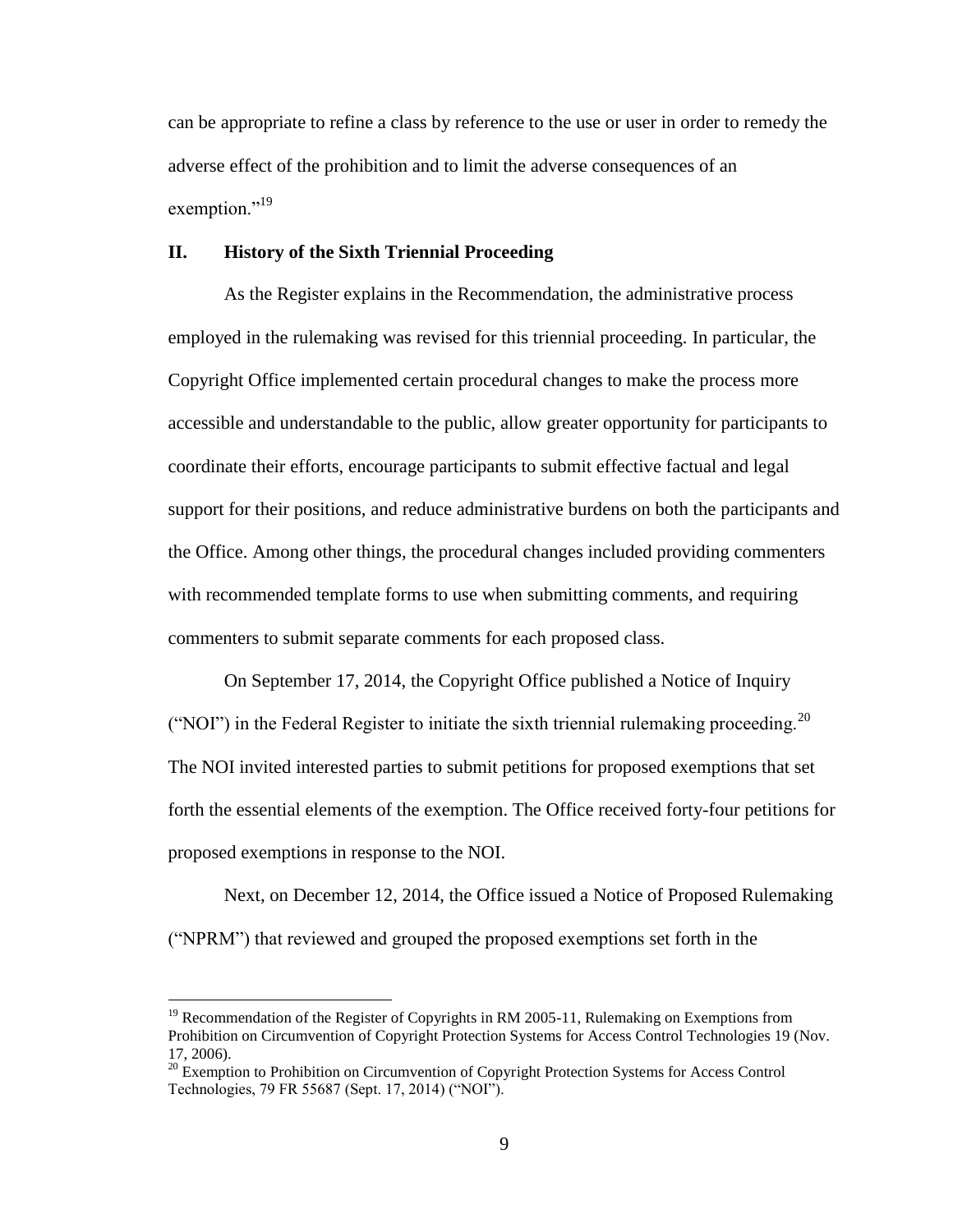petitions.<sup>21</sup> In the NPRM, the Copyright Office concluded that three of the petitions sought exemptions that could not be granted as a matter of law, and declined to put those proposals forward for public comment.<sup>22</sup> The Office grouped the remaining proposed exemptions into twenty-seven proposed classes of works. In some cases, overlapping proposals were merged into a single combined proposed class. In other cases, individual proposals that encompassed multiple proposed uses were subdivided into multiple classes to aid in the process of review. The Office then provided detailed guidance on the submission of comments, including a number of specific legal and factual areas of interest with respect to each proposed class.

The Office received nearly 40,000 comments in response to the NPRM, the vast majority of which consisted of relatively short statements of support or opposition without substantial legal argument or supporting evidence. A number of the longer submissions included multimedia evidence to illustrate points made in the written comments.

After receiving and studying the written comments, the Office held seven days of public hearings: in Los Angeles, at the UCLA School of Law, from May 19 to 21, 2015; and in Washington, D.C., at the Library of Congress, from May 26 to 29, 2015. The Office heard testimony from sixty-three witnesses at the hearings, and received additional multimedia evidence. After the hearings, the Office issued a number of follow-up

 $21$  Exemption to Prohibition on Circumvention of Copyright Protection Systems for Access Control Technologies, 79 FR 73856, 73859 (Dec. 12, 2014) ("NPRM").

 $^{22}$  NPRM, 79 FR at 73859. Each of these petitions sought to permit circumvention of any and all TPMs that constituted "digital rights management" with respect to unspecified types of copyrighted works for the purpose of engaging in unidentified personal and/or consumer uses. *Id.* The Office explained that these proposed exemptions ran afoul of the statutory requirement that "any exemptions adopted as part of this rulemaking must be defined based on 'a *particular class* of works.'" *Id.* (quoting 17 U.S.C. 1201(a)(1)(B) (emphasis added)). The Office thus concluded that "the sweeping type of exemption proposed by these three petitions" could not be granted consistent with the standards of section 1201(a)(1). *Id.*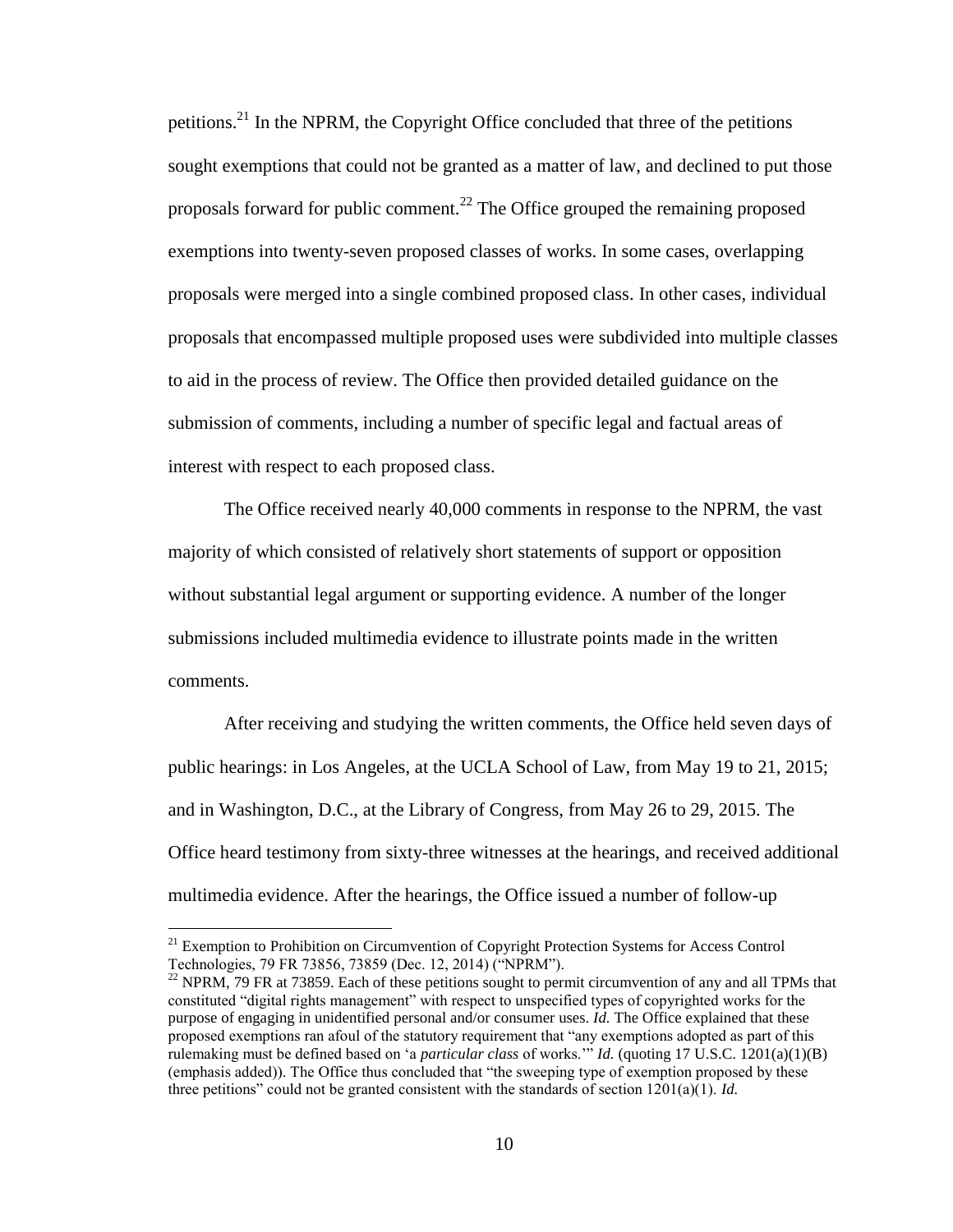questions to participants, and received responses that have been made part of the administrative record.

As observed by various commenting parties, certain of the proposed exemptions presented issues potentially of concern to the Department of Transportation ("DOT"), the Environmental Protection Agency ("EPA"), and the Food and Drug Administration ("FDA"), and perhaps other regulatory agencies as well. The Copyright Office therefore sent letters to DOT, EPA and FDA informing them of the pendency of the rulemaking proceeding in case they wished to comment on the proposals. In response to these letters, the Office received responses from those agencies, and also from the California Air Resources Board ("California ARB"), which are also included in the record.

Throughout this triennial proceeding, as required under section  $1201(a)(1)$ , the Register has consulted with NTIA. In addition to providing procedural and substantive input throughout the rulemaking process, NTIA was represented along with Copyright Office staff at the public hearings held in Los Angeles and Washington, D.C. NTIA formally communicated its views on each of the proposed exemptions in recommendations delivered to the Register on September 18, 2015. NTIA's recommendations can be viewed at copyright.gov/1201/2015/2015\_NTIA\_Letter.pdf.

# **III. Summary of Register's Recommendation**

#### **A. Designated Classes**

Based upon the record in this proceeding, the Register of Copyrights recommends that the Librarian determine that the classes of works described below be exempt from the prohibition against circumvention of technological measures set forth in section  $1201(a)(1)$ :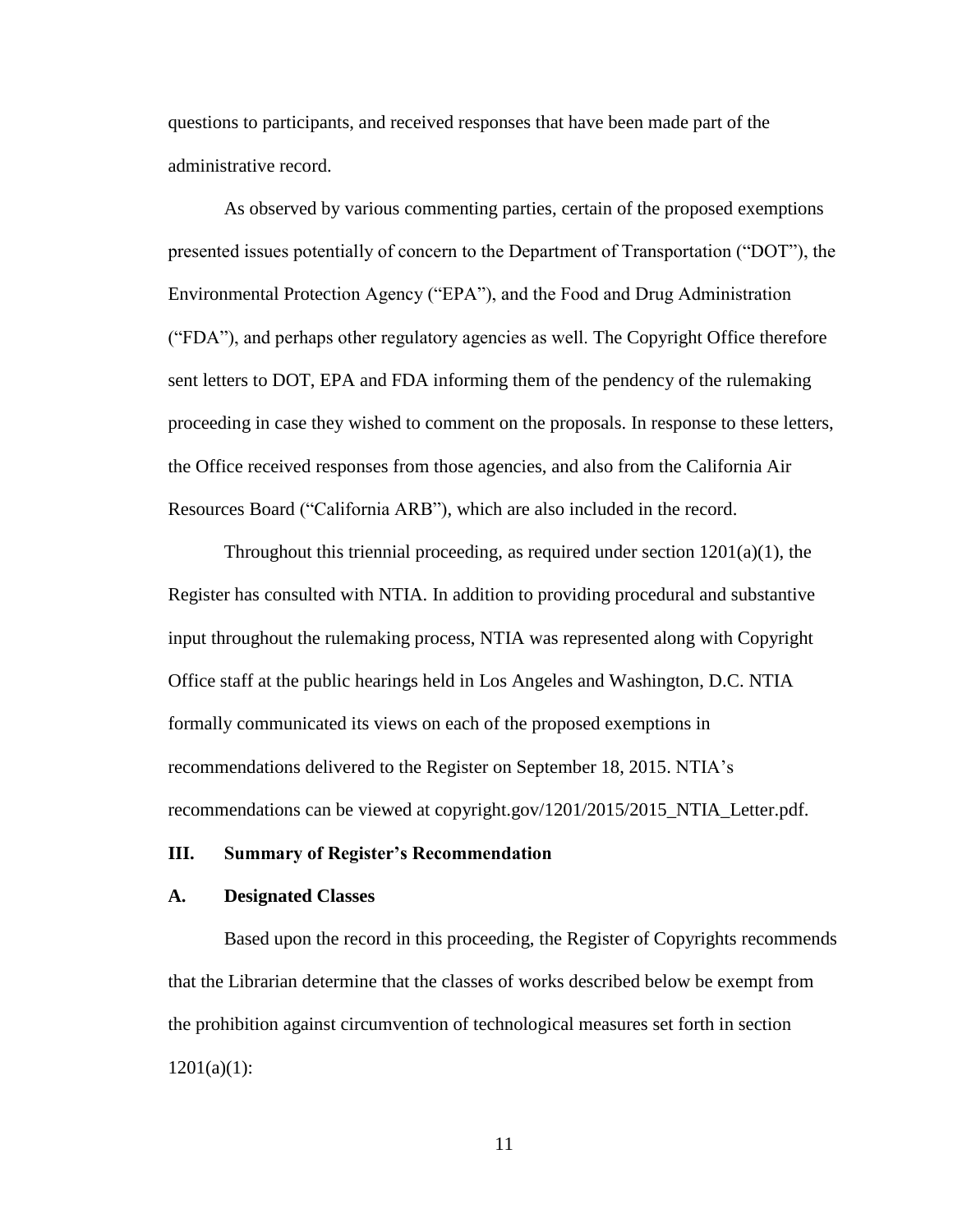*1. Proposed Classes 1 to 7: Audiovisual Works – Educational and Derivative Uses*<sup>23</sup>

Proponents of Proposed Classes 1 through 7 share the desire to circumvent technological protection measures employed on DVDs, Blu-ray discs and/or by various online streaming services to access motion pictures—a category under the Copyright Act that includes television programs and videos—in order to engage in noninfringing uses. Past rulemakings have granted exemptions relating to uses of motion picture excerpts for commentary or criticism by college and university faculty and staff and by kindergarten through twelfth-grade educators, as well as in noncommercial videos, documentary films, and nonfiction multimedia e-books offering film analysis. Past exemptions have been limited to circumvention of DVDs, online distribution services, and as a result of using screen-capture technology.

The petitions filed in this rulemaking sought to readopt and to some extent expand the previously granted exemptions, including to encompass Blu-ray discs (on the ground that a high-definition format is required for certain uses), to access audiovisual works that may not be motion pictures (such as video games), to permit the use of more than "short portions" of motion picture excerpts, and to extend to all "fair uses" rather than limiting the uses to criticism or comment. Some proponents sought to expand filmmaking uses to include narrative (or fictional) film, in addition to documentaries. Some proposals were focused on expanding the category of potential users of an exemption, such as to uses by museums, libraries and nonprofits, or by students and faculty participating in massive online open courses ("MOOCs"). The Copyright Office grouped these proposals into seven classes.

<sup>&</sup>lt;sup>23</sup> The Register's analysis and conclusions for these classes, including citations to the record and relevant legal authority, can be found in the Recommendation at 24-106.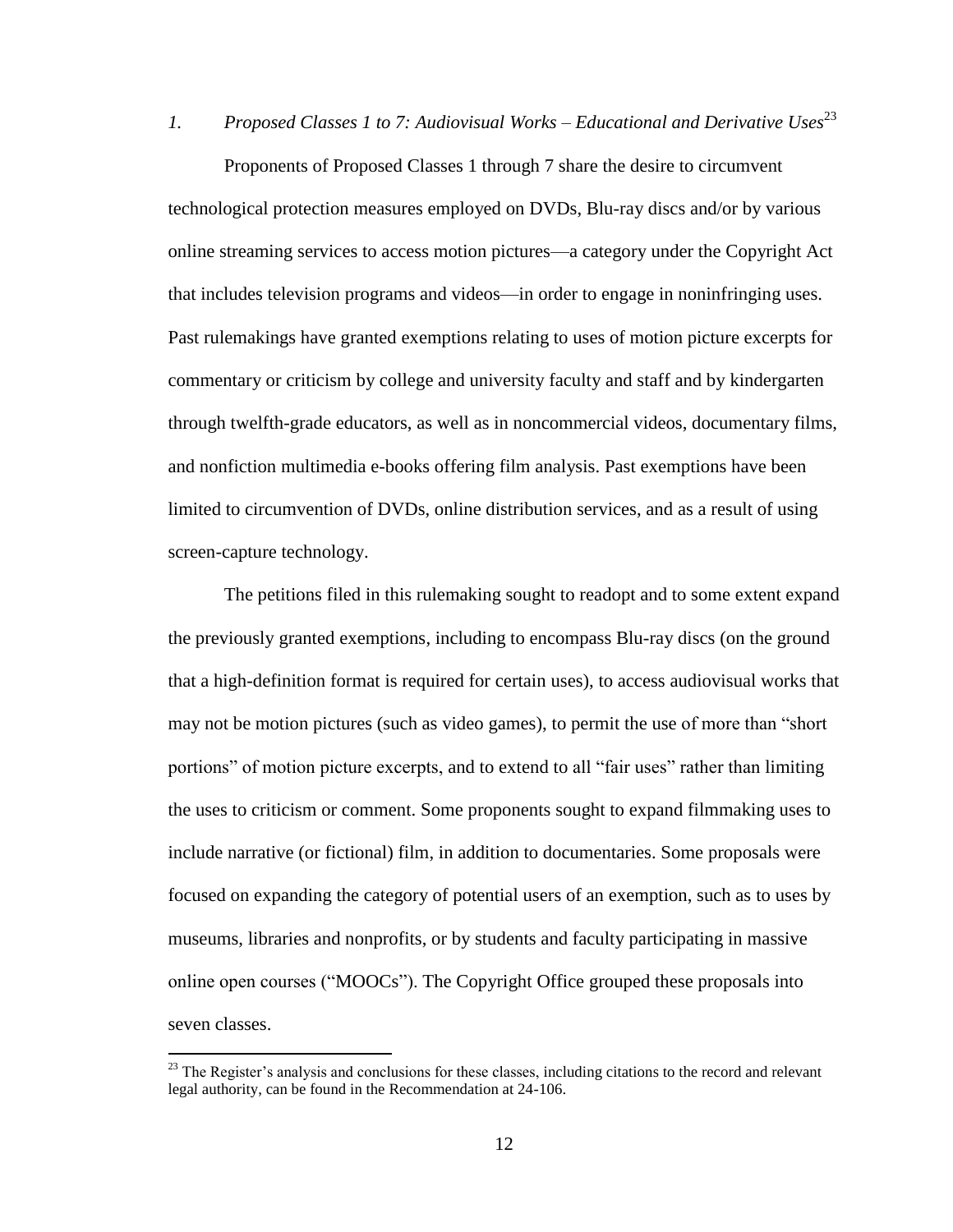Proposed Class 1: This proposed class would allow college and university faculty and students to circumvent access controls on lawfully made and acquired motion pictures and other audiovisual works for purposes of criticism and comment.

Class 1 was proposed by Professor Peter Decherney, the College Art Association, the International Communication Association, and the Society for Cinema and Media Studies (collectively, "Joint Educators") to allow, for example, film studies professors to circumvent DVDs in order to use motion picture clips in class lectures. A class covering such uses was adopted in the 2010 and 2012 rulemakings. Joint Educators asked that the exemption be expanded to include the ability to circumvent Blu-ray discs, to remove the limitation to "short portions" of motion picture excerpts, and to broaden the class to cover all "audiovisual works" for all "educational purposes."

Proposed Class 2: This proposed class would allow kindergarten through twelfth-grade educators and students to circumvent access controls on lawfully made and acquired motion pictures and other audiovisual works for educational purposes.

Petitions for Proposed Class 2 were submitted by Professor Renee Hobbs and the Library Copyright Alliance ("LCA"), to allow, for example, a high school teacher to circumvent DVDs of various adaptations of Shakespeare's works in order to create a compilation of clips demonstrating the lasting influence of these works. Hobbs and LCA requested that the existing exemption for grades K-12 be expanded to include student uses rather than only uses by educators, to allow circumvention of Blu-ray discs, to remove the limitation to "short portions" of works, and to broaden the class to cover all "audiovisual works" for all "educational purposes."

Proposed Class 3: This proposed class would allow students and faculty participating in massive online open courses ("MOOCs") to circumvent access controls on lawfully made and acquired motion pictures and other audiovisual works for purposes of criticism and comment.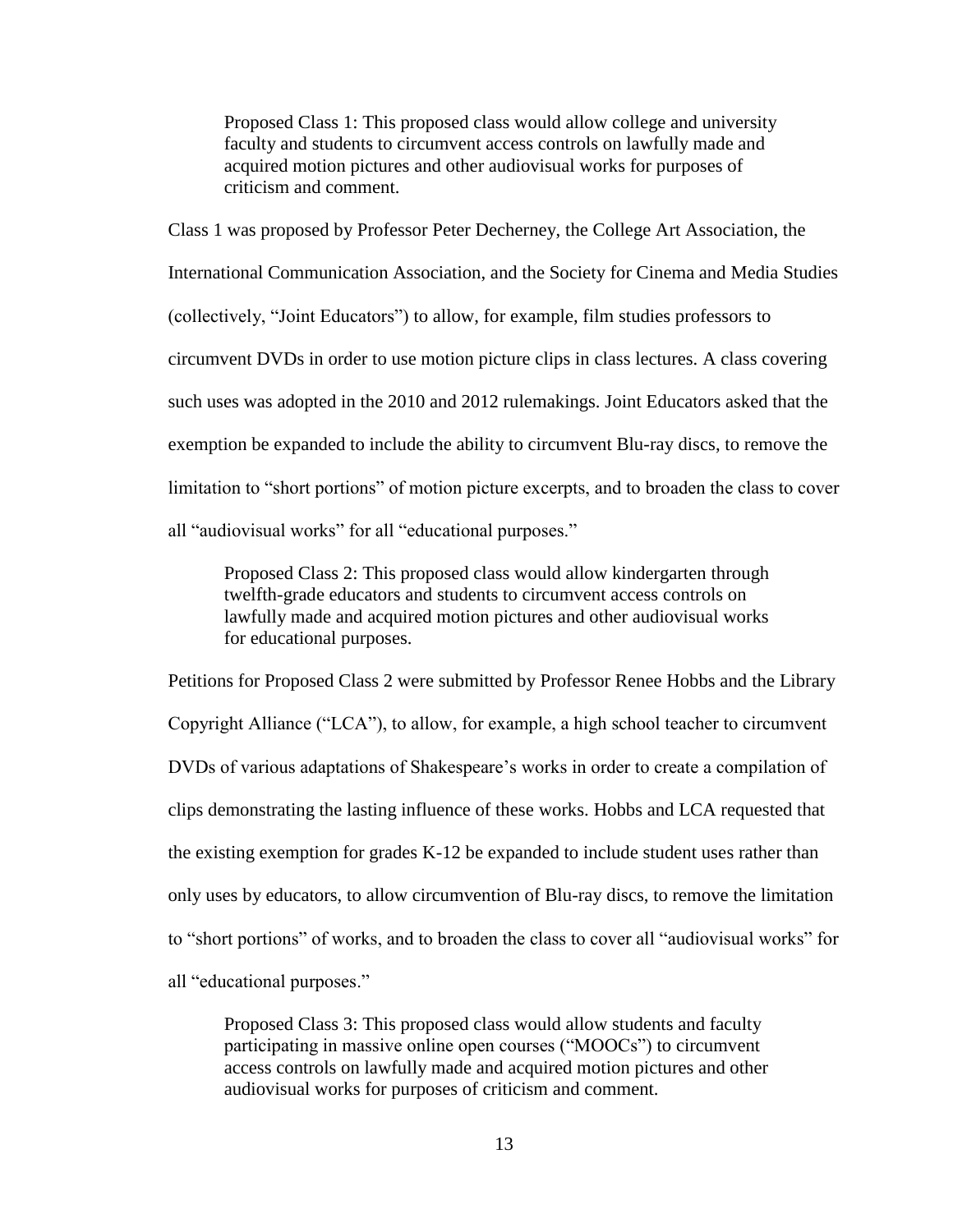Joint Educators proposed Class 3, essentially seeking to expand the exemption for college and university faculty and students in Class 1 to include MOOCs, or online distance education courses offered on a broad scale. The exemption would, for example, allow a professor preparing an online lecture about the evolution of Chinese society to circumvent access controls in order to incorporate video clips documenting Chinese history and geography. Joint Educators' proposal included the ability to circumvent Bluray discs, to permit use of more than "short portions" of motion picture excerpts, and to allow use of all "audiovisual works" for all "educational purposes." Joint Educators contended that the prohibition on circumvention of TPMs is inhibiting the introduction of certain types of courses, such as film studies, on MOOC platforms.

Proposed Class 4: This proposed class would allow educators and learners in libraries, museums and nonprofit organizations to circumvent access controls on lawfully made and acquired motion pictures and other audiovisual works for educational purposes.

Professor Hobbs proposed Class 4 to allow, for example, educators in a community center adult education program to circumvent access controls in order to create video clips for purposes of discussing the portrayal of African-American women in a popular television show. The proposal encompassed "audiovisual works" for all "educational uses," as well as the ability to circumvent Blu-ray discs. Hobbs expressed concern that the prohibition on circumvention prevents participants in digital and media literacy programs in informal learning settings from engaging in projects similar to those conducted on college and university campuses.

Proposed Class 5: This proposed class would allow circumvention of access controls on lawfully made and acquired motion pictures used in connection with multimedia e-book authorship.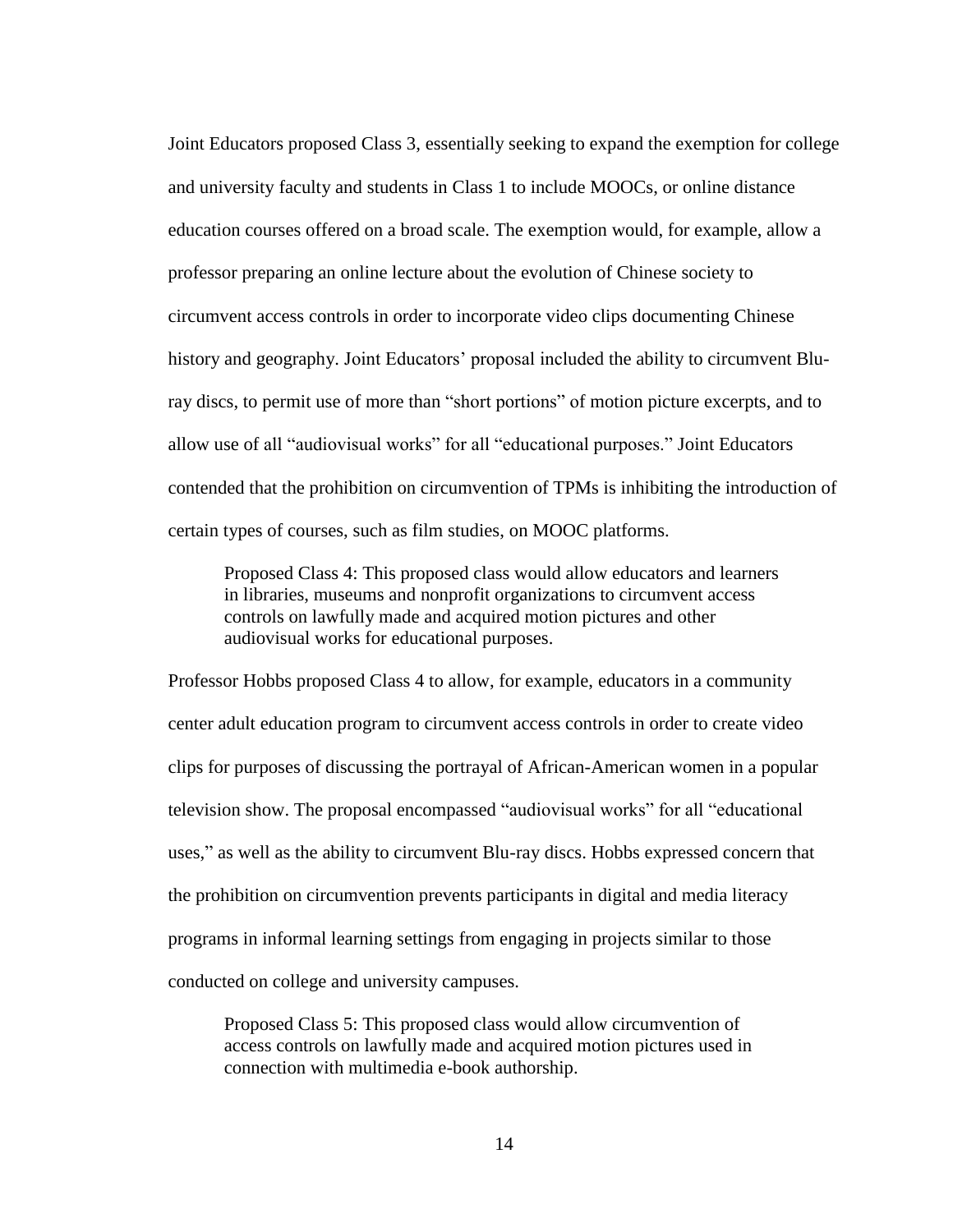Class 5 was jointly proposed by Authors Alliance and Bobette Buster to allow, for example, a sound editor and e-book author to circumvent DVDs or Blu-ray discs to incorporate brief film excerpts in an e-book entitled *Listening to Movies*. Proponents requested renewal of the previously granted exemption, and expansion of that exemption to encompass any genre of multimedia e-book (as opposed to uses only in nonfiction multimedia e-books offering film analysis), to allow circumvention of Blu-ray discs, to remove the limitation to "short portions" of motion picture excerpts, and to broaden the class to cover all "audiovisual works." In general, proponents argued that the prohibition on circumvention hinders e-book authors' ability to criticize and comment on audiovisual works, some of which may only be accessible through DVD, Blu-ray or digitally transmitted sources.

Proposed Class 6: This proposed class would allow circumvention of access controls on lawfully made and acquired motion pictures for filmmaking purposes.

Class 6 was proposed by the International Documentary Association, Film Independent, Kartemquin Educational Films, Inc., and National Alliance for Media Arts and Culture (collectively, "Joint Filmmakers") to allow, for example, filmmakers to circumvent access controls on material streamed online in order to incorporate excerpts of news footage into documentaries. The proposal sought readoption of the existing exemption for documentary filmmaking uses, and its expansion to include narrative (or fictional) films, to permit circumvention of Blu-ray discs, and to remove the limitation to short portions of works. Joint Filmmakers stressed that much material is only available on DVD, Bluray and digitally transmitted video, and that circumvention of Blu-ray discs is necessary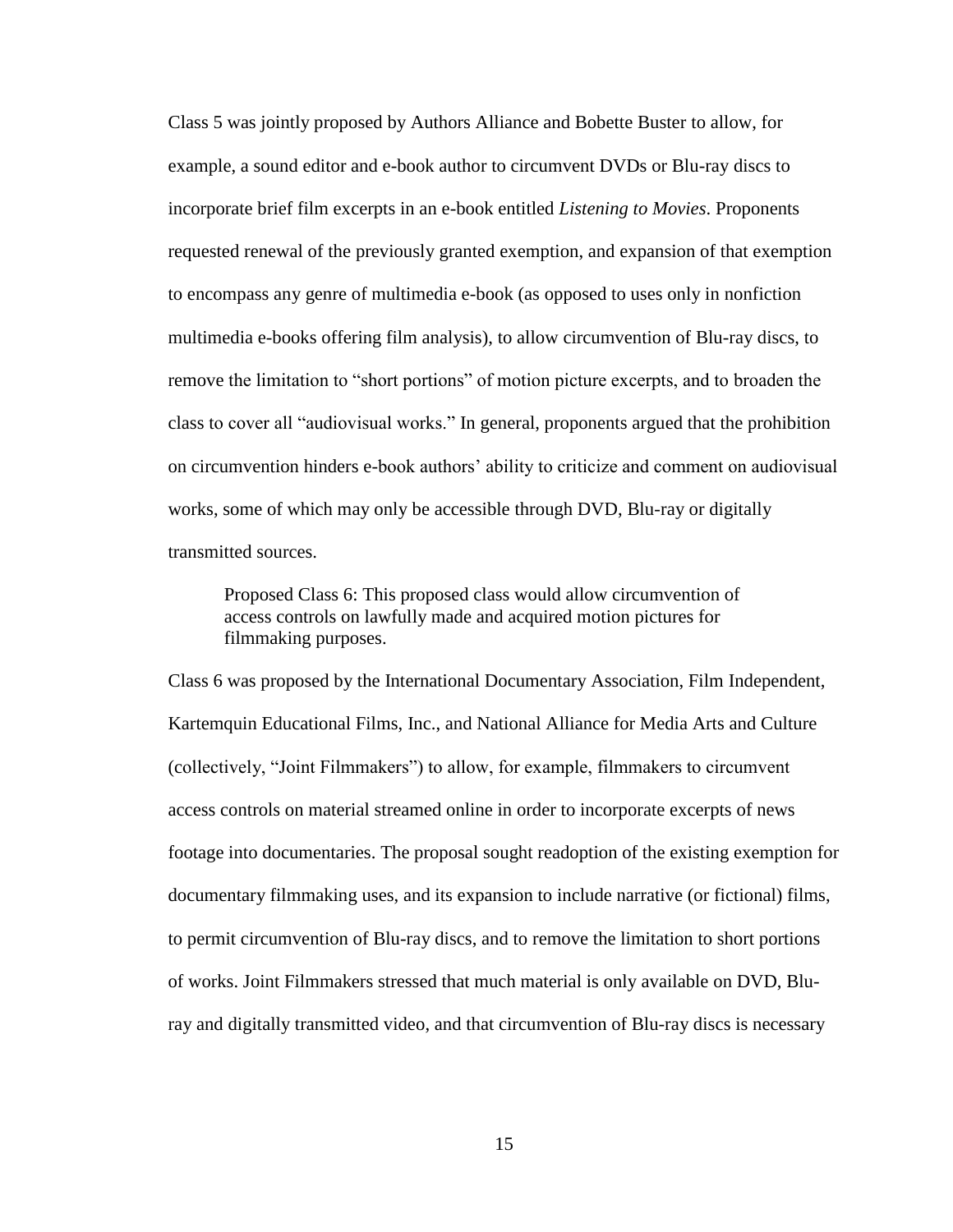because, among other things, distribution standards require films to incorporate clips of high-definition quality.

Proposed Class 7: This proposed class would allow circumvention of access controls on lawfully made and acquired audiovisual works for the sole purpose of extracting clips for inclusion in noncommercial videos that do not infringe copyright.

Class 7 was proposed by Electronic Frontier Foundation ("EFF") and the Organization for Transformative Works. Proponents sought to permit, for example, a fan of *James Bond* films to circumvent access controls on DVDs of these films in order to incorporate brief excerpts into a noncommercial video commenting on the portrayal of female characters in those films. The proposal sought renewal of the existing exemption, and expansion of that exemption to Blu-ray discs and all "noninfringing" or "fair" uses. Proponents argued that the existing exemption has resulted in the creation of a wide variety of new, noninfringing works, and expansion of that exemption to Blu-ray discs is necessary because, among other things, there is a significant amount of material that can only be found in that format.

For each exemption, proponents argued that the requested exemption would facilitate fair uses of the accessed works—for example, because of the educational nature of the uses, or because it would permit the creation of a new work of authorship providing commentary on the underlying work. Specifically, Joint Educators argued that teaching, criticism, and commentary are enumerated as favored uses under section 107 and therefore, that the proposed uses in Classes 1 and 3 for colleges, universities, and MOOCs were highly likely to be fair. For Class 2, Hobbs provided examples of educators using film clips as teaching tools in connection with media literacy, history, literature, and film theory, and of students using excerpts in connection with National History Day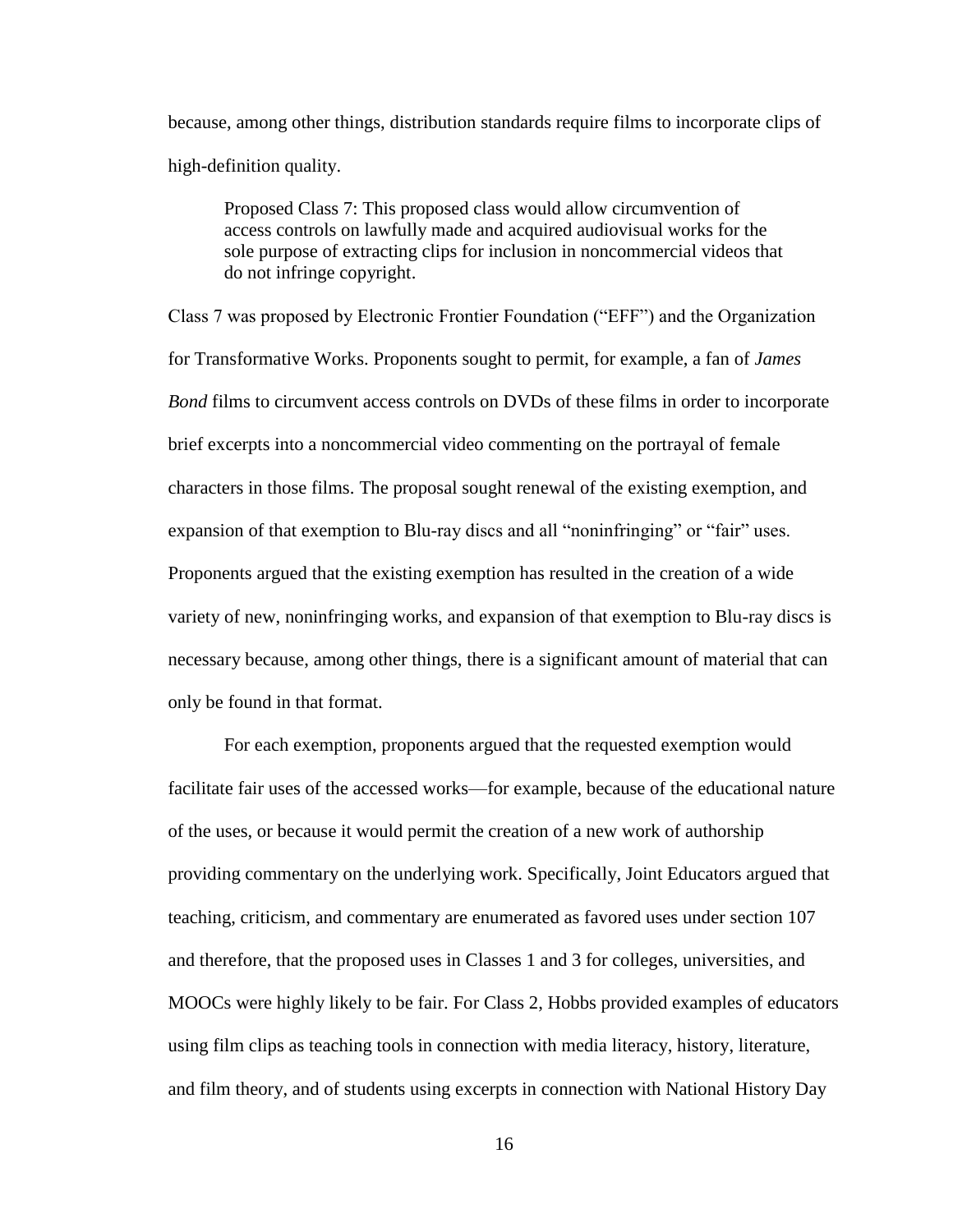projects, arguing that these uses were fair. Hobbs also contended that out-of-classroom educational programs should be able to make the same uses in Class 4. Proponents of Class 5 argued that uses of excerpts of motion picture clips in multimedia e-books intended for educational purposes are likely to be fair, citing examples of actual or prospective uses of motion picture excerpts in multimedia e-books for purposes of film criticism or analysis. For Class 6, Joint Filmmakers stated that the proposed uses in both documentary and narrative films are noninfringing fair uses that provide criticism and commentary, education about, and reporting on news and current events—activities that Congress has explicitly identified as fair uses. Finally, Class 7 proponents asserted that the purposes and character of noncommercial videos are highly transformative, and in support, submitted scholarly analysis of remix videos and evidence relating to fan video remixes that purportedly criticize and recontextualize the underlying narrative works.

For all of these audiovisual classes, the Office received no opposition to the renewal of the current exemptions; instead, opponents opposed expansion of those exemptions. The same parties opposed all seven classes—Joint Creators (representing the Motion Picture Association of America, the Entertainment Software Association ("ESA") and the Recording Industry Association of America), DVD Copy Control Association, and the Advanced Access Content System Licensing Administrator ("AACS LA"). Opponents voiced parallel concerns across most of these audiovisual classes. In general, they contended that there are viable alternatives to circumvention that are adequate for many of the proposed uses, including clip licensing, screen-capture technology, streaming platforms such as TV Everywhere, disc-to-digital services, and digital rights libraries like UltraViolet. With respect to proposals to expand the exemptions to include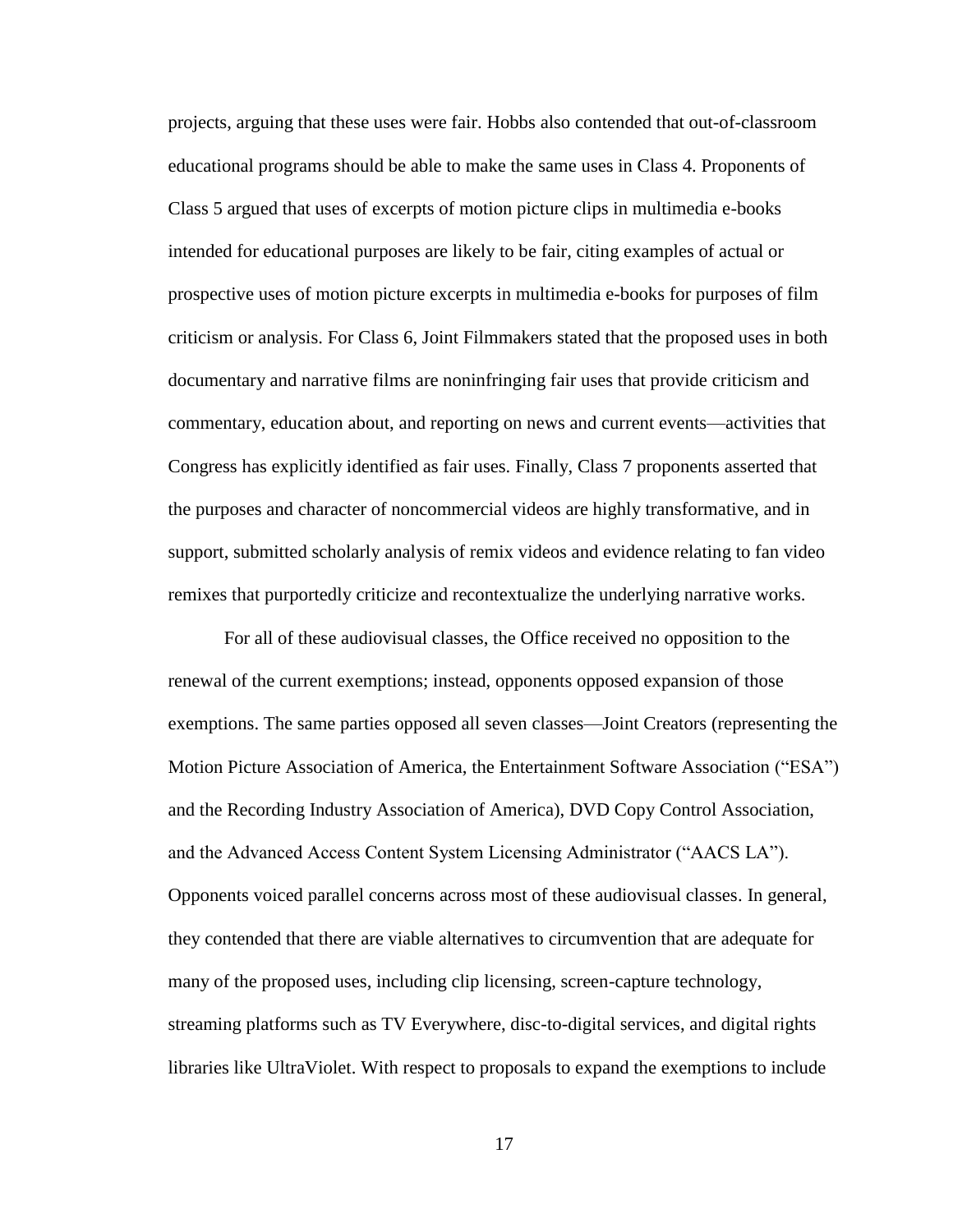Blu-ray discs, AACS LA and Joint Creators argued that the authorized circumvention of DVDs or online material provides a ready alternative to obtain material of sufficiently high quality for all the proposed uses. Opponents also urged that any expansion of the existing exemptions would likely harm the market for DVDs, Blu-ray discs, and other licensed uses.

Beyond these general points, opponents also made specific arguments concerning the individual proposed classes. In Class 1, opponents urged that alternatives to circumvention, including screen capture, were adequate for classroom uses outside film studies classes. In Class 2, opponents argued that the record lacks persuasive examples of K-12 student projects that require circumvention and that the record did not show a need to access material on Blu-ray discs. Opponents opposed granting any exemption for MOOCs in Class 3 arguing, among other things, that the uses are not likely to be noninfringing because the exemption would allow widespread distribution of works over the internet. With respect to museum, library or nonprofit educational programs in Class 4, opponents argued, among other things, that proponents had failed adequately to demonstrate specific adverse effects flowing from the prohibition on circumvention. In Class 5, opponents urged that no examples were presented to support expanding the exemption to fictional e-books or to circumvention of Blu-ray discs. In Class 6, opponents asserted that an exemption for fictional films would negatively impact the existing market for licensing of film clips. Finally, in Class 7, opponents argued that screen-capture software is an adequate alternative to proposed uses of Blu-ray material in noncommercial remix videos and that the existing regulatory language should be refined so as not to overlap with other classes addressing educational uses.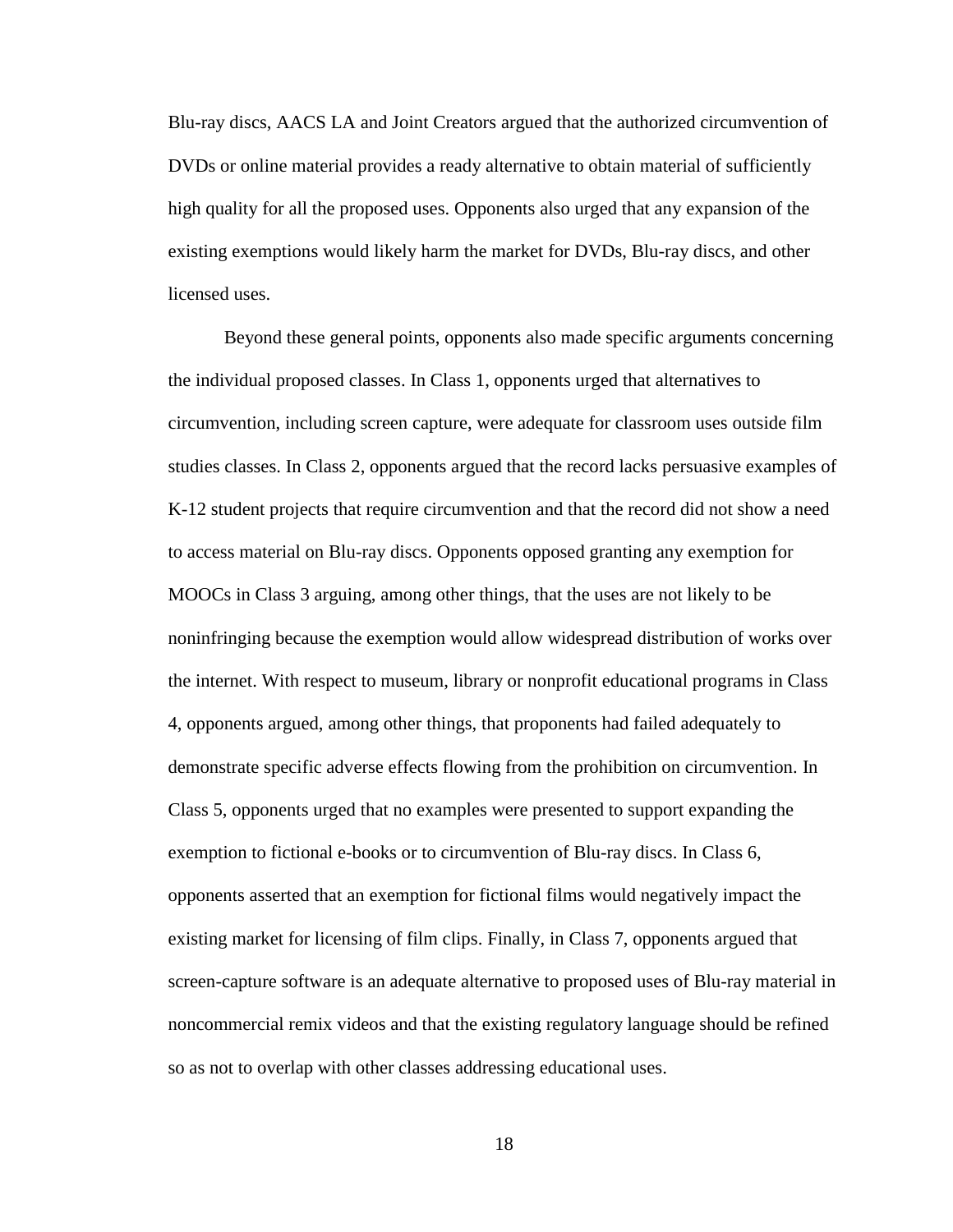NTIA recommended renewing the current exemptions for educational and derivative uses, and expanding those exemptions in several respects. As a general matter, NTIA proposed that all of the exemptions should encompass "motion pictures and similar audiovisual works" on DVDs and Blu-ray discs, or obtained via online distribution services. NTIA rejected proposals to encompass all "noninfringing" or "fair uses," instead recommending a more tailored approach. In Class 1, NTIA recommended an exemption for educational uses by college and university faculty and students, without limiting it to film studies and other courses requiring close analysis of works, although it did not explain why elimination of that distinction was warranted. In Class 2, NTIA recommended an exemption for K-12 educators, and for students in grades 6-12 engaging in video projects actively overseen by an instructor. In Class 3, NTIA recommended an exemption for MOOCs involving film and media analysis, but not for students enrolled in such MOOCs. In Class 4, NTIA recommended an exemption for instructors and students engaged in digital media and literacy programs in libraries, museums, and nonprofit organizations with an educational mission. In Classes 5 and 7, NTIA proposed renewing the exemptions for nonfiction or educational multimedia e-books offering film analysis, and for noncommercial videos, respectively, and expanding them to include Blu-ray discs, as with the other classes. Finally, in Class 6, NTIA proposed an exemption both for documentary films and for "[n]arrative films portraying real events, where the prior work is used for its biographical or historically significant nature."

In general, the Register recommended granting exemptions for almost all of these classes; in each case, the Register concluded that the uses are likely to be fair, that alternatives to circumvention were inadequate, and that the statutory factors taken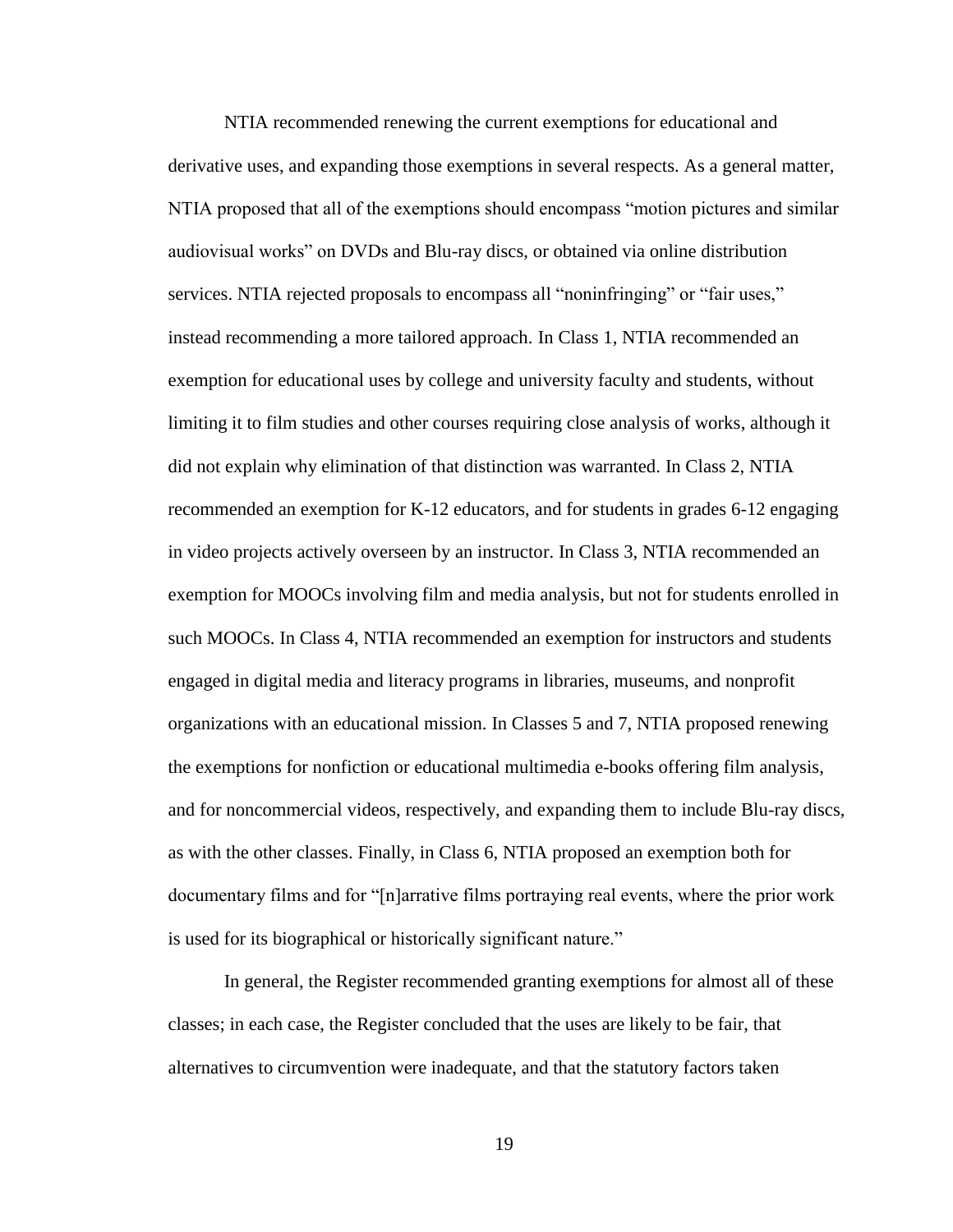together weighed in favor of the exemption. In each of Classes 1 through 7, the Register recommended retaining the requirement in the current exemptions that only "short portions" of works be used for purposes of "criticism or comment." The Register explained that broader exemptions—covering longer portions for purposes of all "fair" or "noninfringing" uses—were unsupported by the record. The Register also explained that the exemptions should provide reasonable guidance to the public in terms of what uses are likely to be fair, while at the same time mitigating undue consequences for copyright owners. The Register also found the record to not support an exemption for "audiovisual works," as opposed to the somewhat narrower category of "motion pictures," because proponents had failed to demonstrate a need to circumvent non-motion-picture audiovisual works (such as video games) in any of the proposed classes.

With respect to Class 1 in particular, the Register recommended granting an exemption for circumvention of TPMs on DVDs, Blu-ray discs, and digital transmissions of motion pictures by college and university faculty and students engaged in film studies classes or other courses requiring close analysis of film and media excerpts. The Register recommended an exemption to facilitate use of screen-capture technology for all types of courses, to address the possibility of circumvention when using this technology. The Register reasoned that this class (and Class 2) should continue to distinguish between purposes requiring close analysis of film and media excerpts and more general educational uses, on the ground that screen-capture technology is an adequate substitute for the latter uses.

With respect to Class 2, the Register recommended granting an exemption limited to circumvention of DVDs and digital transmissions for educators in grades K-12,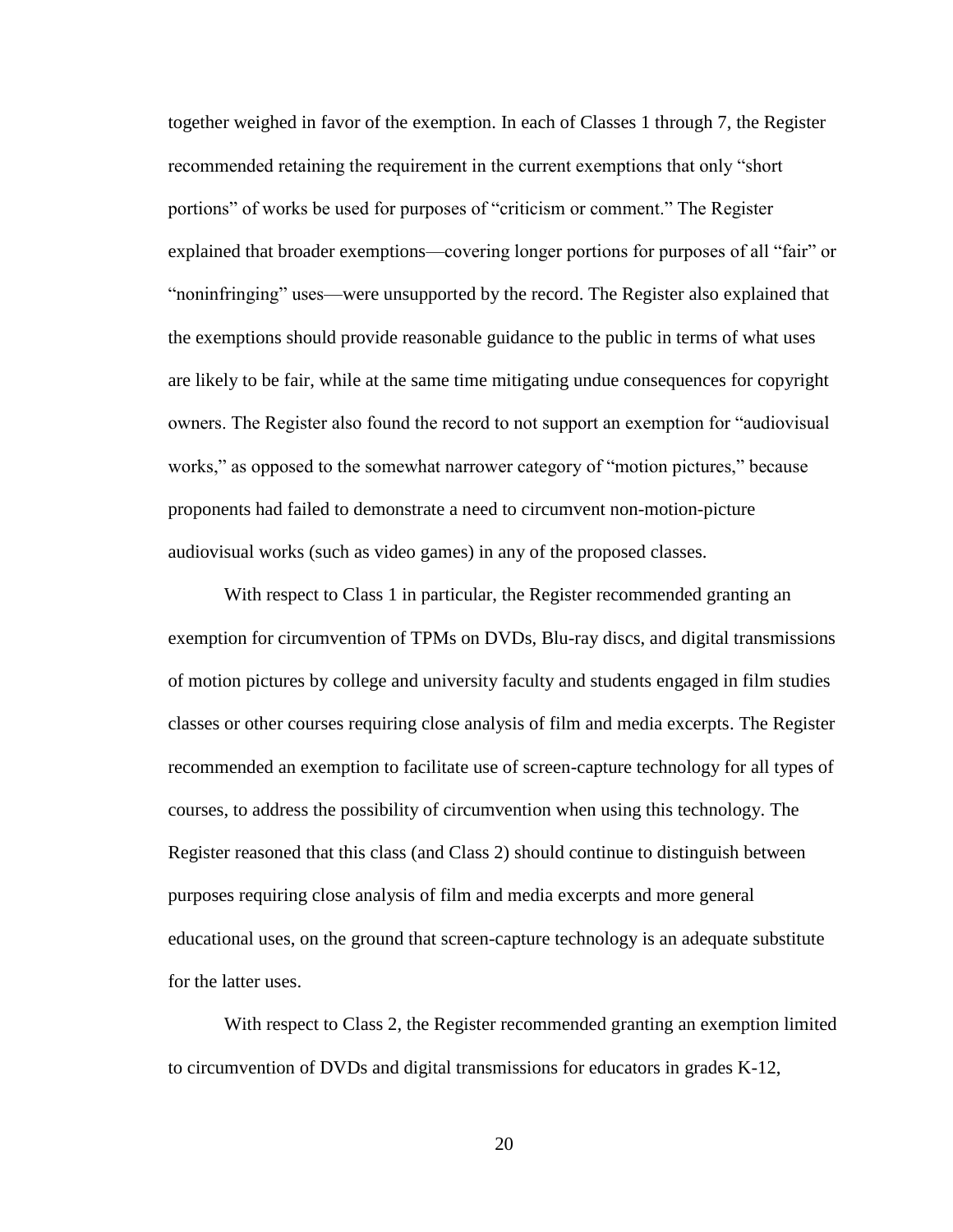including accredited general educational development ("GED") programs, in film studies or other courses requiring close analysis of film and media excerpts. The Register found, however, that proponents submitted no examples where Blu-ray quality or Blu-rayunique content was required for uses in K-12 classrooms. The Register also recommended an exemption to facilitate use of screen-capture technologies by educators in all types of courses. The Register found the evidentiary record of proposed uses by K-12 students to be insufficiently well developed to recommend an exemption for DVDs, digital transmissions, or Blu-ray discs because screen-capture software was likely to provide a ready alternative for those uses. Accordingly, the Register recommended a screen-capture exemption to facilitate uses by K-12 students.

With respect to Class 3, the Register recommended granting an exemption for circumvention of TPMs on DVDs, Blu-ray discs, and digital transmissions of motion pictures by faculty of MOOCs involving film studies or other courses requiring close analysis of film and media excerpts, under specified conditions borrowed from the TEACH Act, codified at 17 U.S.C. 110(2). The Register explained that key elements of the TEACH Act—such as the requirements that uses be limited to nonprofit educational institutions and transmissions be limited to enrolled students—should be incorporated into the exemption to ensure that the exemption is appropriately limited. The Register further found that the record did not support an exemption for student uses.

With respect to Class 4, the Register concluded that the record did not support an exemption permitting circumvention of DVDs, Blu-ray discs, or digital transmissions in connection with after-school or adult education media literacy programs (apart from GED programs). The Register found that the proposed uses in the record could be satisfied via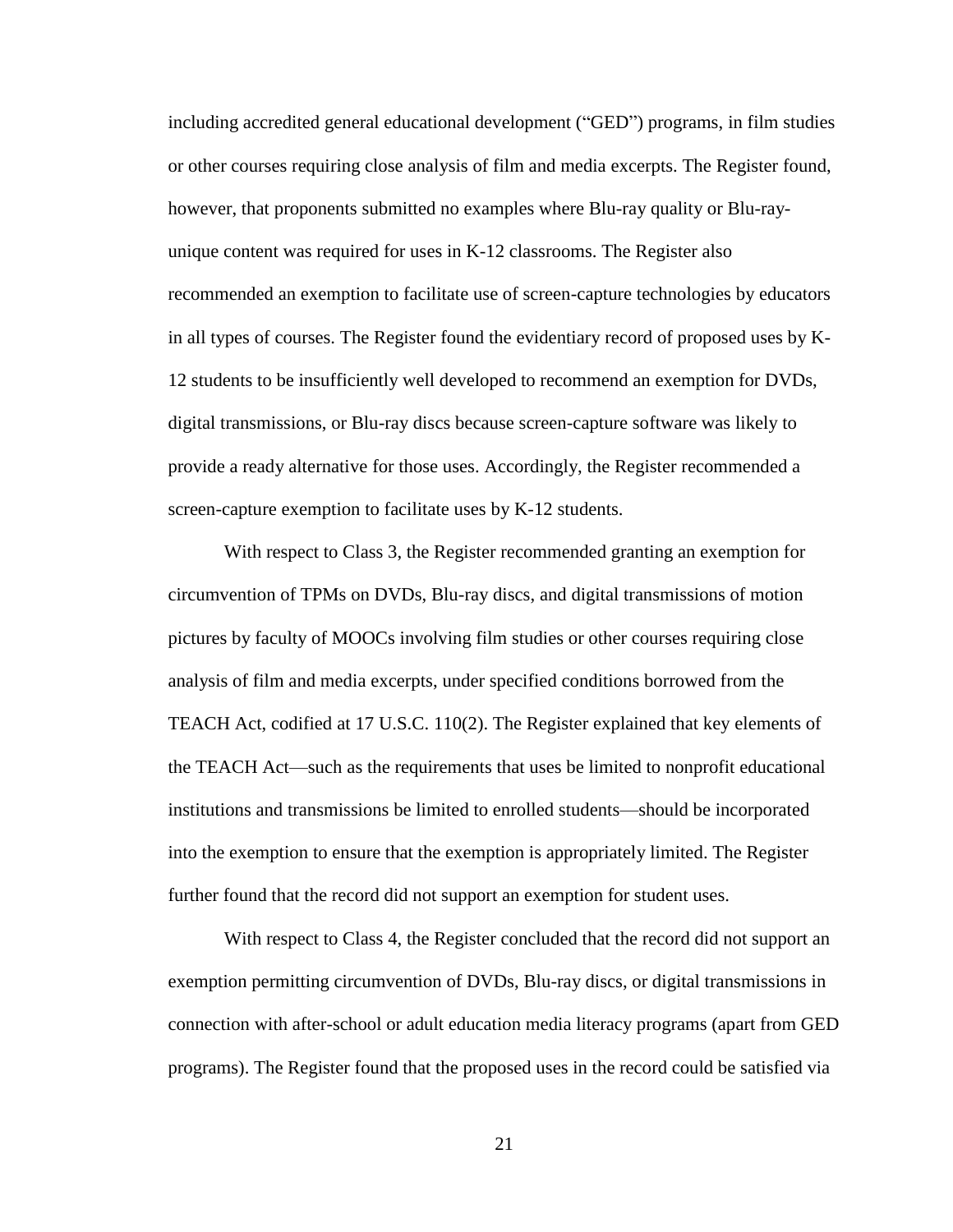screen capture, and thus recommended an exemption to facilitate uses of screen-capture software.

With respect to Classes 5 to 7, the Register recommended granting an exemption for circumvention of TPMs on DVDs, Blu-ray discs, and digital transmissions of motion pictures for use in nonfiction multimedia e-books offering film analysis, in documentary filmmaking, and in noncommercial videos. The Register also recommended an exemption to facilitate use of screen-capture technologies for these uses. For the multimedia e-books exemption (Class 5), the Register recommended maintaining the limitation to e-books offering film analysis, finding that the record did not support an exemption for other uses. With respect to the filmmaking exemption (Class 6), the Register could not conclude, based on the record, that the use of motion picture clips in narrative films was, on balance, likely to be noninfringing, especially in light of the potential effects on existing licensing markets for motion picture excerpts. Finally, in considering the noncommercial video exemption (Class 7), the Register rejected proponents' suggestion to expand the exemption to encompass "primarily noncommercial" videos, as well as opponents' suggestion to narrow the exemption to certain specified categories of noncommercial videos, finding neither change to be necessary.

Accordingly, based on the Register's recommendation, the Librarian adopts the following exemption:

**Motion pictures (including television shows and videos), as defined in 17 U.S.C. 101, where circumvention is undertaken solely in order to make use of short portions of the motion pictures for the purpose of criticism or comment in the following instances:**

- **(i) For use in documentary filmmaking,** 
	- **(A) Where the circumvention is undertaken using screencapture technology that appears to be offered to the public**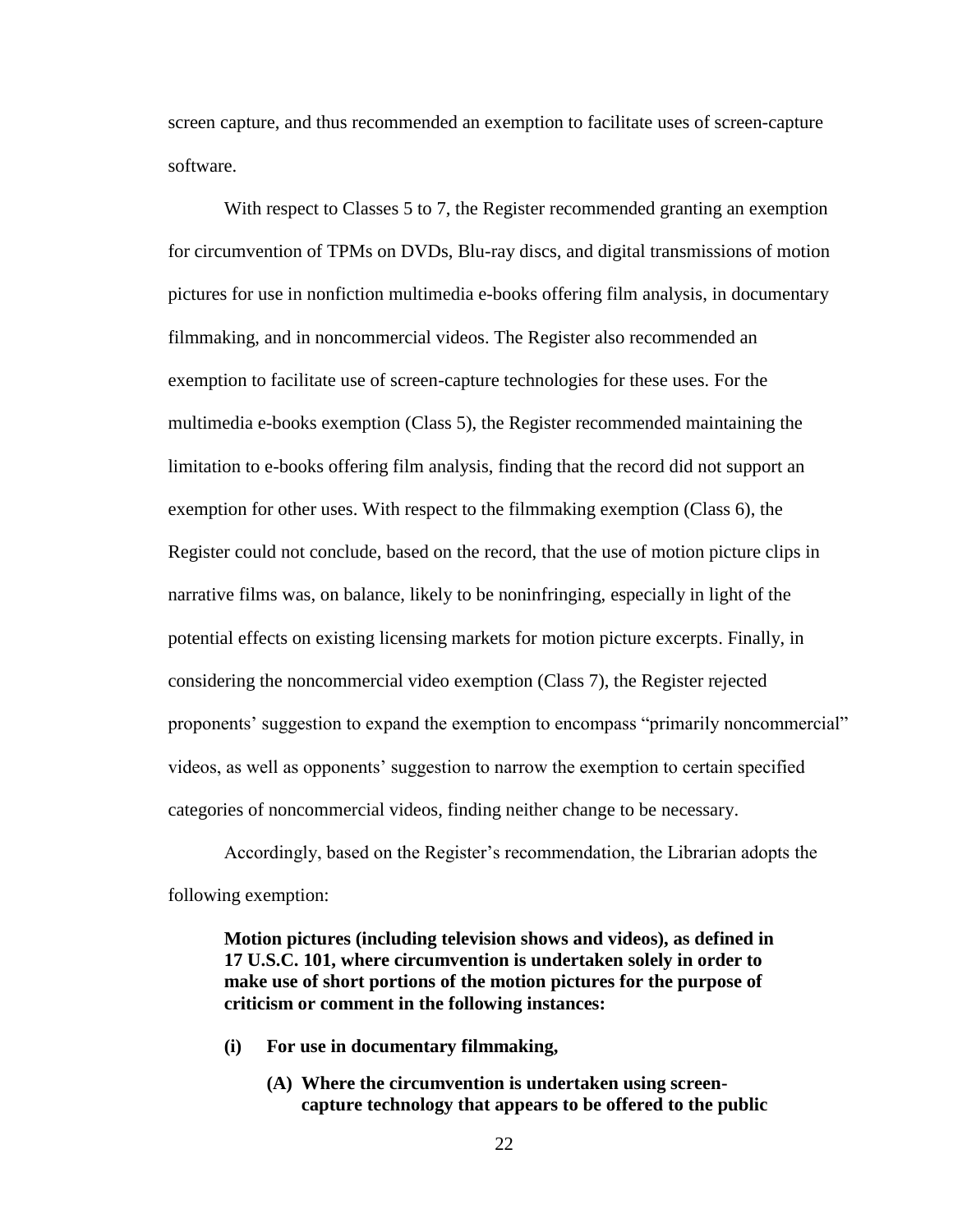**as enabling the reproduction of motion pictures after content has been lawfully acquired and decrypted, or**

- **(B) Where the motion picture is lawfully made and acquired on a DVD protected by the Content Scramble System, on a Bluray disc protected by the Advanced Access Control System, or via a digital transmission protected by a technological measure, and where the person engaging in circumvention reasonably believes that screen-capture software or other non-circumventing alternatives are unable to produce the required level of high-quality content;**
- **(ii) For use in noncommercial videos (including videos produced for a paid commission if the commissioning entity's use is noncommercial),** 
	- **(A) Where the circumvention is undertaken using screencapture technology that appears to be offered to the public as enabling the reproduction of motion pictures after content has been lawfully acquired and decrypted, or**
	- **(B) Where the motion picture is lawfully made and acquired on a DVD protected by the Content Scramble System, on a Bluray disc protected by the Advanced Access Control System, or via a digital transmission protected by a technological measure, and where the person engaging in circumvention reasonably believes that screen-capture software or other non-circumventing alternatives are unable to produce the required level of high-quality content;**
- **(iii) For use in nonfiction multimedia e-books offering film analysis,**
	- **(A) Where the circumvention is undertaken using screencapture technology that appears to be offered to the public as enabling the reproduction of motion pictures after content has been lawfully acquired and decrypted, or**
	- **(B) Where the motion picture is lawfully made and acquired on a DVD protected by the Content Scramble System, on a Bluray disc protected by the Advanced Access Control System, or via a digital transmission protected by a technological measure, and where the person engaging in circumvention reasonably believes that screen-capture software or other non-circumventing alternatives are unable to produce the required level of high-quality content;**
- **(iv) By college and university faculty and students, for educational purposes,**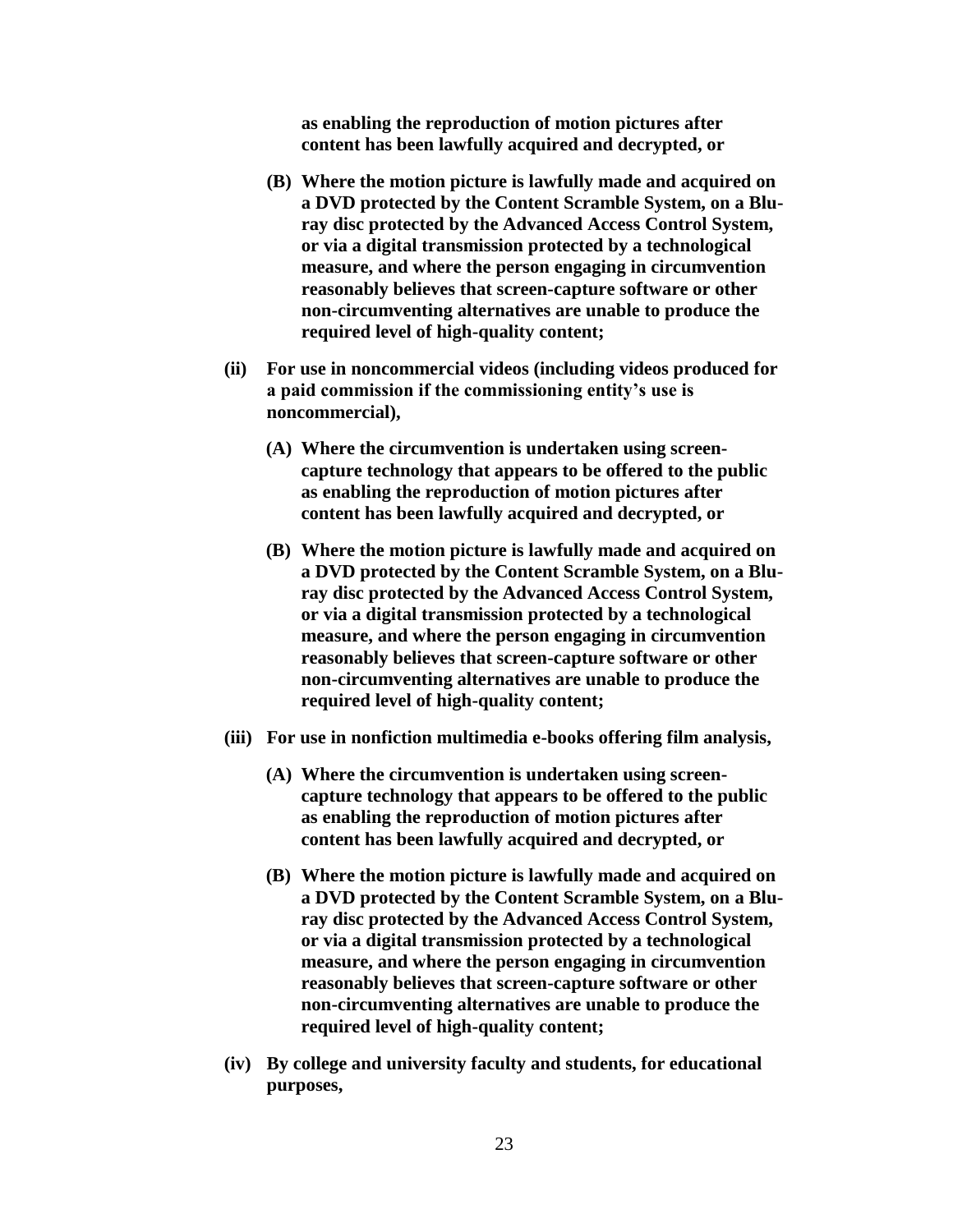- **(A) Where the circumvention is undertaken using screencapture technology that appears to be offered to the public as enabling the reproduction of motion pictures after content has been lawfully acquired and decrypted, or**
- **(B) In film studies or other courses requiring close analysis of film and media excerpts where the motion picture is lawfully made and acquired on a DVD protected by the Content Scramble System, on a Blu-ray disc protected by the Advanced Access Control System, or via a digital transmission protected by a technological measure, and where the person engaging in circumvention reasonably believes that screen-capture software or other noncircumventing alternatives are unable to produce the required level of high-quality content;**
- **(v) By faculty of massive open online courses (MOOCs) offered by accredited nonprofit educational institutions to officially enrolled students through online platforms (which platforms themselves may be operated for profit), for educational purposes, where the MOOC provider through the online platform limits transmissions to the extent technologically feasible to such officially enrolled students, institutes copyright policies and provides copyright informational materials to faculty, students and relevant staff members, and applies technological measures that reasonably prevent unauthorized further dissemination of a work in accessible form to others or retention of the work for longer than the course session by recipients of a transmission through the platform, as contemplated by 17 U.S.C. 110(2),**
	- **(A) Where the circumvention is undertaken using screencapture technology that appears to be offered to the public as enabling the reproduction of motion pictures after content has been lawfully acquired and decrypted, or**
	- **(B) In film studies or other courses requiring close analysis of film and media excerpts where the motion picture is lawfully made and acquired on a DVD protected by the Content Scramble System, on a Blu-ray disc protected by the Advanced Access Control System, or via a digital transmission protected by a technological measure, and where the person engaging in circumvention reasonably believes that screen-capture software or other noncircumventing alternatives are unable to produce the required level of high-quality content;**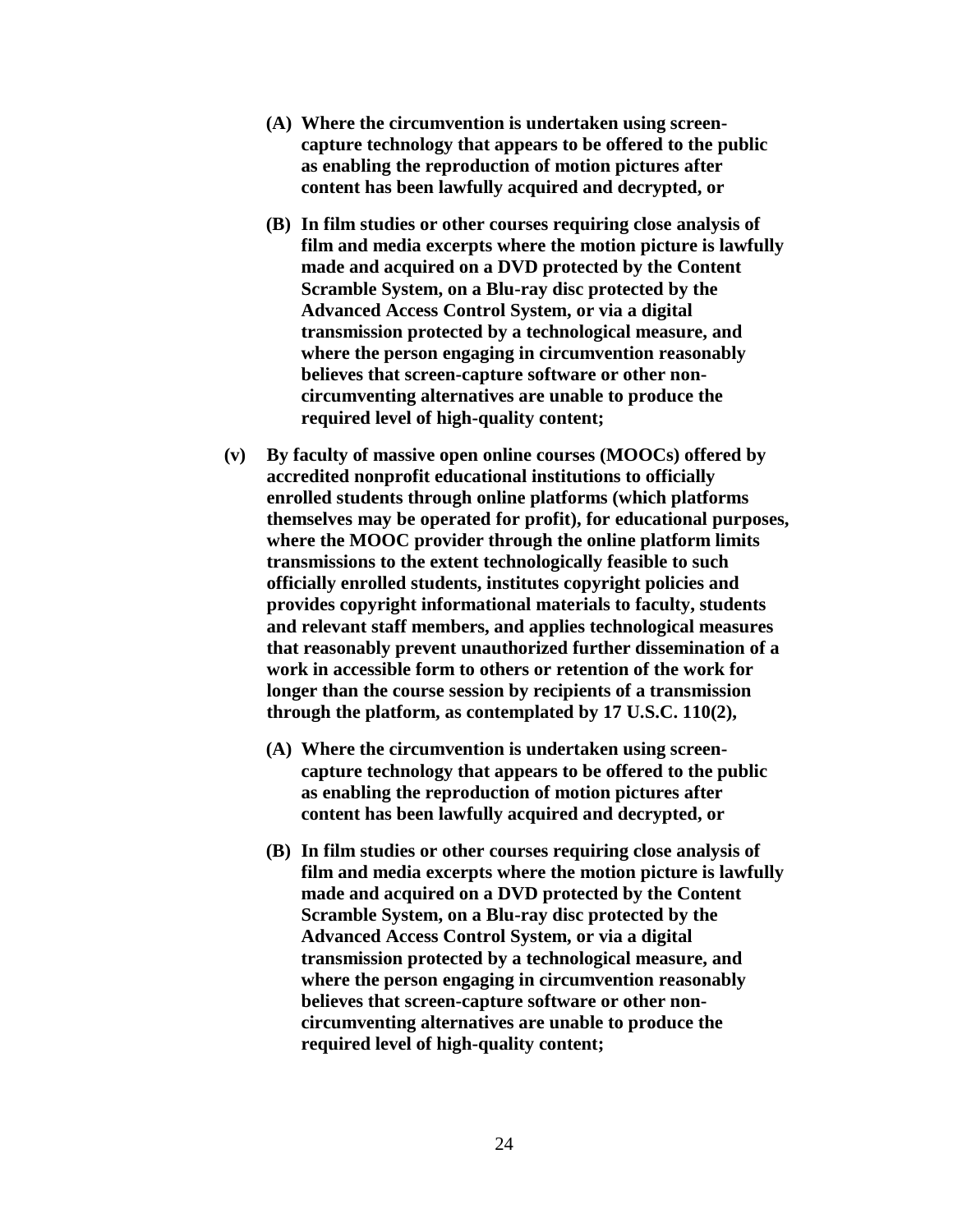- **(vi) By kindergarten through twelfth-grade educators, including of accredited general educational development (GED) programs, for educational purposes,**
	- **(A) Where the circumvention is undertaken using screencapture technology that appears to be offered to the public as enabling the reproduction of motion pictures after content has been lawfully acquired and decrypted, or**
	- **(B) In film studies or other courses requiring close analysis of film and media excerpts where the motion picture is lawfully made and acquired on a DVD protected by the Content Scramble System, or via a digital transmission protected by a technological measure, and where the person engaging in circumvention reasonably believes that screen-capture software or other non-circumventing alternatives are unable to produce the required level of high-quality content;**
- **(vii) By kindergarten through twelfth-grade students, including those in accredited general educational development (GED) programs, for educational purposes, where the circumvention is undertaken using screen-capture technology that appears to be offered to the public as enabling the reproduction of motion pictures after content has been lawfully acquired and decrypted; and**
- **(viii) By educators and participants in nonprofit digital and media literacy programs offered by libraries, museums and other nonprofit entities with an educational mission, in the course of face-to-face instructional activities for educational purposes, where the circumvention is undertaken using screen-capture technology that appears to be offered to the public as enabling the reproduction of motion pictures after content has been lawfully acquired and decrypted.**
- *2. Proposed Class 9: Literary Works Distributed Electronically – Assistive*   $Technologies<sup>24</sup>$

Proponents of Proposed Class 9 seek to allow circumvention of technological

measures protecting literary works distributed in electronic form (including e-books,

 $\overline{a}$ 

digital textbooks, and PDF articles) so that such works can be accessed by persons who

 $24$  The Register's analysis and conclusions for this class, including citations to the record and relevant legal authority, can be found in the Recommendation at 127-37.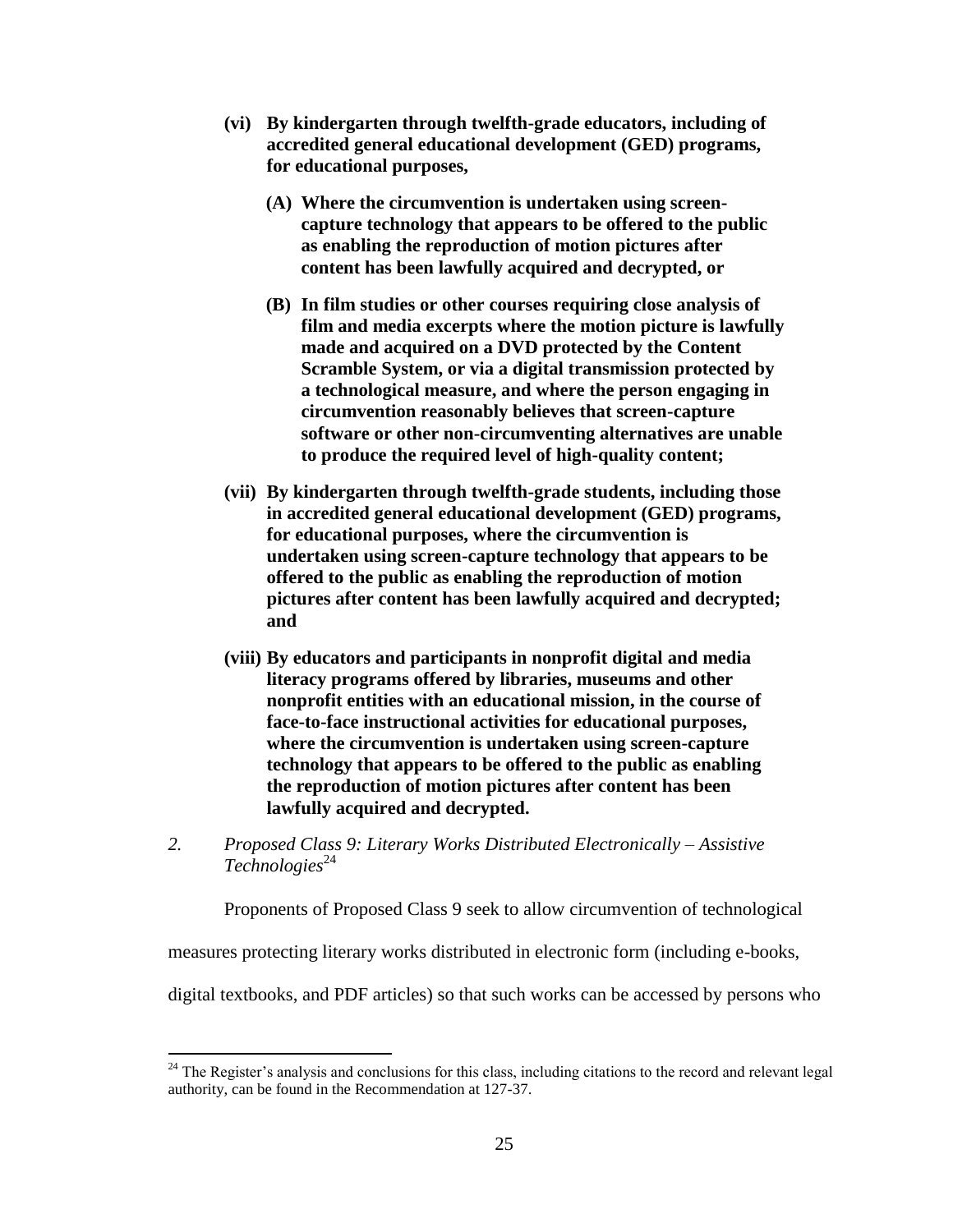are blind, visually impaired, or print disabled. The Librarian, upon the recommendation of the Register, granted an exemption in 2012 for these purposes.

The American Foundation for the Blind, American Council for the Blind,, Samuelson-Glushko Technology Law & Policy Clinic at Colorado Law, and LCA filed petitions seeking to have the Librarian renew the existing exemption.

Based on these petitions, the Copyright Office proposed the following class:

Proposed Class 9: This proposed class would allow circumvention of access controls on lawfully made and acquired literary works distributed electronically for purposes of accessibility for persons who are print disabled. This exemption has been requested for literary works distributed electronically, including e-books, digital textbooks, and PDF articles.

Proponents argued that reproducing copies in accessible formats is a noninfringing use, and that, while improvements have been made to make literary works more accessible since the last triennial rulemaking, there are still a substantial number of works that cannot be accessed using accessibility technologies such as text-to-speech programs.

There was no opposition to renewing the 2012 exemption. Significantly, the Association of American Publishers, representing book publishers, filed supportive comments indicating that it had no objection to a renewal of the existing exemption, explaining that the market does not yet offer sufficient accessibility to literary works.

NTIA supported renewal of the current exemption, finding that the record regarding the state of accessibility of literary works is not substantially different than it was three years ago.

The Register recommended granting the exemption. According to the Register, the need to ensure that persons who are blind, visually impaired or print disabled are not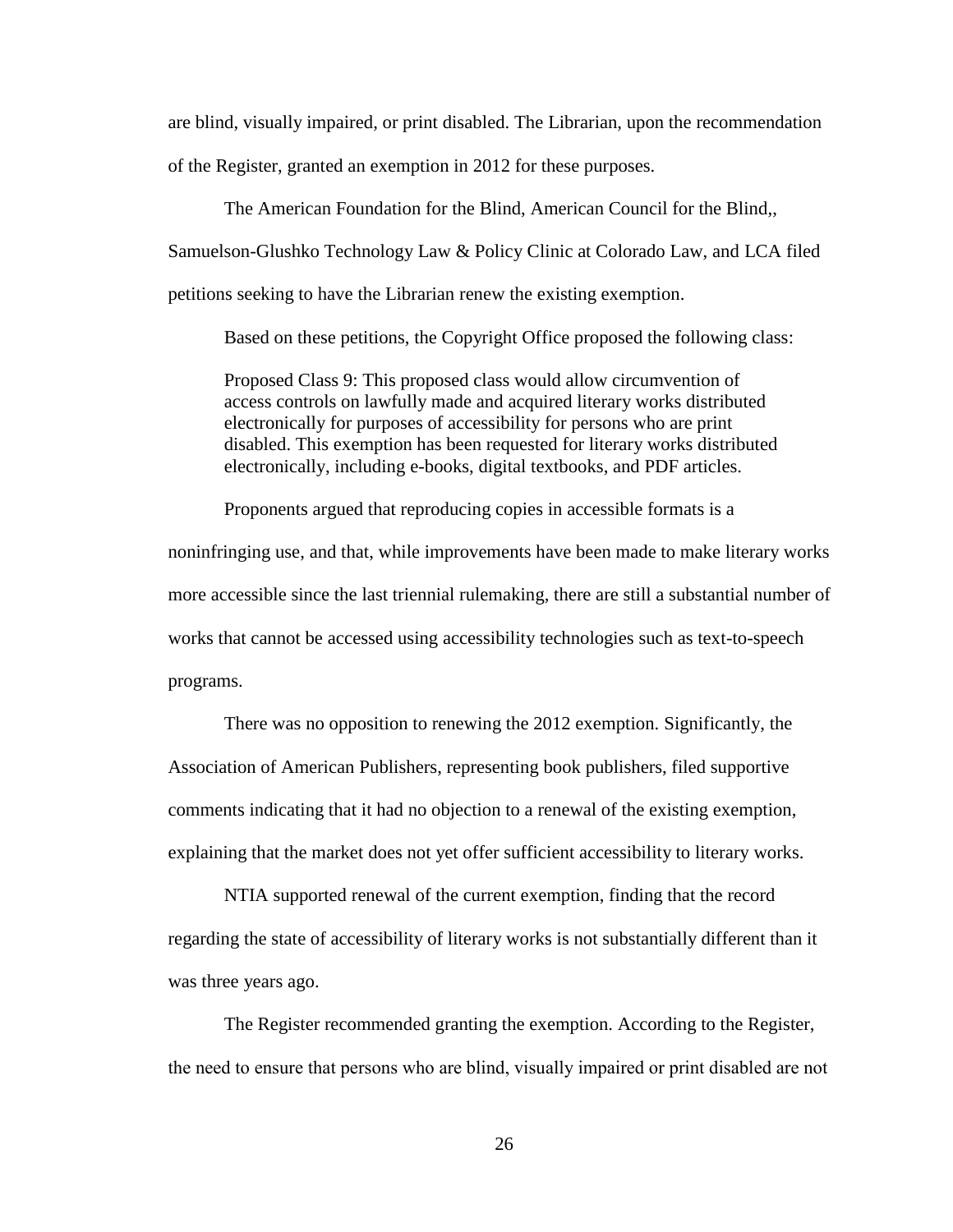impeded from accessing books in electronic formats presents a quintessential case for an exemption. The Register determined that converting e-books into accessible formats is likely a noninfringing use both as a matter of fair use and under 17 U.S.C. 121, also known as the "Chafee Amendment," which allows authorized entities to create accessible versions of works exclusively for use by persons who are blind, visually impaired, or print disabled. The Register also found that TPMs are likely to have an adverse effect on noninfringing activities, as many e-book titles and literary works in electronic format (such as electronic textbooks and PDF articles) are currently unavailable in accessible formats. The Register further concluded that all five statutory factors favored the exemption. Finally, like the existing exemption, the recommended exemption allows the intended beneficiaries of section 121 to benefit from the waiver on circumvention.

Accordingly, based on the Register's recommendation, the Librarian adopts the

following exemption:

**Literary works, distributed electronically, that are protected by technological measures that either prevent the enabling of read-aloud functionality or interfere with screen readers or other applications or assistive technologies,** 

- **(i) When a copy of such a work is lawfully obtained by a blind or other person with a disability, as such a person is defined in 17 U.S.C. 121; provided, however, that the rights owner is remunerated, as appropriate, for the price of the mainstream copy of the work as made available to the general public through customary channels, or**
- **(ii) When such work is a nondramatic literary work, lawfully obtained and used by an authorized entity pursuant to 17 U.S.C. 121.**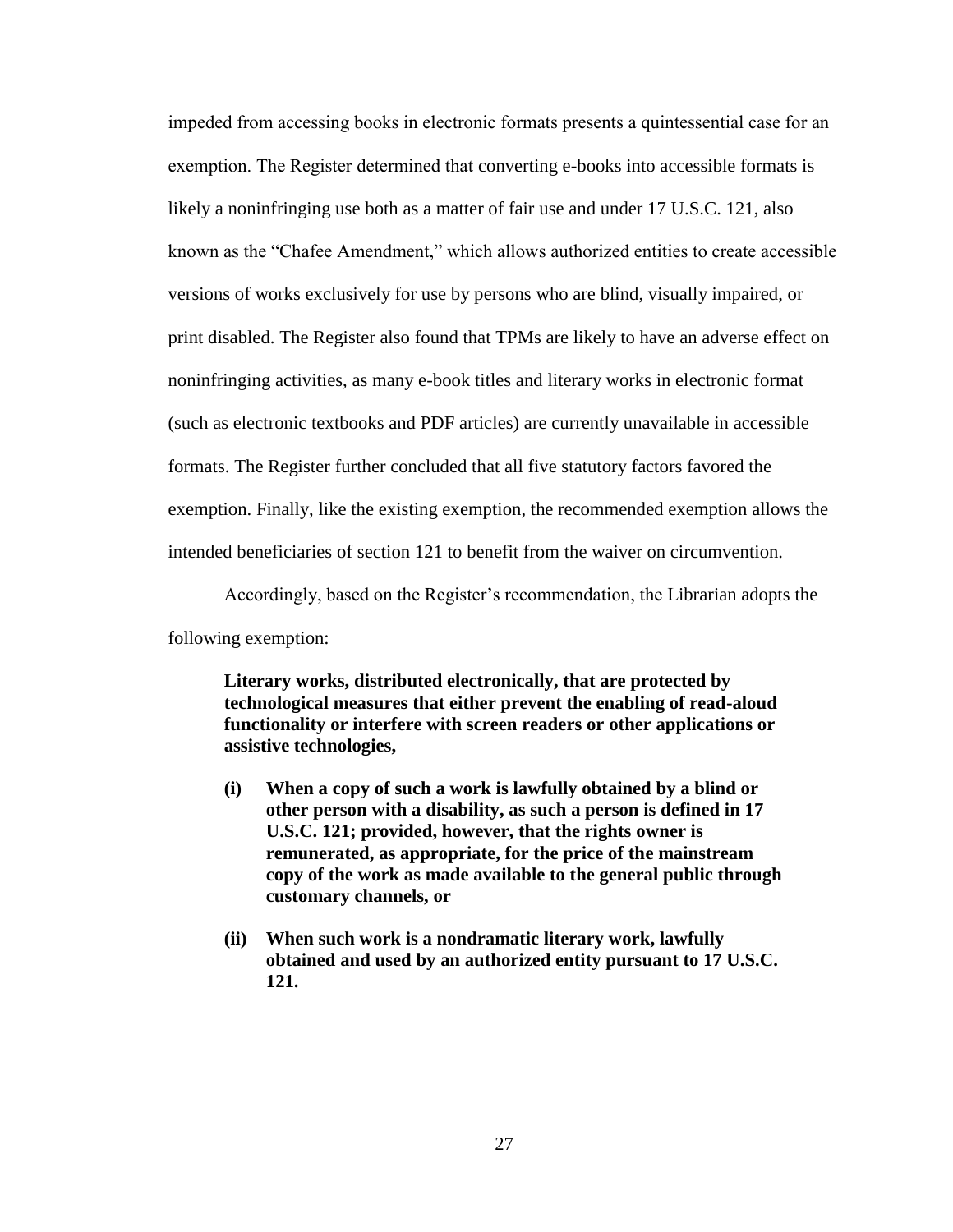*3. Proposed Classes 11 to 15: Computer Programs That Enable Devices to Connect to a Wireless Network That Offers Telecommunications and/or Information Services ("Unlocking")* 25

Proposed Classes 11 through 15 would allow circumvention of access controls on wireless devices such as cellphones and all-purpose tablet computers to allow them to connect to the network of a different mobile wireless carrier, a process commonly known as "unlocking." Wireless carriers typically lock wireless devices to their networks when they have subsidized the cost of a device at the time of purchase; carriers then recoup that subsidy through wireless service charges paid by the purchaser.

The Register has recommended, and the Librarian has adopted, exemptions permitting unlocking of cellphones in three prior rulemakings. Based on the evidentiary record in the last triennial proceeding, the 2012 version of the exemption was limited to cellphones obtained on or before January 26, 2013. Congress enacted the Unlocking Act to reinstate the cellphone unlocking exemption that was adopted in 2010, which lacked such a limitation. In the Unlocking Act, Congress also instructed the Librarian to review any future proposal for a cellphone unlocking exemption according to the usual process in this triennial rulemaking, as well as to consider in this rulemaking whether to extend the cellphone unlocking exemption to other categories of wireless devices. As noted above, the Unlocking Act also defines, on a permanent basis, categories of persons and entities that can take advantage of any unlocking exemption.

Consistent with Congress's directive in the Unlocking Act, the Copyright Office invited proposals to continue an unlocking exemption for wireless telephone handsets and/or to extend the exemption to other categories of wireless devices. The petitions

<sup>&</sup>lt;sup>25</sup> The Register's analysis and conclusions for these classes, including citations to the record and relevant legal authority, can be found in the Recommendation at 138-71.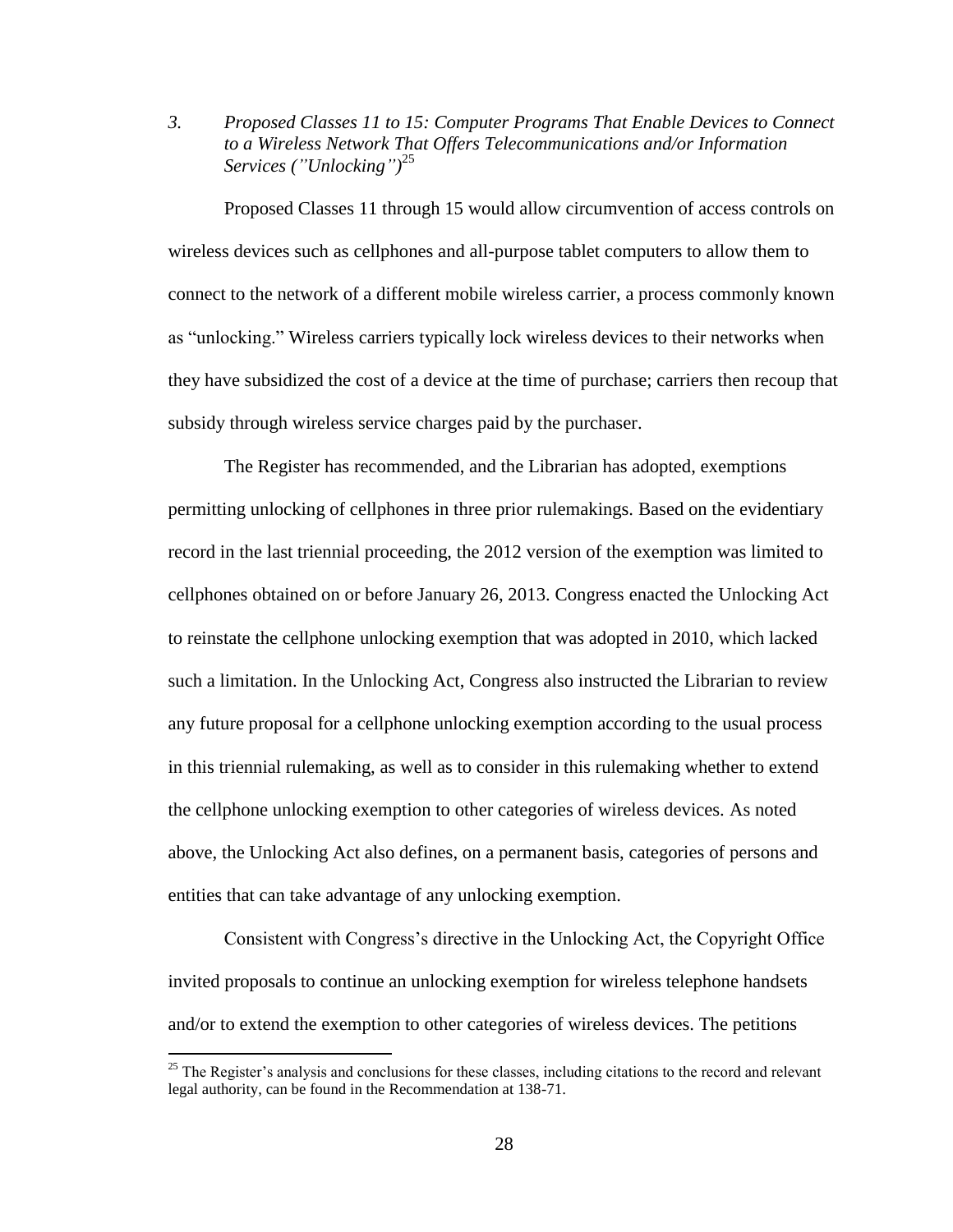received generally asked for continuation of the current cellphone unlocking exemption,

and expansion of that exemption to cover additional types of devices.

The Office grouped the petitions into five distinct classes based on the type of

device at issue, as described below:

Proposed Class 11: This proposed class would allow the unlocking of wireless telephone handsets. "Wireless telephone handsets" includes all mobile telephones including feature phones, smart phones, and "phablets" that are used for two-way voice communication.

Class 11, covering cellphones, was proposed by Consumers Union, the Competitive

Carriers Association ("CCA"), the Institute of Scrap Recycling Industries ("ISRI"),

Pymatuning Communications ("Pymatuning"), and the Rural Wireless Association

("RWA").

Proposed Class 12: This proposed class would allow the unlocking of allpurpose tablet computers. This class would encompass devices such as the Apple iPad, Microsoft Surface, Amazon Kindle Fire, and Samsung Galaxy Tab, but would exclude specialized devices such as dedicated e-book readers and dedicated handheld gaming devices.

Class 12, covering all-purpose tablets, was proposed by Consumers Union, CCA, ISRI,

Pymatuning, and RWA. As reflected in the proposal, the petitions were limited to "all-

purpose" tablet computers—that is, tablet computers that can run a wide variety of

programs—as opposed to devices dedicated to the consumption of particular types of

content such as e-book readers.

Proposed Class 13: This proposed class would allow the unlocking of mobile connectivity devices. "Mobile connectivity devices" are devices that allow users to connect to a mobile data network through either a direct connection or the creation of a local Wi-Fi network created by the device. The category includes mobile hotspots and removable wireless broadband modems.

Class 13, covering mobile connectivity devices, was proposed CCA and RWA.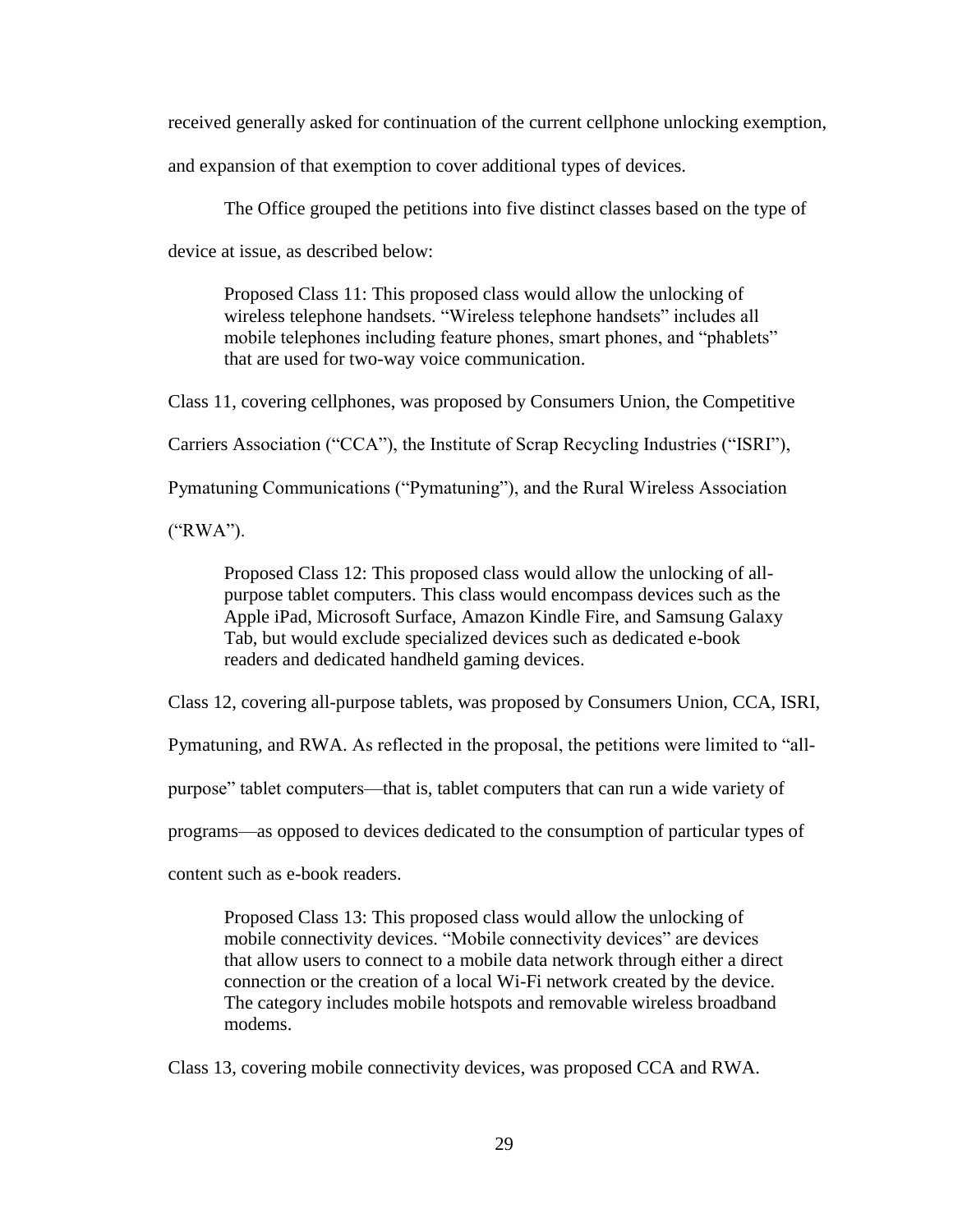Proposed Class 14: This proposed class would allow the unlocking of wearable wireless devices. "Wearable wireless devices" include all wireless devices that are designed to be worn on the body, including smart watches, fitness devices, and health monitoring devices.

Class 14, covering wearable wireless devices, was proposed by CCA and RWA.

Proposed Class 15: This proposed class would allow the unlocking of all wireless "consumer machines," including smart meters, appliances, and precision-guided commercial equipment.

Class 15 was proposed by CCA, and encompassed a broad and diverse range of devices and equipment, including any "smart" device utilizing a data connection to connect to the internet or interact with other smart devices. CCA, however, failed to further define the kinds of "smart" devices the exemption would cover beyond those already encompassed by Classes 11 through 14, let alone the types of TPMs used by such devices, or the methods of circumvention. Indeed, it was not apparent from the record whether any such devices actually exist. For instance, while CCA suggested that smart power meters would be encompassed by the proposal, evidence at the public hearing (at which CCA did not participate) indicated that smart meters generally do *not* have mobile data (*i.e.*, 3G/4G) connections, rendering the concept of "unlocking" irrelevant to that type of device.

In general, proponents argued that unlocking was permitted under section 117 of the Copyright Act, which allows the owners of computer programs to make certain reproductions of or adaptations to those programs, and as a matter of fair use. They explained that the inability to unlock one's wireless device leads to adverse effects by impeding consumers' ability to choose their preferred wireless carriers, harming the resale value of used devices, and harming the environment by encouraging disposal rather than reuse of devices.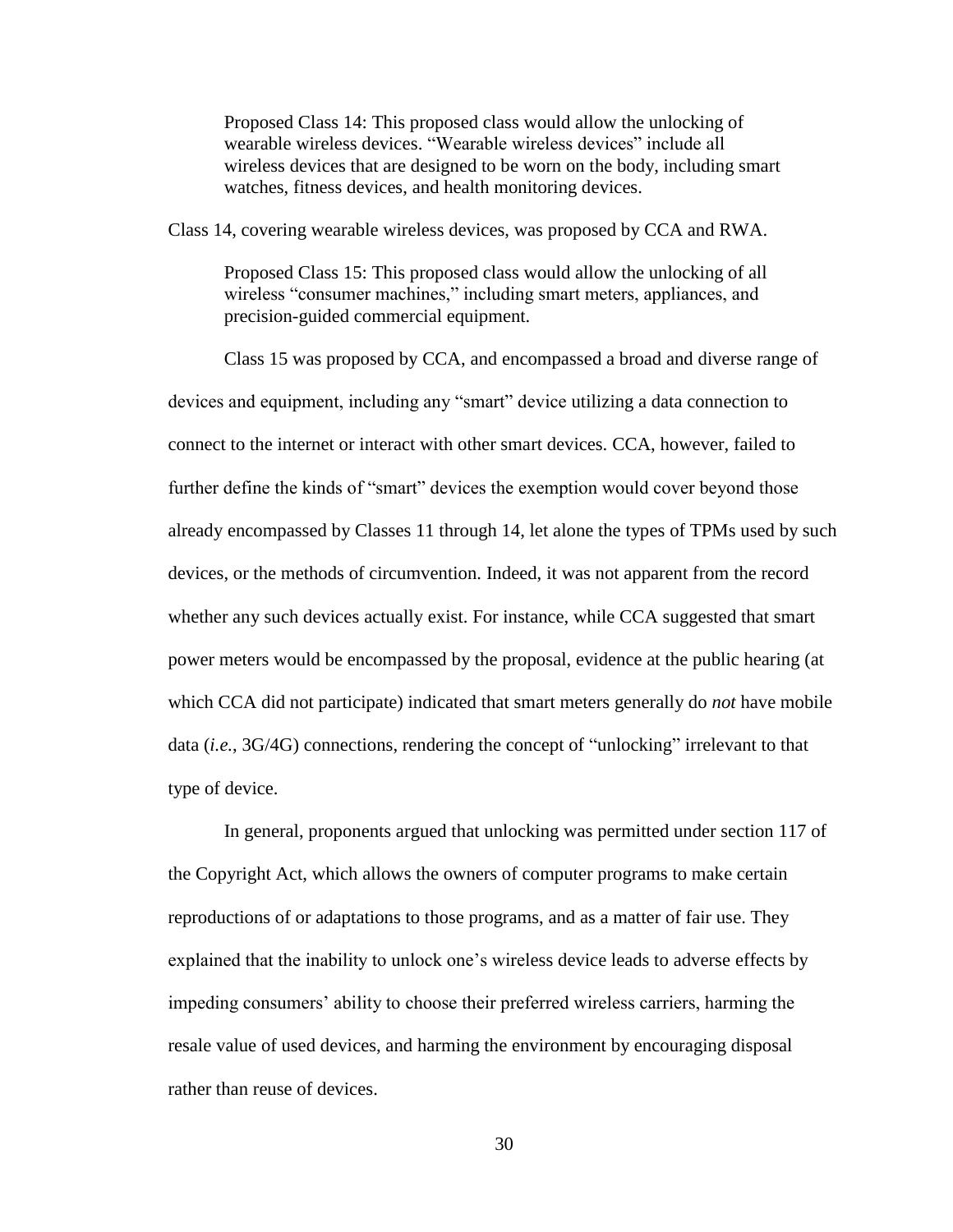No party opposed Proposed Class 12 (all-purpose tablet computers) or Proposed Class 14 (wearable computing devices). Prepaid wireless carrier TracFone nominally filed comments in opposition to the cellphone unlocking exemption in Class 11, though at bottom it was not opposed to renewal of the exemption, so long as it was clear that the exemption did not permit illegitimate phone trafficking—a practice where subsidized prepaid cellphones are purchased, unlocked, and resold (often abroad) at a profit. The Alliance of Automobile Manufacturers ("Auto Alliance") and General Motors LLC ("GM") filed opposition comments in Class 13 solely to stress that any exemption should exclude "mobile" connectivity devices embedded in motor vehicles, and Class 13 proponents agreed that such a limitation would be appropriate. Auto Alliance opposed Class 15 on the ground that it is ill-defined and could inadvertently sweep in cars and trucks.

NTIA proposed adopting an exemption encompassing all used wireless devices, without enumerating the types of devices to which the exemption applies. At the same time, NTIA acknowledged that based on the record in the rulemaking, it would be appropriate to exclude one type of wireless device—vehicle-based hotspots—from the exemption.

The Register recommended adopting an unlocking exemption covering wireless telephone handsets (*i.e.*, cellphones), all-purpose tablet computers, mobile connectivity devices, and wearable wireless devices. According to the Register, the unlocking exemption is likely to facilitate noninfringing uses both under section 117 and as a matter of fair use. The Register further explained that, unlike the section 117 privilege, fair use is not limited to the owner of the computer program, and so there is no need to limit the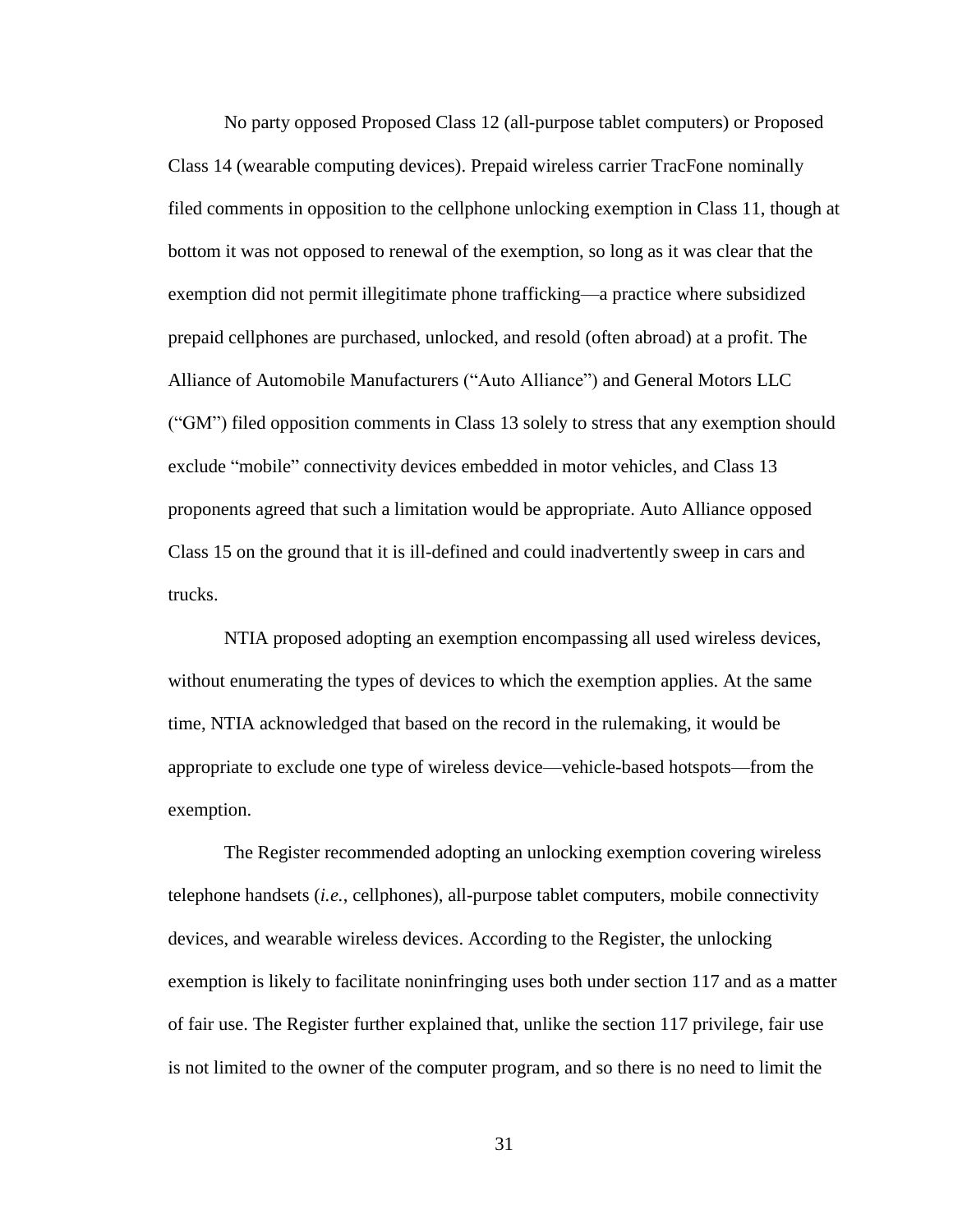exemption to the owner of the device software. The Register also found that, as to the devices encompassed by Classes 11 to 14, proponents had provided sufficient evidence of adverse effects flowing from the inability to unlock a device due to a TPM; in contrast, proponents of Class 15, encompassing a broad and undefined range of "consumer machines" and "smart" devices, failed to make a showing of actual adverse effects. In addition, the Register concluded that three of the five statutory factors tended to favor the proponents, while the other two were neutral.

The recommended exemption is limited to "used" devices. A "used" device is defined as a device that has been lawfully acquired and previously activated on a wireless network. The recommended exemption permits charities and commercial enterprises (including bulk recyclers) to unlock used cellphones, while excluding illegitimate trafficking that seeks to profit from the subsidized phones sold by prepaid wireless carriers. Although some proponents called for elimination of the "used" requirement for cellphones and tablets—which in theory would permit unlocking of new, subsidized devices—the Register concluded that the record did not support extending the exemption in this respect as the evidence did not establish a practical ability to unlock subsidized devices that had never been connected to a carrier. Finally, the recommended exemption excludes devices embedded in motor vehicles from the exemption for mobile connectivity devices by including the condition that the devices be "portable."

Accordingly, based on the Register's recommendation, the Librarian adopts the following exemption:

**(i) Computer programs that enable the following types of wireless devices to connect to a wireless telecommunications network, when circumvention is undertaken solely in order to connect to a wireless telecommunications network and such connection is**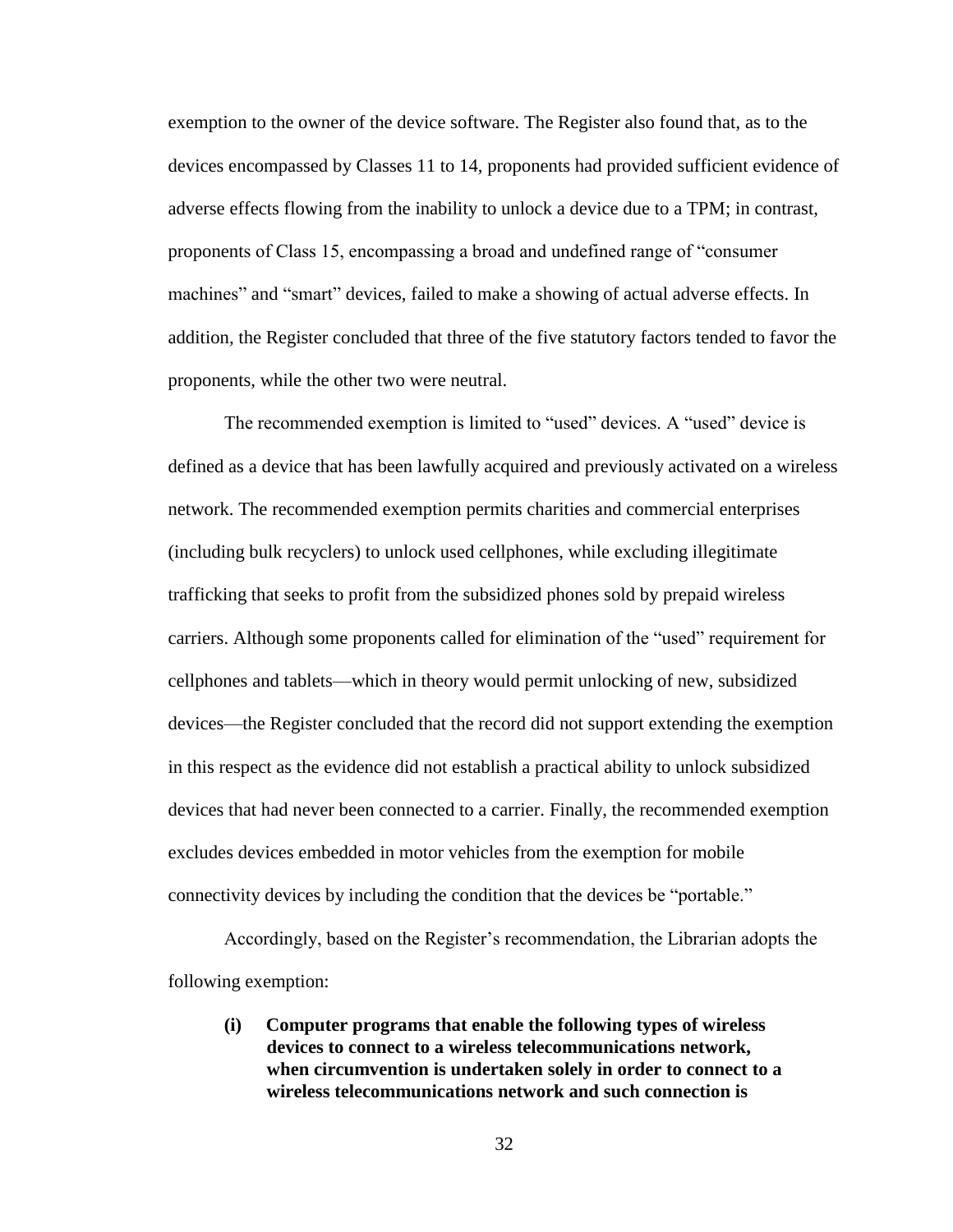**authorized by the operator of such network, and the device is a used device:**

- **(A) Wireless telephone handsets (***i.e.***, cellphones);**
- **(B) All-purpose tablet computers;**
- **(C) Portable mobile connectivity devices, such as mobile hotspots, removable wireless broadband modems, and similar devices; and**
- **(D) Wearable wireless devices designed to be worn on the body, such as smartwatches or fitness devices.**
- **(ii) A device is considered "used" for purposes of this exemption when it has previously been lawfully acquired and activated on the wireless telecommunications network of a wireless carrier.**
- *4. Proposed Classes 16 and 17: Jailbreaking – Smartphones and All-Purpose Mobile Computing Devices*<sup>26</sup>

Proposed Classes 16 and 17 address an activity commonly known as

"jailbreaking," which is the process of gaining access to the operating system of a computing device, such as a smartphone or tablet, to install and execute software that could not otherwise be installed or run on that device, or to remove pre-installed software that could not otherwise be uninstalled. The Register has twice before recommended, and the Librarian has twice adopted, an exemption permitting jailbreaking of smartphones.

EFF filed a petition seeking a jailbreaking exemption for all "mobile computing devices," including wireless telephone handsets that are capable of running a wide range of applications (*i.e.*, "smartphones") and tablet computers ("tablets"). EFF explained that its requested exemption is not intended to extend to devices designed primarily for the consumption of a single type of media, such as dedicated e-book readers, or to desktop or laptop computers. Maneesh Pangasa filed a separate petition seeking an exemption for tablet computers. The Copyright Office divided these proposals into two proposed classes

<sup>&</sup>lt;sup>26</sup> The Register's analysis and conclusions for these classes, including citations to the record and relevant legal authority, can be found in the Recommendation at 172-92.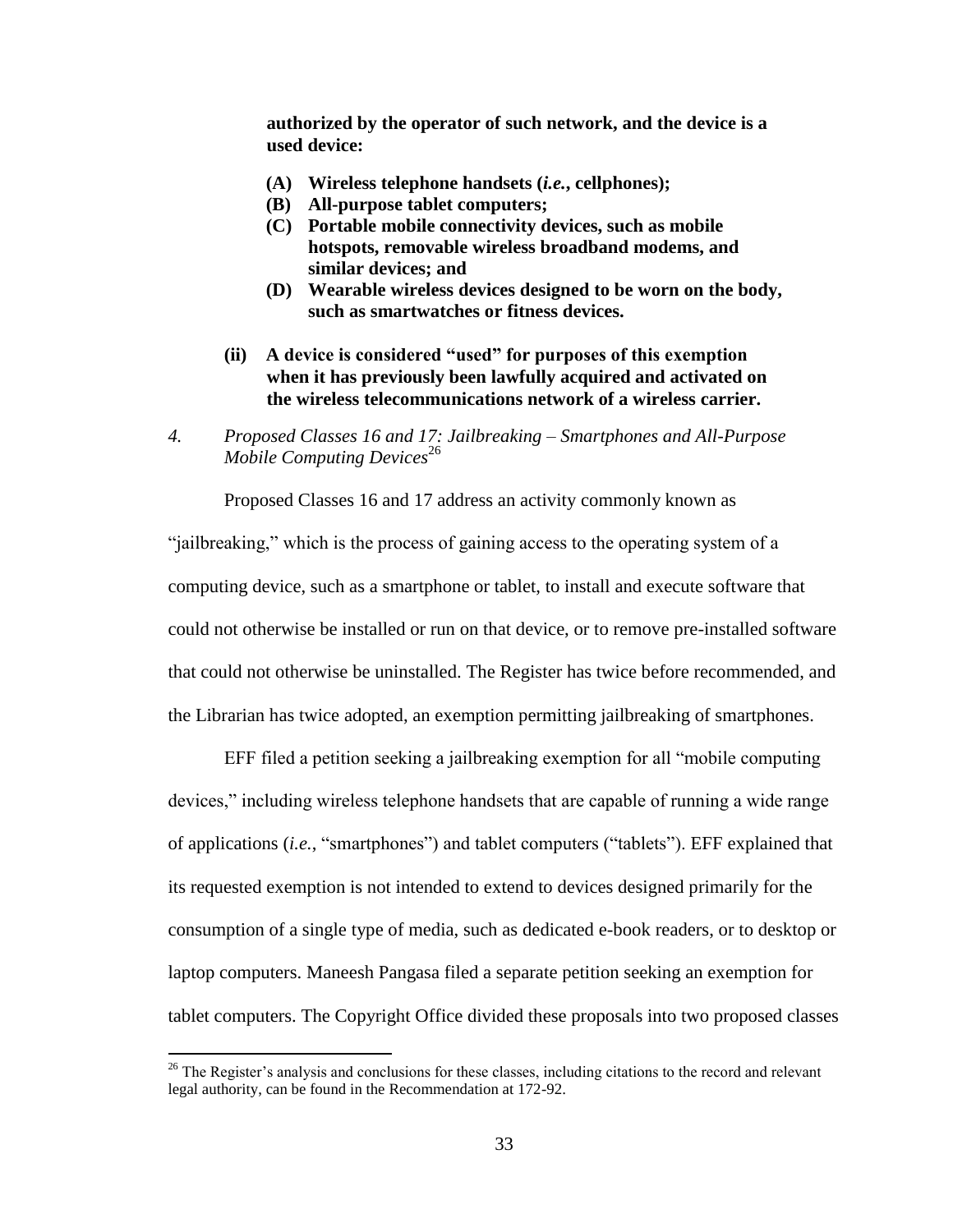to ensure an adequate administrative record on which to make a recommendation. Based

on these petitions, the Office included the following proposed exemptions in the NPRM:

Proposed Class 16: This proposed class would permit the jailbreaking of wireless telephone handsets to allow the devices to run lawfully acquired software that is otherwise prevented from running, or to remove unwanted preinstalled software from the device.

Proposed Class 17: This proposed class would permit the jailbreaking of all-purpose mobile computing devices to allow the devices to run lawfully acquired software that is otherwise prevented from running, or to remove unwanted preinstalled software from the device. The category "all-purpose mobile computing device" includes all-purpose non-phone devices (such as the Apple iPod touch) and all-purpose tablets (such as the Apple iPad or the Google Nexus). The category does not include specialized devices such as e-book readers or handheld gaming devices, or laptop or desktop computers.

Relying on case law and prior determinations of the Register, proponents argued that jailbreaking of smartphones and all-purpose mobile computing devices constitutes fair use of the device software. Proponents also pointed to a series of benefits that have resulted from the existing smartphone jailbreaking exemption, such as the ability to install otherwise unsupported operating system upgrades and the rapid growth in the market for legitimate, non-manufacturer-approved apps, and argued that similar benefits would result if the exemption included all-purpose mobile computing devices.

The Business Software Alliance ("BSA") opposed both classes. In neither case, however, did BSA dispute the noninfringing nature of jailbreaking. Instead, BSA argued that the existence of alternatives to jailbreaking, such as "developer editions" of devices that do not need to be jailbroken, obviate the need for an exemption. In addition, with respect to the exemption for all-purpose mobile computing devices in Class 17, BSA disputed EFF's effort to distinguish between all-purpose mobile computing devices on the one hand, and desktops and laptops on the other, arguing that the distinction is not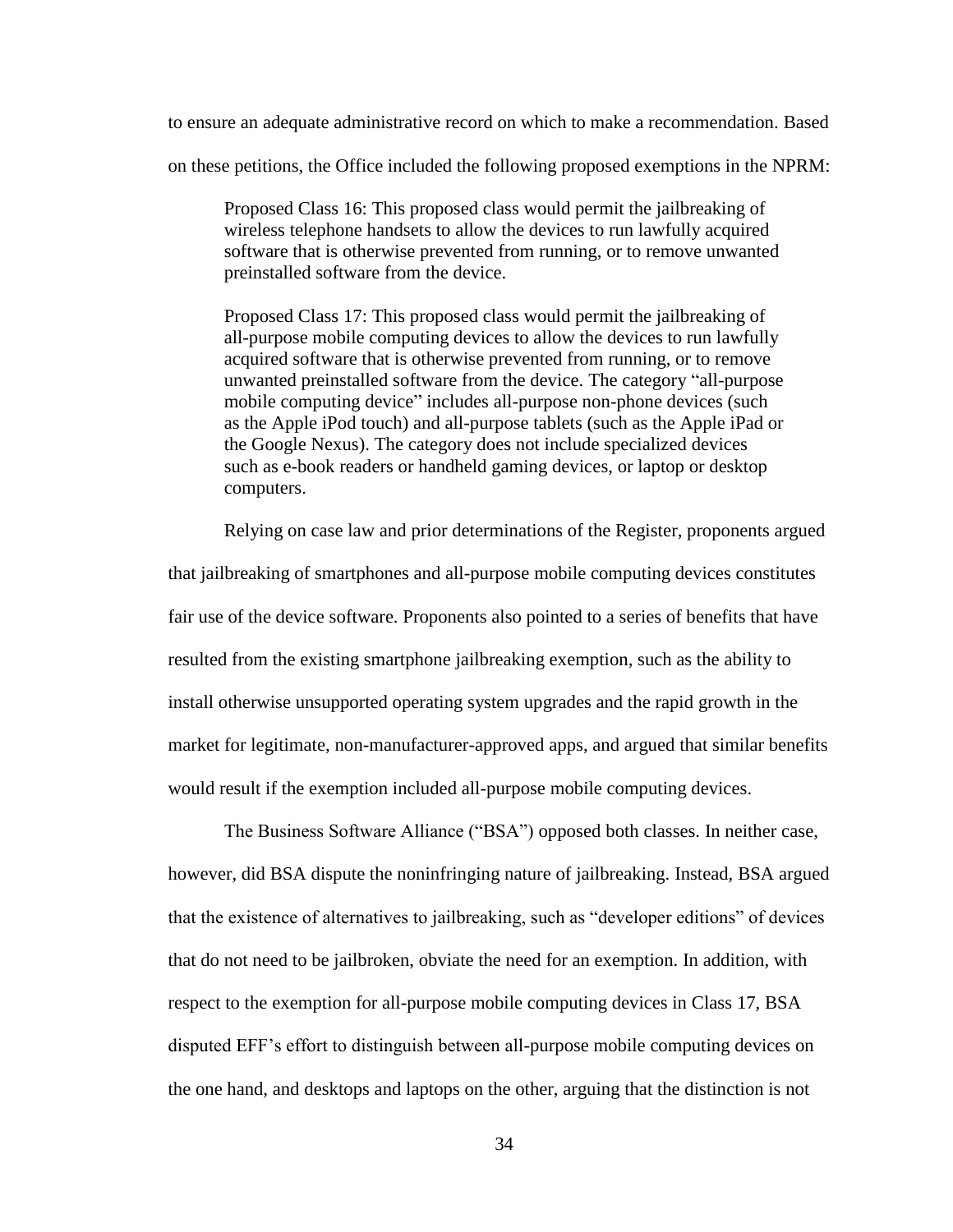sufficiently clear. In response, EFF offered two further criteria to define these devices: first, that they be portable, in the sense that they are "designed to be carried or worn"; and second, that they "come equipped with an operating system that is primarily designed for mobile use," such as Android, iOS, Blackberry OS or Windows Phone.

Commenters representing automobile manufacturers filed comments under Class 17 raising the concern that the class could arguably encompass computing systems that are embedded in "mobile" automobiles and other vehicles. EFF clarified, however, that Class 17 was not intended to include software running on vehicle electronics, but only portable devices designed to be carried or worn by a person.

NTIA favored a jailbreaking exemption for all "mobile computing devices," a category which (contrary to EFF's proposal) would appear to include devices that are designed primarily for the consumption of a single type of media, including dedicated ebook readers, which are separately addressed in Proposed Class 18 below. Although NTIA asserted that the works and TPMs at issue are strikingly similar and in many cases identical, it cited no evidence to support that claim with respect to dedicated e-book readers, handheld video game consoles, or other dedicated media consumption devices.

The Register recommended continuing the existing jailbreaking exemption for smartphones, and extending it to all-purpose mobile computing devices. As in previous rulemakings, the Register concluded that jailbreaking to facilitate interoperability is likely to constitute a noninfringing fair use, and that the prohibition on circumvention is having an adverse effect on this type of use. Further, the Register concluded that three of the statutory factors (availability for use of copyrighted works, the impact on criticism, comment, news reporting, teaching, scholarship, or research, and the effect of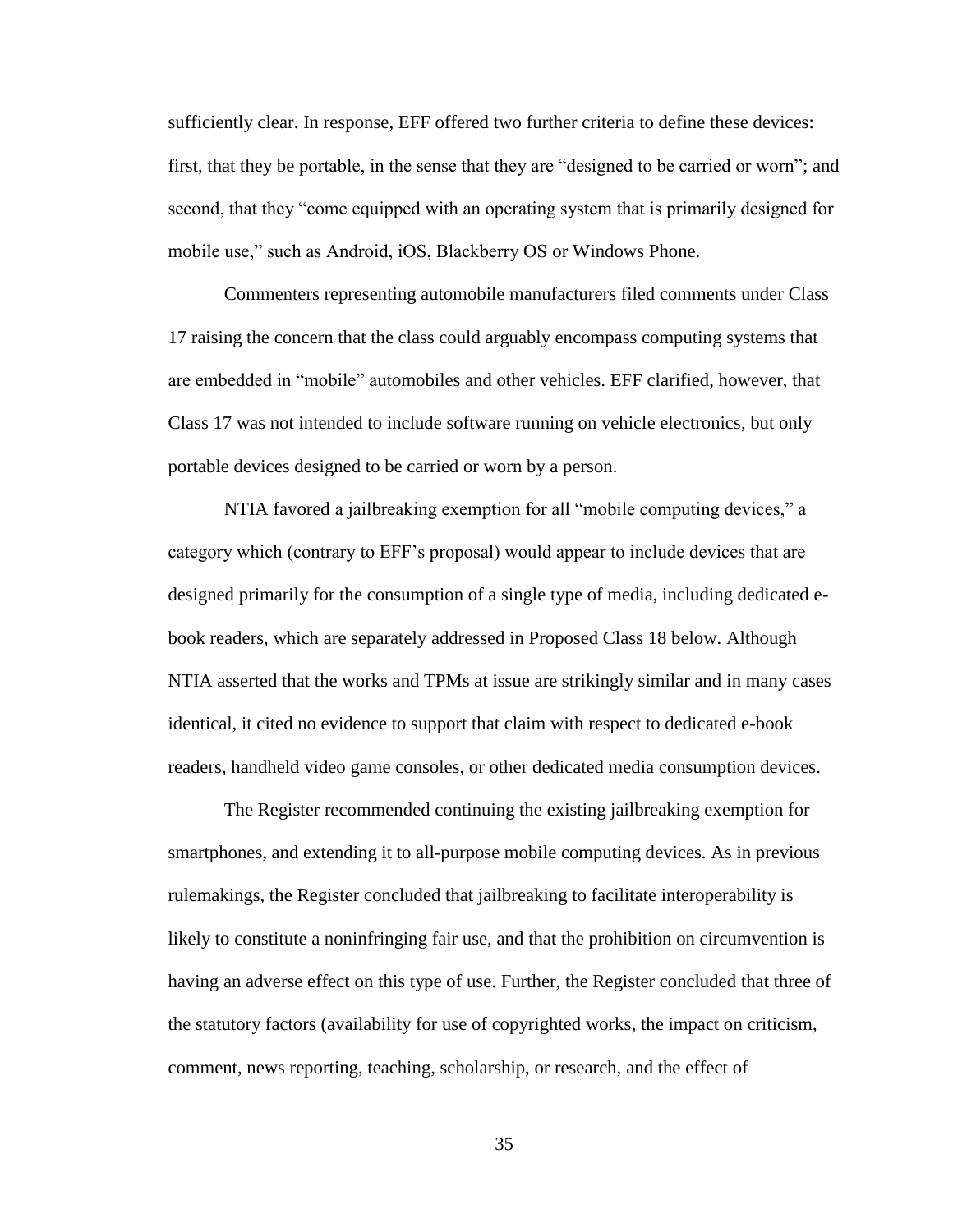circumvention of technological measures on the market for or value of the copyrighted works) favored an exemption, while the other two were not implicated by these classes.

The Register also concluded, based on the overall record, that the category of "allpurpose mobile computing devices" in Class 17 has been meaningfully defined, but that certain refinements were appropriate to address concerns regarding its scope. The recommended exemption thus incorporates EFF's suggestion to specify that the devices be portable, that they be designed to run a wide variety of applications, and that they come equipped with an operating system primarily designed for mobile use. The recommended exemption thus excludes vehicle-embedded systems, devices designed primarily for consumption of a specific type of media (such as e-book readers and handheld gaming devices), and computers confined to desktop or laptop operating systems, such as Windows 8 or Mac OS. If a hybrid device can act either as a laptop or a tablet, the user will need to investigate what type of operating system it contains in order to determine whether the exemption applies.

Accordingly, based on the Register's recommendation, the Librarian adopts the following exemption:

**Computer programs that enable smartphones and portable allpurpose mobile computing devices to execute lawfully obtained software applications, where circumvention is accomplished for the sole purpose of enabling interoperability of such applications with computer programs on the smartphone or device, or to permit removal of software from the smartphone or device. For purposes of this exemption, a "portable all-purpose mobile computing device" is a device that is primarily designed to run a wide variety of programs rather than for consumption of a particular type of media content, is equipped with an operating system primarily designed for mobile use, and is intended to be carried or worn by an individual.**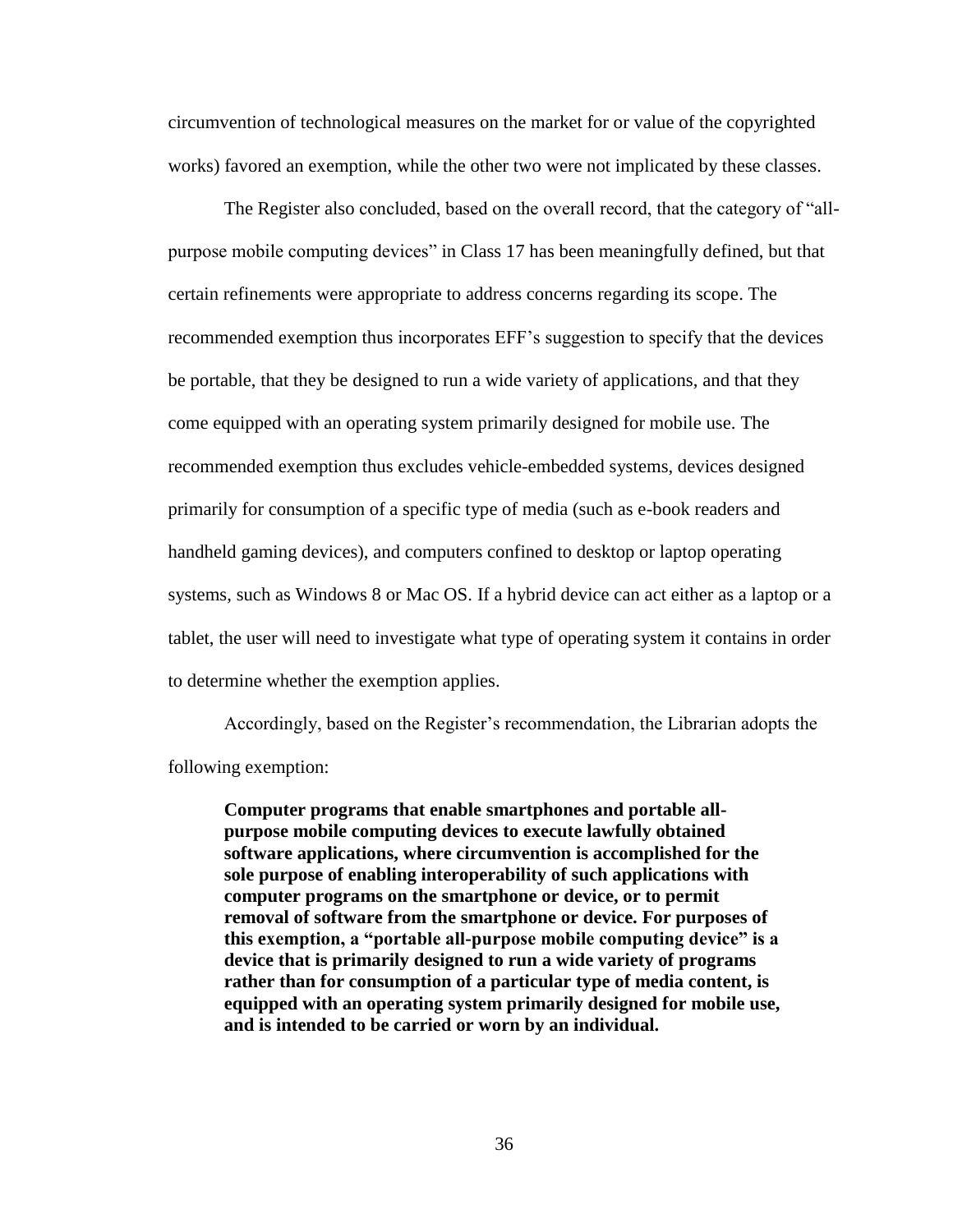## *5. Proposed Class 20: Jailbreaking – Smart TVs*<sup>27</sup>

In addition to their traditional functionality, many modern televisions ("TVs") have built-in software features that can stream content over the internet, interact with other devices in the home, or run applications. These internet-enabled TVs are often referred to as "Smart TVs." Smart TV firmware is often protected by TPMs that prevent owners of those TVs from installing third-party software on them. The Software Freedom Conservancy ("SFC") proposed an exemption to permit circumvention of access controls on firmware (*i.e.*, the operating system) of such smart TVs to enable installation of thirdparty software.

The Copyright Office included the following proposed exemption in the NPRM:

Proposed Class 20: This proposed class would permit the jailbreaking of computer-embedded televisions ("smart TVs"). Asserted noninfringing uses include accessing lawfully acquired media on external devices, installing user-supplied licensed applications, enabling the operating system to interoperate with local networks and external peripherals, and enabling interoperability with external devices, and improving the TV's accessibility features (*e.g.,* for hearing-impaired viewers). The TPMs at issue include firmware encryption and administrative access controls that prevent access to the TV's operating system.

According to SFC, access to the firmware would allow various noninfringing uses, including improving accessibility features (such as the size of closed captioning), enabling or expanding the TV's compatibility with peripheral hardware and external storage devices, and making changes to display features such as the aspect ratio. SFC argued that the majority of smart TV firmware incorporates the manufacturer's own proprietary applications along with free, libre and open source software ("FLOSS") applications produced by third parties. SFC argued that, under the relevant FLOSS

 $27$  The Register's analysis and conclusions for this class, including citations to the record and relevant legal authority, can be found in the Recommendation at 202-17.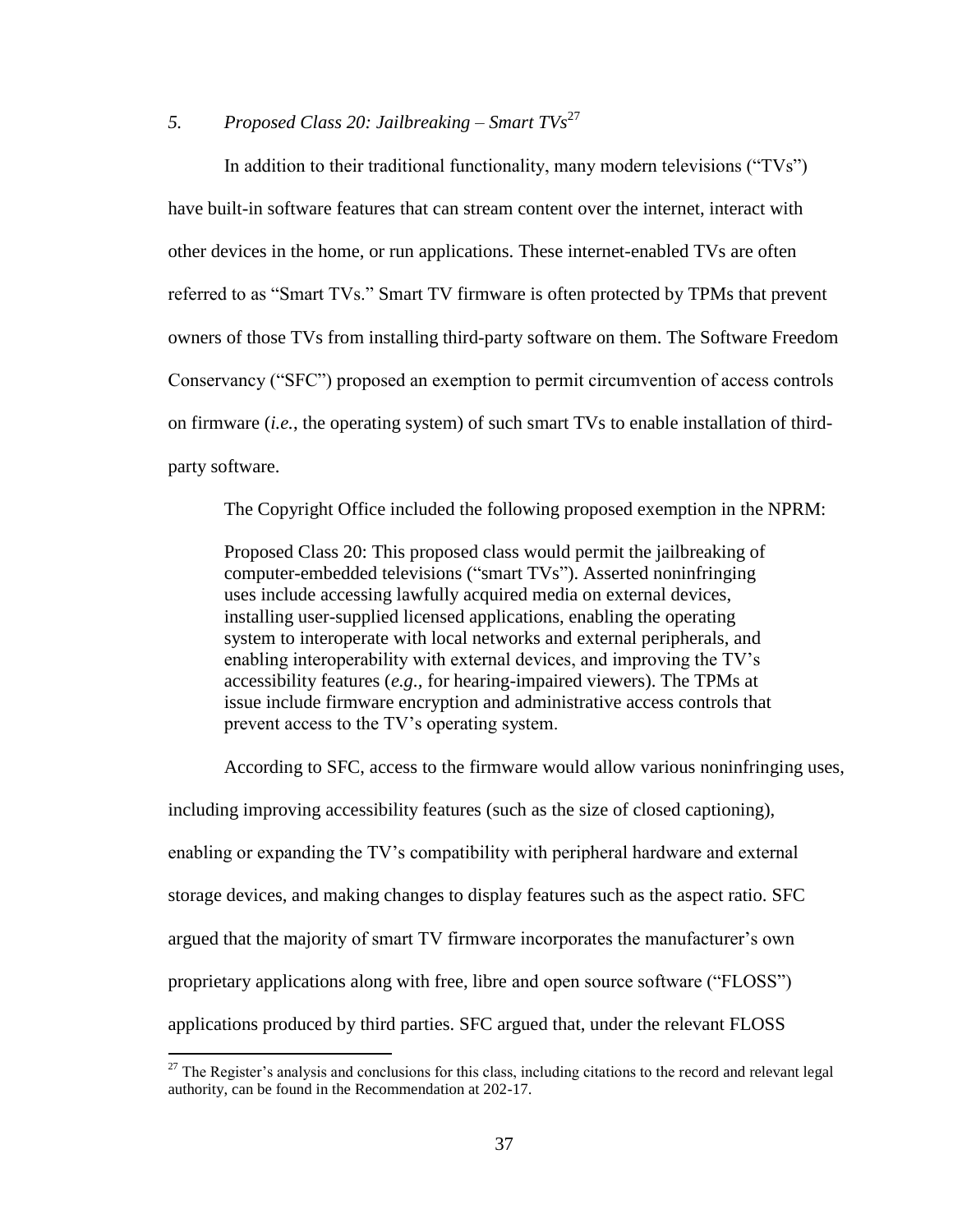licenses, smart TV owners are authorized to modify the FLOSS applications and to run them without restriction. SFC also argued that fair use permits reproduction and alteration of proprietary applications to the extent necessary to permit interoperability with lawfully acquired programs.

Proposed Class 20 was opposed by Joint Creators and LG Electronics U.S.A. ("LG"), a manufacturer of smart TVs. Opponents argued that an exemption would not facilitate noninfringing uses, and was unnecessary because a laptop can be connected to TV sets to view the output of any applications and because LG smart TVs already provide all of the features that SFC claims can be added only by jailbreaking. In addition, Joint Creators raised concerns that jailbreaking would allow the installation of infringing software as well as software such as "Popcorn Time," an application that facilitates access to and viewing of pirated movies.

NTIA supported the proposed exemption, on the ground that it is not materially different than the exemptions that have been granted in the past for jailbreaking of smartphones.

The Register recommended granting the proposed exemption, explaining that circumvention of access controls on smart TV firmware is likely to enable noninfringing uses of that firmware. First, it appears to be undisputed that smart TV firmware incorporates FLOSS applications, and that modification of those applications would constitute a licensed, and therefore noninfringing, use. Second, with respect to non-FLOSS proprietary software included in the firmware, the Register concluded that modifications to that firmware to enable interoperability with third-party software are likely to constitute a fair use. The Register also found that the prohibition on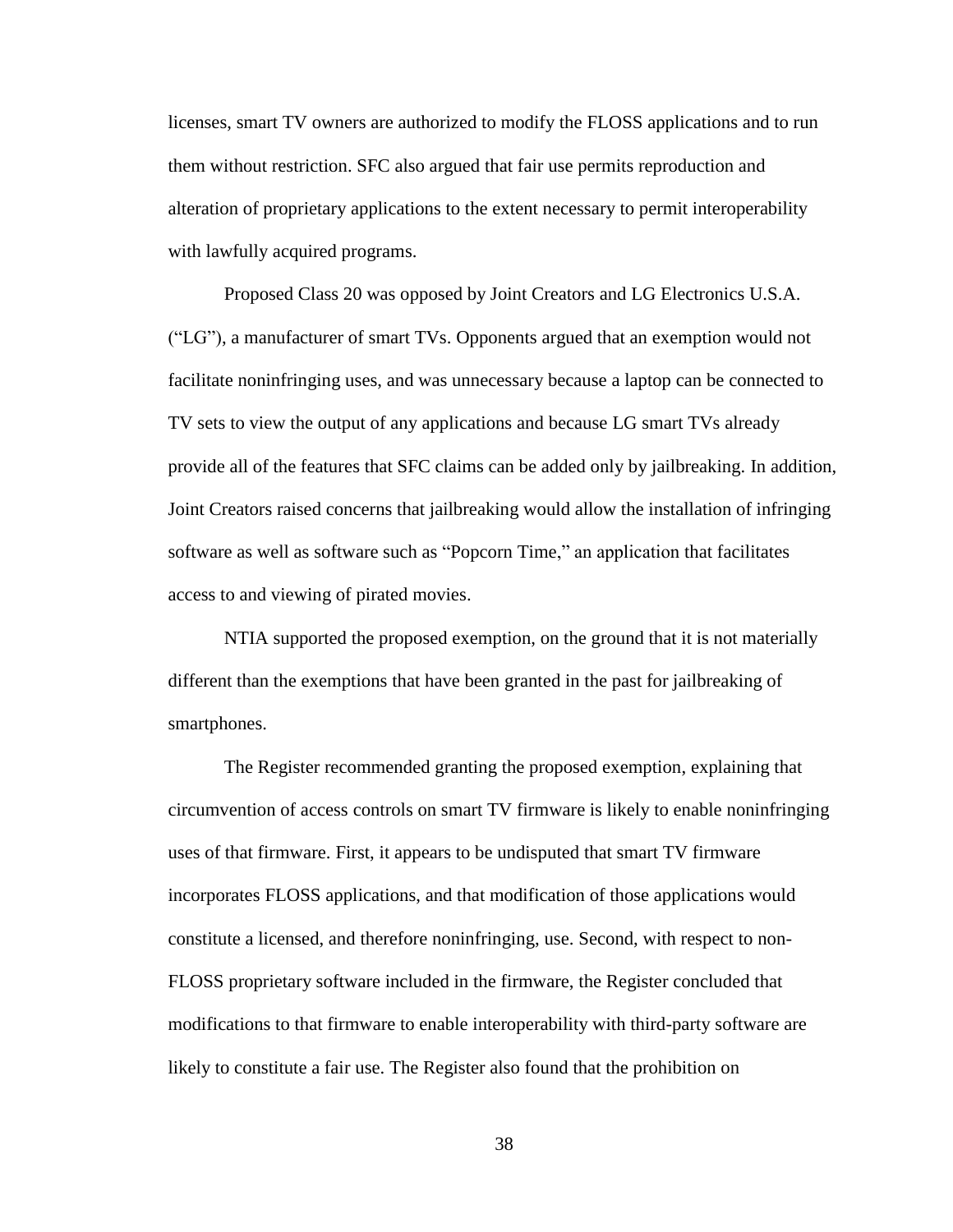circumvention is adversely affecting legitimate noninfringing uses of smart TV firmware, and that the proposed alternatives to circumvention, such as connecting a laptop computer to the TV, are inadequate, because they would not allow installation of software on the smart TV to improve its functioning as a TV, such as facilitating more prominent subtitles. The Register also concluded that no evidence was submitted to illustrate opponents' claim that jailbreaking of smart TVs will make it easier to gain unauthorized access to copyrighted content, or that it would otherwise undermine smart TVs as a platform for the consumption of expressive works.

Accordingly, based on the Register's recommendation, the Librarian adopts the following exemption:

# **Computer programs that enable smart televisions to execute lawfully obtained software applications, where circumvention is accomplished for the sole purpose of enabling interoperability of such applications with computer programs on the smart television.**

## *6. Proposed Class 21: Vehicle Software – Diagnosis, Repair or Modification*<sup>28</sup>

Modern automobiles and agricultural vehicles and machinery are equipped with systems of interconnected computers that monitor and control a variety of vehicle functions. These computers are referred to as electronic control units, or "ECUs," which are protected by TPMs. EFF requested an exemption to permit circumvention of TPMs protecting ECU computer programs for the purposes of diagnosis, repair and modification of vehicles. The Intellectual Property & Technology Law Clinic of the University of Southern California Gould School of Law ("IPTC USC") proposed two similar exemptions for agricultural machinery specifically.

 $28$  The Register's analysis and conclusions for this class, including citations to the record and relevant legal authority, can be found in the Recommendation at 218-49.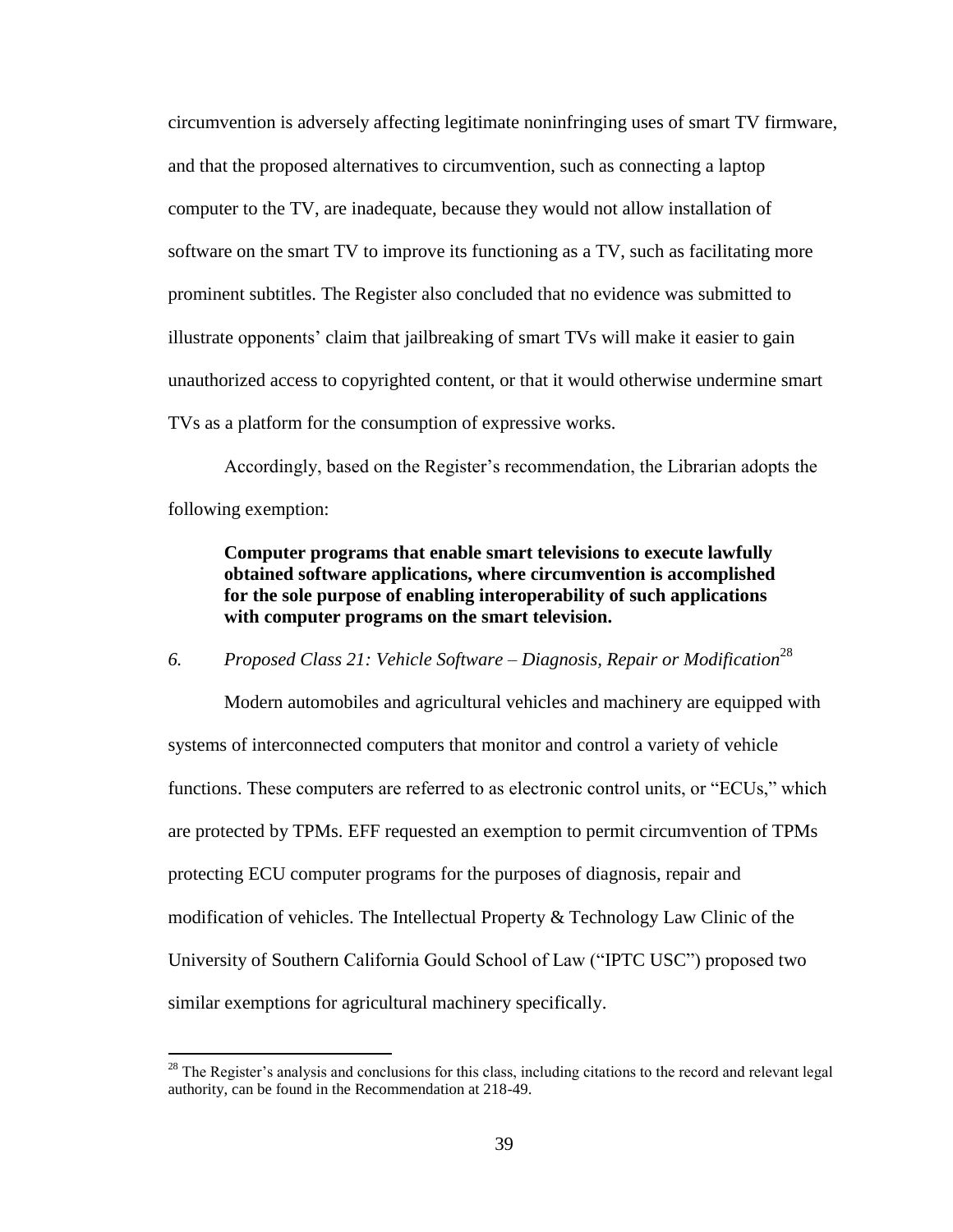Based on these petitions, the Office included the following proposed exemption in the NPRM:

Proposed Class 21: This proposed class would allow circumvention of TPMs protecting computer programs that control the functioning of a motorized land vehicle, including personal automobiles, commercial motor vehicles, and agricultural machinery, for purposes of lawful diagnosis and repair, or aftermarket personalization, modification, or other improvement. Under the exemption as proposed, circumvention would be allowed when undertaken by or on behalf of the lawful owner of the vehicle.

Proponents explained that circumvention of TPMs protecting copyrighted computer programs in ECUs may be necessary to make noninfringing uses of those programs to diagnose and repair automobiles and agricultural equipment, and to make modifications, such as enhancing a vehicle's suspension or installing a gear with a different radius. They assert that vehicle owners are entitled to use the computer programs in ECUs to diagnose, repair or modify vehicles as a matter of fair use, or under section 117. EFF argues that absent an exemption, vehicle owners must take their cars to authorized repair shops, or purchase expensive manufacturer-authorized tools, to diagnose and repair their vehicles. Similarly, IPTC USC explained that TPMs restricting access to computer programs that run agricultural vehicles and machinery place the livelihoods of farmers and other business owners at risk, because vehicle owners must sometimes wait significant periods of time before their disabled vehicles can be repaired by an authorized technician.

The proposed exemption was opposed by the Association of Equipment Manufacturers, Association of Global Automakers ("Global Automakers"), Auto Alliance, Eaton Corporation, GM, John Deere, and Motor & Equipment Manufacturers Association ("MEMA"). In general, opponents argued that an exemption would not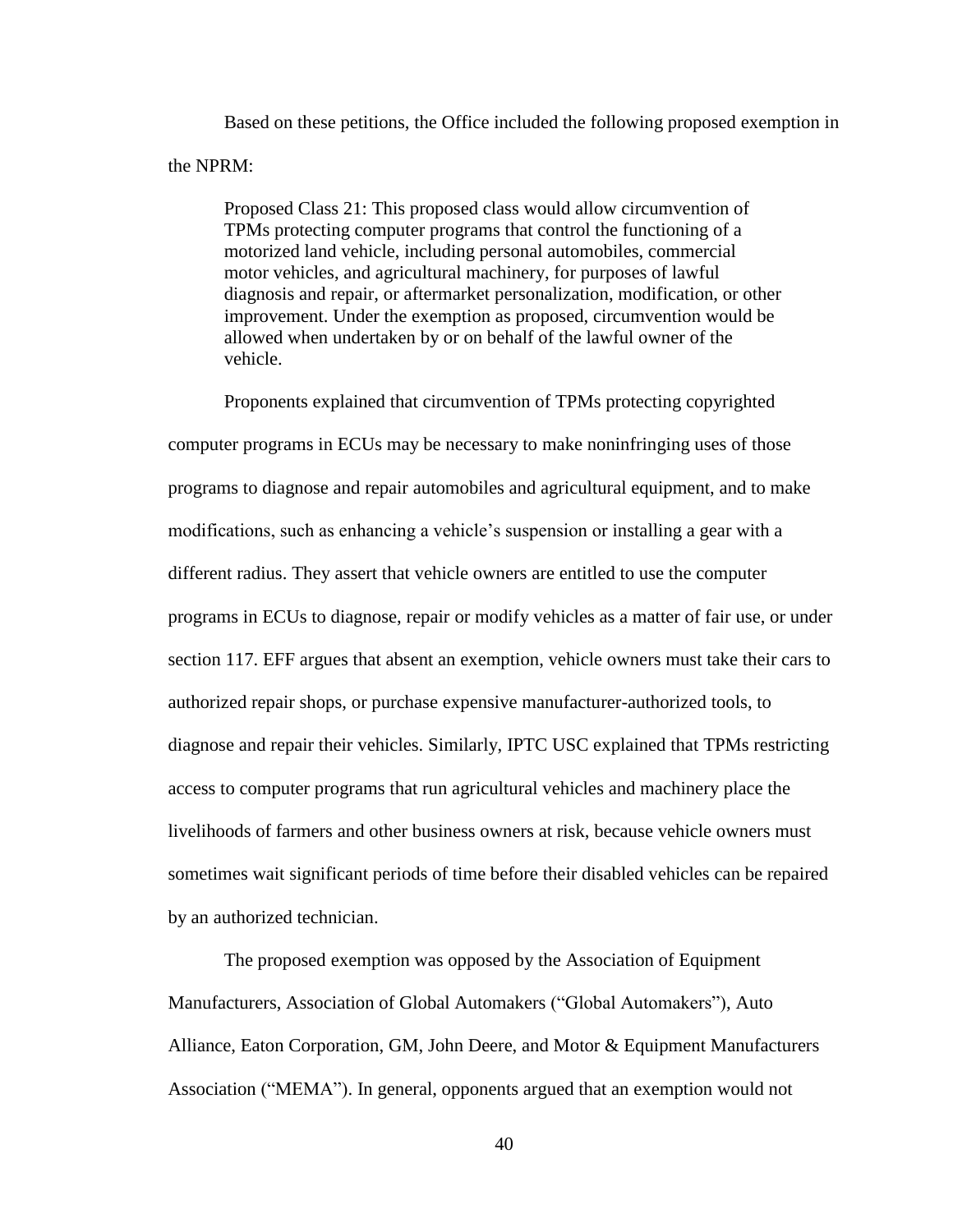facilitate noninfringing uses, and was unnecessary in any event because vehicle owners have alternative options, such as manufacturer-authorized repair shops and tools. They also asserted that the proposal presented serious public health, safety and environmental concerns. For example, users might circumvent in order to avoid restrictions on vehicle emissions imposed by federal and state law.

In light of the commenters' observations, the Copyright Office notified DOT and EPA of the pendency of the rulemaking. DOT and EPA, as well as California ARB, responded with varying degrees of concern about the potential impact of an exemption. EPA opposed any exemption, while DOT and California ARB expressed significant reservations. The agencies' concerns were focused on potential adverse effects on safety and the environment. For example, EPA explained that vehicle modifications are often performed to increase engine power or boost fuel economy, but that these modifications increase vehicle emissions and thus violate the Clean Air Act.

In contrast to these other agencies, NTIA fully supported adoption of the proposed exemption. NTIA believed that an exemption was necessary to allow consumers to continue to engage in the longstanding practice of working on their own vehicles, and that the non-copyright concerns raised by opponents and other agencies could be addressed by those agencies in the exercise of their respective regulatory authorities. NTIA acknowledged, however, that a delay in implementation—as recommended by the Register and discussed below—might nonetheless be appropriate to permit other agencies to consider and prepare for the new rule, and urged that any such delay be as short as practicable.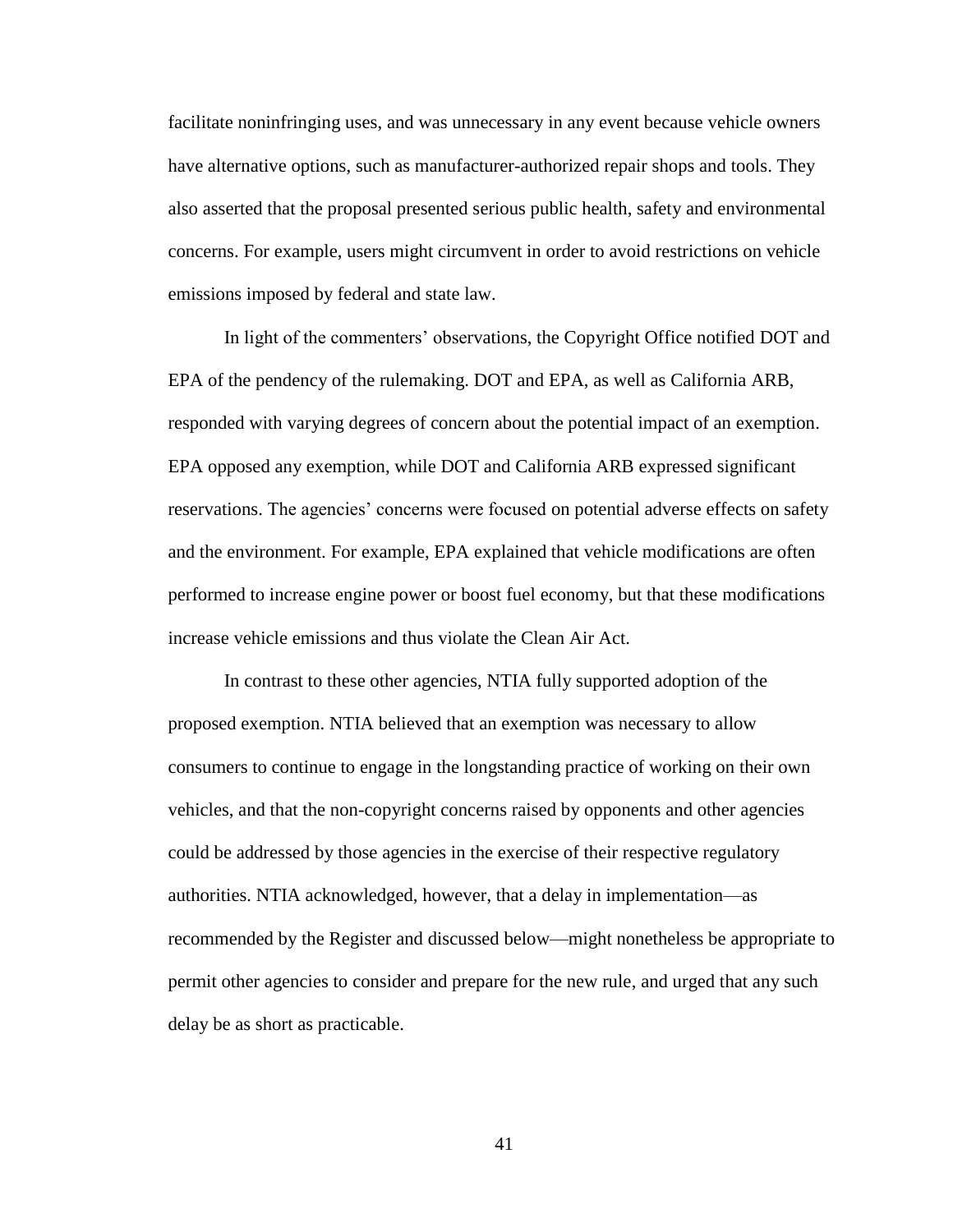Based on the record, the Register recommended granting an exemption. The Register concluded that reproducing and altering the computer programs on ECUs for purposes of facilitating diagnosis, repair and modification of vehicles may constitute a noninfringing activity as a matter of fair use and/or under the exception set forth in section 117 of the Copyright Act, which permits the owner of a copy of a computer program to make certain copies and adaptations of the program. The Register also concluded that owners of vehicles and agricultural machinery are adversely impacted as a result of TPMs that protect the copyrighted computer programs on the ECUs that control the functioning of their vehicles. The Register further found that while two of the statutory factors weighed in favor of the exemption (availability for use of copyrighted works and impact on criticism, comment, news reporting, teaching, scholarship or research), and two of the factors were neutral (availability for use for nonprofit archival, preservation and educational purposes and the effect on the market for or value of copyrighted works), the fifth factor—under which commenting parties and federal agencies raised serious safety and environmental concerns—tended to weigh against an exemption.

Overall, the Register concluded that while from a copyright perspective proponents had made the case for an exemption, based on the record, the exemption needed to be carefully tailored to address a number of concerns. Accordingly, the recommended exemption excludes computer programs in ECUs that are chiefly designed to operate vehicle entertainment and telematics systems due to insufficient evidence demonstrating a need to access such ECUs, and out of concern that such circumvention might enable unauthorized access to creative or proprietary content. The exemption also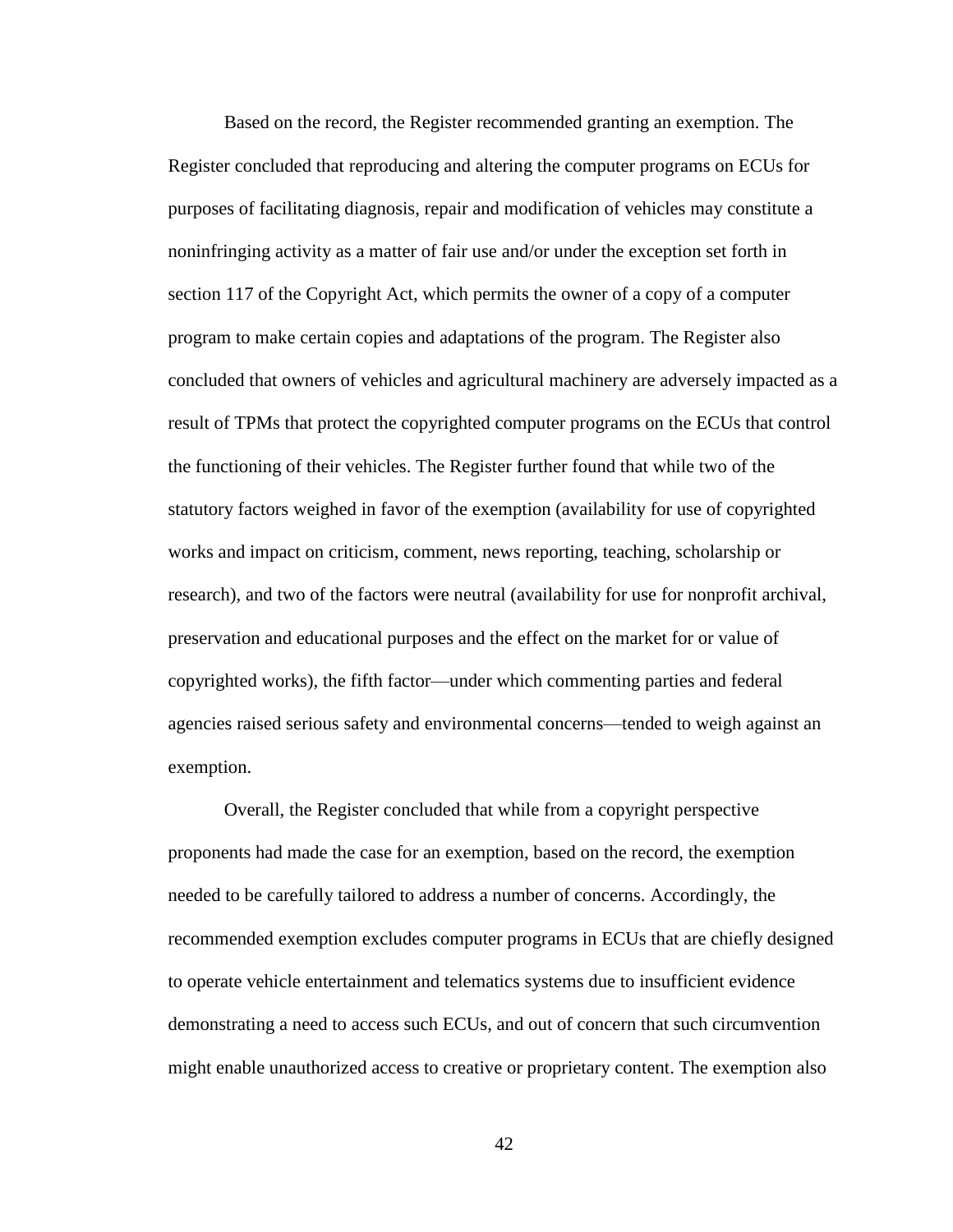excludes circumvention "on behalf of" vehicle owners, as a broader exception allowing third parties to engage in circumvention activities on behalf of others is in tension with the anti-trafficking provisions of section  $1201(a)(2)$  and (b). Moreover, by passing the Unlocking Act—which amended section 1201 to allow unlocking of cellphones and other devices to be carried out by third parties "at the direction of" device owners—Congress indicated its view that extending the reach of an exemption to cover third-party actors requires a legislative amendment. The exemption also expressly excludes acts of circumvention that would violate any other law, including regulations promulgated by DOT or EPA. Finally, in light of the significant concerns raised by DOT and EPA, the recommended exemption will become operative twelve months from the effective date of the new regulation to provide these and other potentially interested agencies an opportunity to consider and prepare for the lifting of the DMCA prohibition. Acknowledging the views of the NTIA, the Register determined that a twelve-month delay was the shortest period that would reasonably permit other agencies to consider appropriate action.

Accordingly, based on the Register's recommendation, the Librarian adopts the following exemption:

**Computer programs that are contained in and control the functioning of a motorized land vehicle such as a personal automobile, commercial motor vehicle or mechanized agricultural vehicle, except for computer programs primarily designed for the control of telematics or entertainment systems for such vehicle, when circumvention is a necessary step undertaken by the authorized owner of the vehicle to allow the diagnosis, repair or lawful modification of a vehicle function; and where such circumvention does not constitute a violation of applicable law, including without limitation regulations promulgated by the Department of Transportation or the Environmental Protection Agency; and provided, however, that such circumvention is initiated no earlier**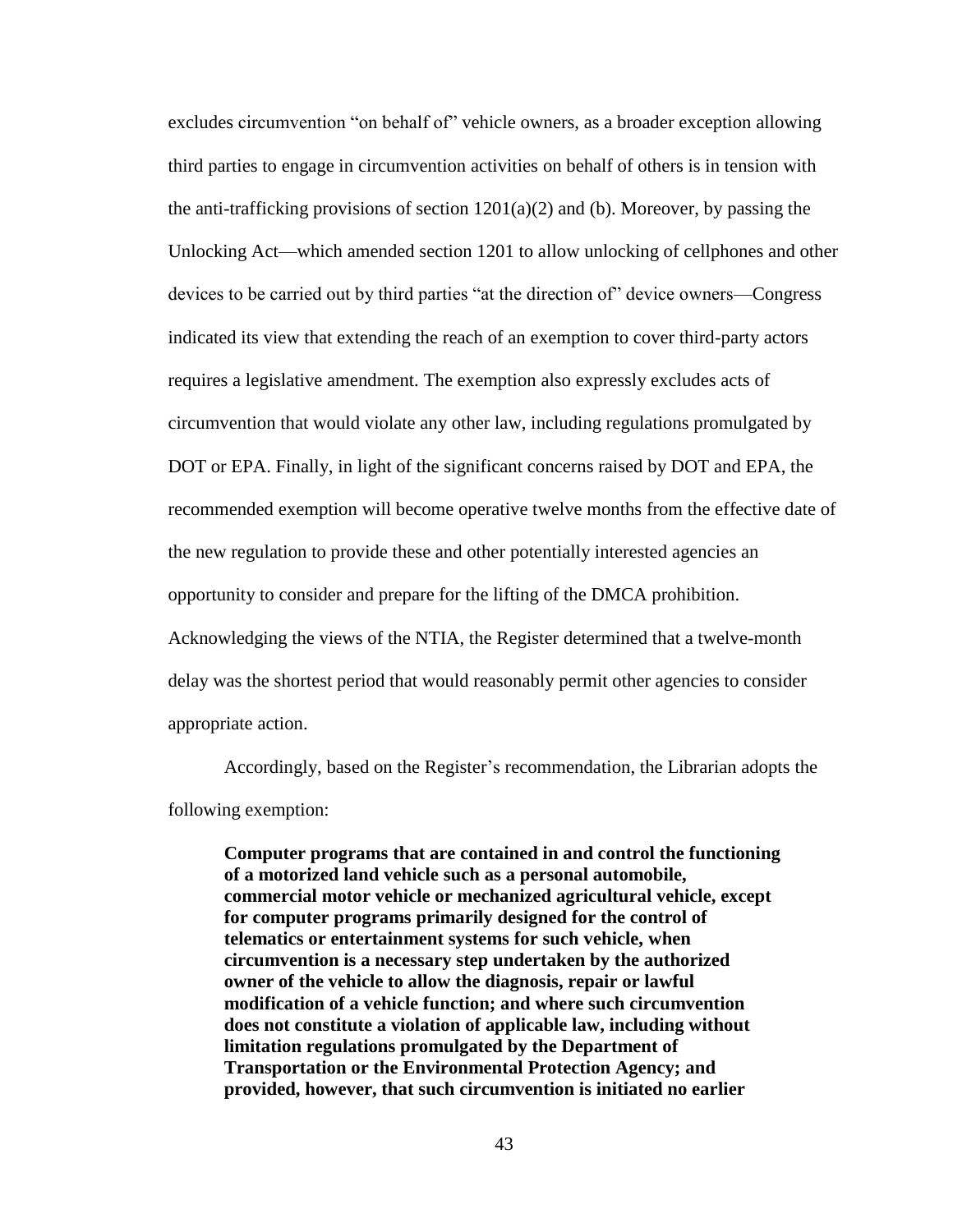#### **than 12 months after the effective date of this regulation.**

*7. Proposed Classes to Permit Research of Software Flaws, Proposed Class 25: Software – Security Research; Proposed Class 22: Vehicle Software – Security and Safety Research; Proposed Class 27A: Medical Device Software – Security*  and Safety Research<sup>29</sup>

The Office received a number of petitions for proposed exemptions to permit circumvention of TPMs for purposes of conducting good-faith testing for and the identification, disclosure and correction of malfunctions, security flaws and vulnerabilities in computer programs. The proponents of these security exemptions observed as a general matter that computer programs are pervasive in modern machines and devices, including vehicles, home appliances and medical devices, and that independent security research is necessary to uncover flaws in those computer programs. The Copyright Office grouped the security-related petitions into three proposed classes. First, the Office received two submissions from academic researchers seeking an exemption to permit good-faith research into malfunctions, security flaws or vulnerabilities in computer programs installed on all types of systems and devices. The NPRM described the proposed class as follows: Proposed Class 25: This proposed class would allow researchers to

circumvent access controls in relation to computer programs, databases, and devices for purposes of good-faith testing, identifying, disclosing, and fixing of malfunctions, security flaws, or vulnerabilities.

Second, EFF filed a petition seeking an exemption to allow the circumvention of TPMs on computer programs that are embedded in motorized land vehicles for purposes of researching the security or safety of that vehicle. The NPRM described the proposed class as follows:

<sup>&</sup>lt;sup>29</sup> The Register's analysis and conclusions for these classes, including citations to the record and relevant legal authority, can be found in the Recommendation at 250-320.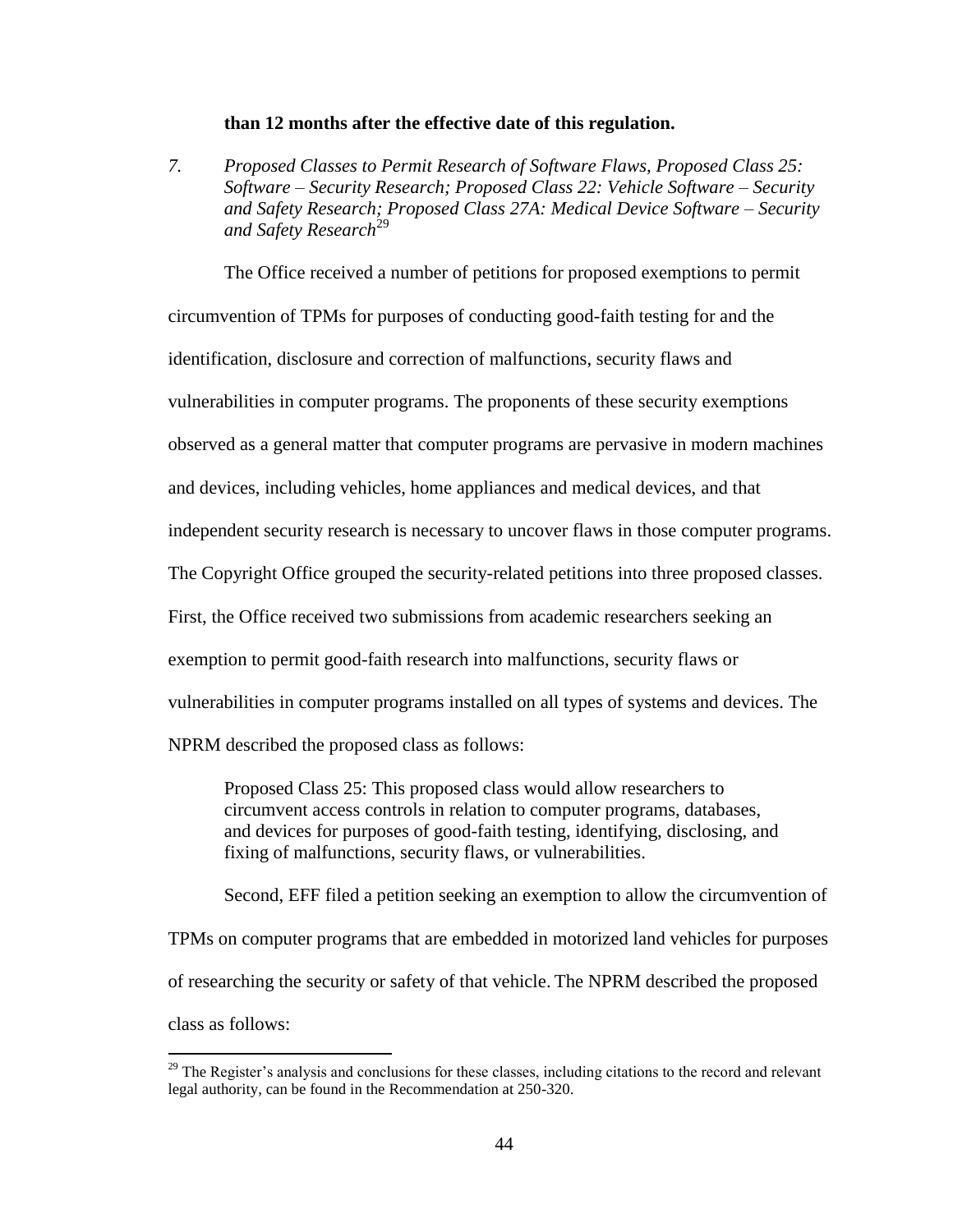Proposed Class 22: This proposed class would allow circumvention of TPMs protecting computer programs that control the functioning of a motorized land vehicle for the purpose of researching the security or safety of such vehicles. Under the exemption as proposed, circumvention would be allowed when undertaken by or on behalf of the lawful owner of the vehicle.

Third, the Medical Device Research Coalition ("MDRC"), a group of patients and

researchers, filed a petition seeking an exemption to allow the circumvention of TPMs on

computer programs on implanted medical devices, such as pacemakers, implantable

cardioverter defibrillators, insulin pumps, and continuous glucose monitors, and their

corresponding personal monitoring systems. MDRC's petition covered two proposed

uses—allowing research into software flaws that adversely affect the safety, security and

efficacy of medical devices, and allowing a patient to access the information generated by

his or her own device. The Office originally categorized the petition into a single class.

The NPRM thus described the class as follows:

Proposed Class 27: This proposed class would allow circumvention of TPMs protecting computer programs in medical devices designed for attachment to or implantation in patients and in their corresponding monitoring devices, as well as the outputs generated through those programs. As proposed, the exemption would be limited to cases where circumvention is at the direction of a patient seeking access to information generated by his or her own device, or at the direction of those conducting research into the safety, security, and effectiveness of such devices. The proposal would cover devices such as pacemakers, implantable cardioverter defibrillators, insulin pumps, and continuous glucose monitors.

Based on the record as it developed in the course of the proceeding, the Register came to the conclusion that Proposed Class 27 should be divided into Proposed Class 27A, concerning security research on medical devices, and Proposed Class 27B, concerning access to patient data generated by medical devices. Class 27A is addressed with the other security research classes, while 27B is separately discussed below.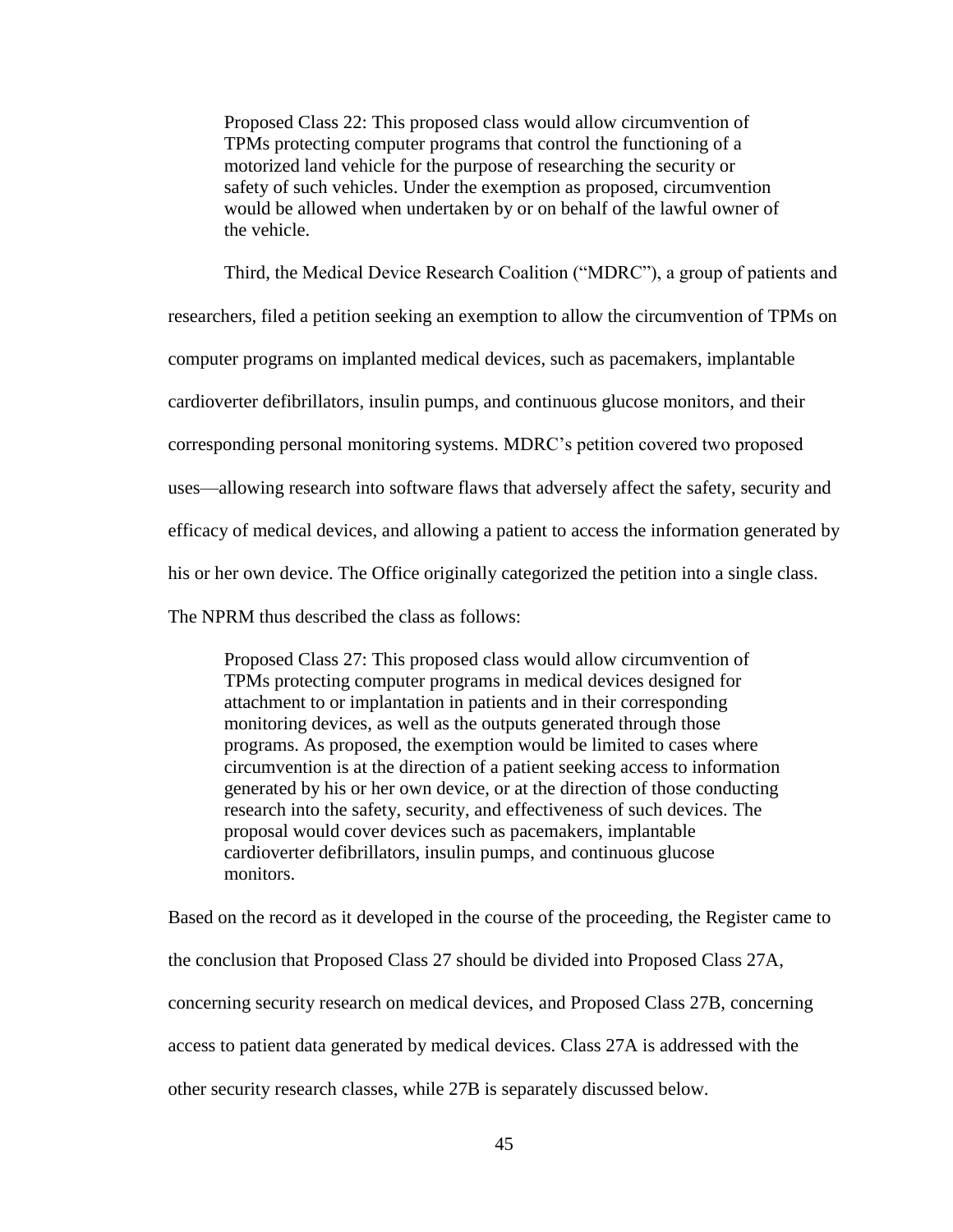Proponents maintained that the security of software and the devices that execute software is of critical importance because security flaws pose potentially serious threats, including physical injury and death of individuals, property damage, and financial harm. Proponents argued that security research is noninfringing as a matter of fair use and, in the case of vehicle security research, under the exceptions set forth in section 117 as well. They further asserted that the permanent statutory exemptions to section  $1201(a)(1)$ 's prohibition that are directed to reverse engineering (section 1201(f)), encryption research (section  $1201(g)$ ), and security testing (section  $1201(i)$ ) are inadequate for their purposes, because these provisions do not provide sufficient assurance that the activities in which the researchers seek to engage will be considered exempt.

The Office received comments in opposition to these proposed classes from a wide range of companies and organizations representing copyright owners. The general software security research exemption in Class 25 was opposed by AdvaMed, Auto Alliance, BSA, GM, Intellectual Property Owners Association ("IPO"), LifeScience Alley, Medical Device Innovation Safety and Security Consortium, and Software Information Industry Association. The vehicle software security research exemption in Class 22 was opposed by Global Automakers, Auto Alliance, GM, John Deere, and MEMA. The medical device software security exemption in Class 27A was opposed by AdvaMed, IPO, Jay Schulman, LifeScience Alley, and National Association of Manufacturers ("NAM"). In general, opponents argued that proponents had failed to establish that security research activities encompassed by the exemption are noninfringing, and that, in any event, an exemption was unnecessary both because of the permanent exemptions in sections  $1201(f)$ ,  $1201(g)$ , and  $1201(i)$ , and because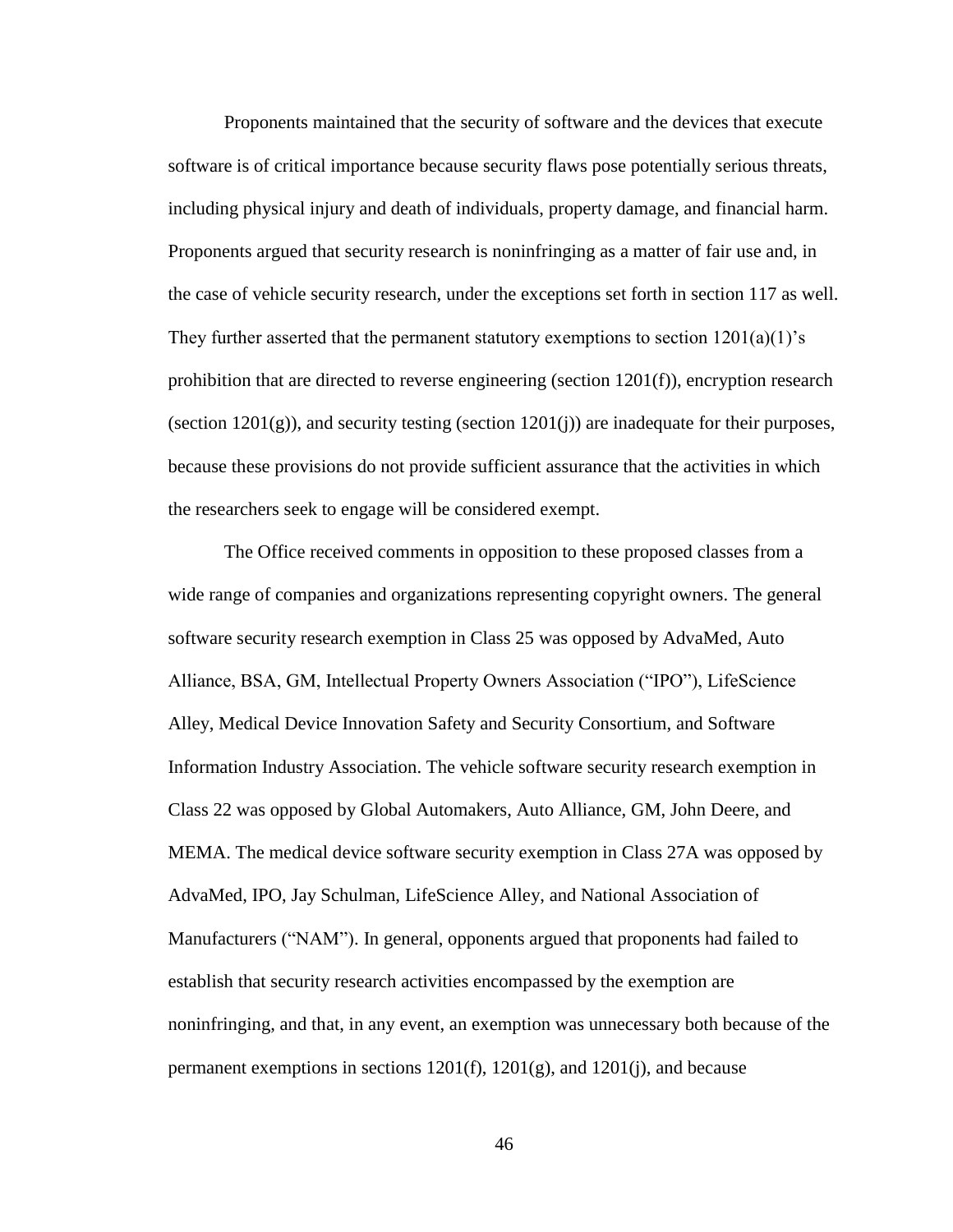manufacturers frequently authorize independent security research. Opponents also argued that any exemption for software security research should also include an express disclosure requirement, so that the software developer or product manufacturer has sufficient time to correct any flaw before its existence becomes more widely known and thus more susceptible to exploitation by malicious actors. Relatedly, opponents asserted that the proposal presented serious public health and safety concerns. For example, opponents claimed that information obtained by engaging in security research could be used by bad actors to hack into highly regulated machines and devices, including medical devices and vehicles.

In light of commenters' observations, the Copyright Office notified DOT, EPA and FDA of the pendency of the rulemaking. All three agencies responded and expressed significant reservations. The agencies voiced concerns about the potential effects on public health and safety; for example, DOT expressed concern that independent security researchers may not fully appreciate the potential ramifications of their acts of circumvention on automobile safety or the logistical limitations affecting potential remedial actions.

By contrast, NTIA fully supported adoption of a broad exemption for all computer programs, regardless of the device on which they are run, so that good-faith security researchers can engage in socially beneficial work. NTIA believed that the concerns of other agencies could adequately be addressed by stating explicitly in the exemption that it does not obviate compliance with other applicable laws. NTIA nonetheless acknowledged the possibility that a delay in implementation—as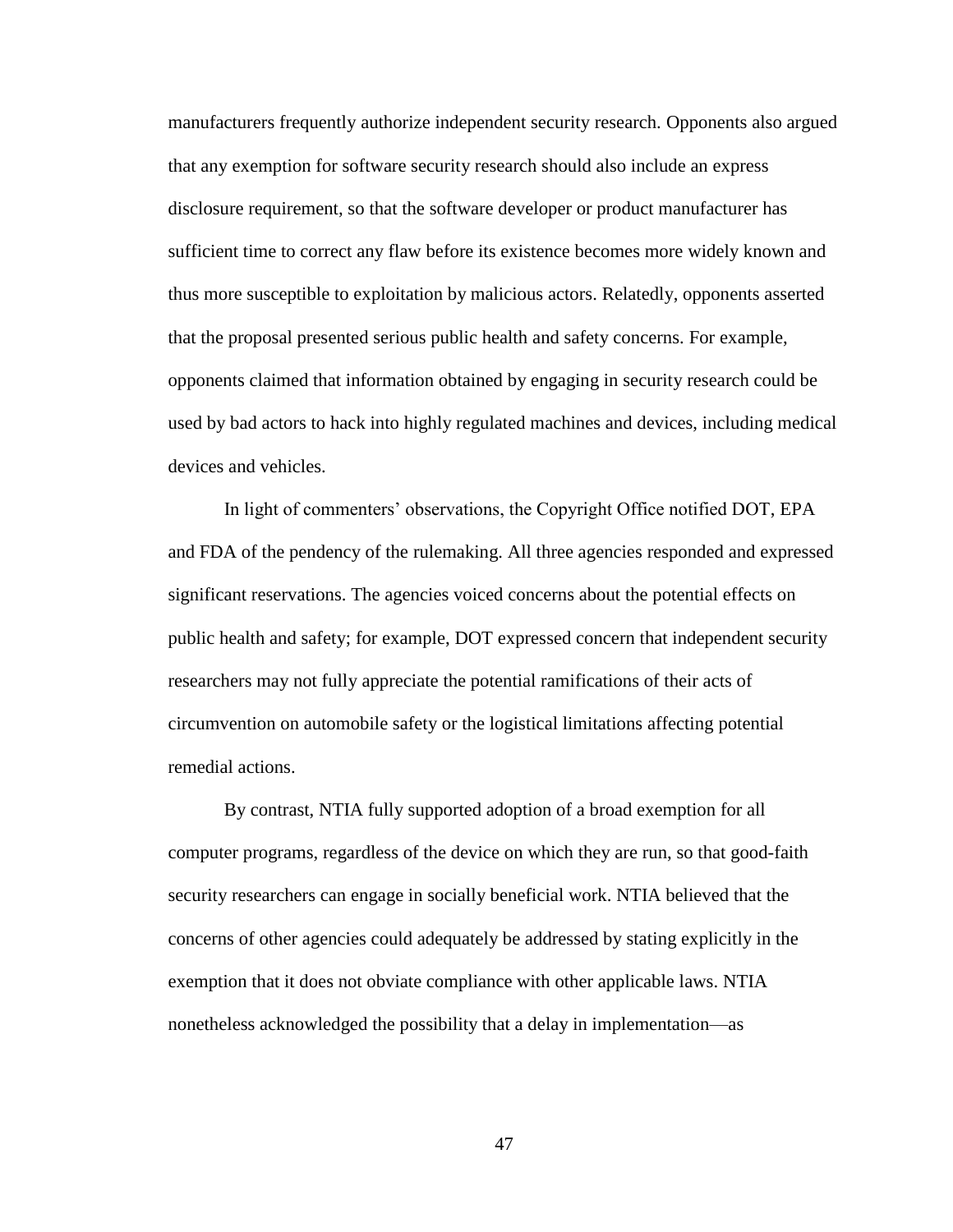recommended by the Register and discussed below—could be appropriate to permit other agencies to consider and prepare for the new rule.

The Register found that while the Class 25 proposal to allow research on computer programs generally was very broad (and potentially swallowed the proposals in Class 22 and Class 27A), the record focused primarily on consumer-facing products rather than large-scale industrial or government systems such as power or transit systems. The record also included specific evidence concerning motor vehicles, implanted medical devices such as pacemakers and glucose monitors, and electronic voting machines.

Based on this record, the Register recommended adopting an exemption to enable good-faith security research on computer programs within devices or machines primarily designed for use by individual consumers (including voting machines), motorized land vehicles, and implanted medical devices and their corresponding monitoring systems. At the same time, the Register concluded that the record did not support the open-ended exemption urged by Class 25 proponents, encompassing all computer programs on all systems and devices, including highly sensitive systems such as nuclear power plants and air traffic control systems, and that the exemption should be limited to the consumeroriented uses that were the focus of proponents' submissions.

The Register concluded that good-faith security research into computer programs used to operate such devices and machines is likely a noninfringing fair use of those programs or, in the case of vehicle software, may be a noninfringing use under section 117. The Register also concluded that the permanent exemptions in sections 1201(f), 1201(g), and 1201(j) are inadequate to accommodate the proposed research activities due to various limitations and conditions contained in those provisions. Further, with respect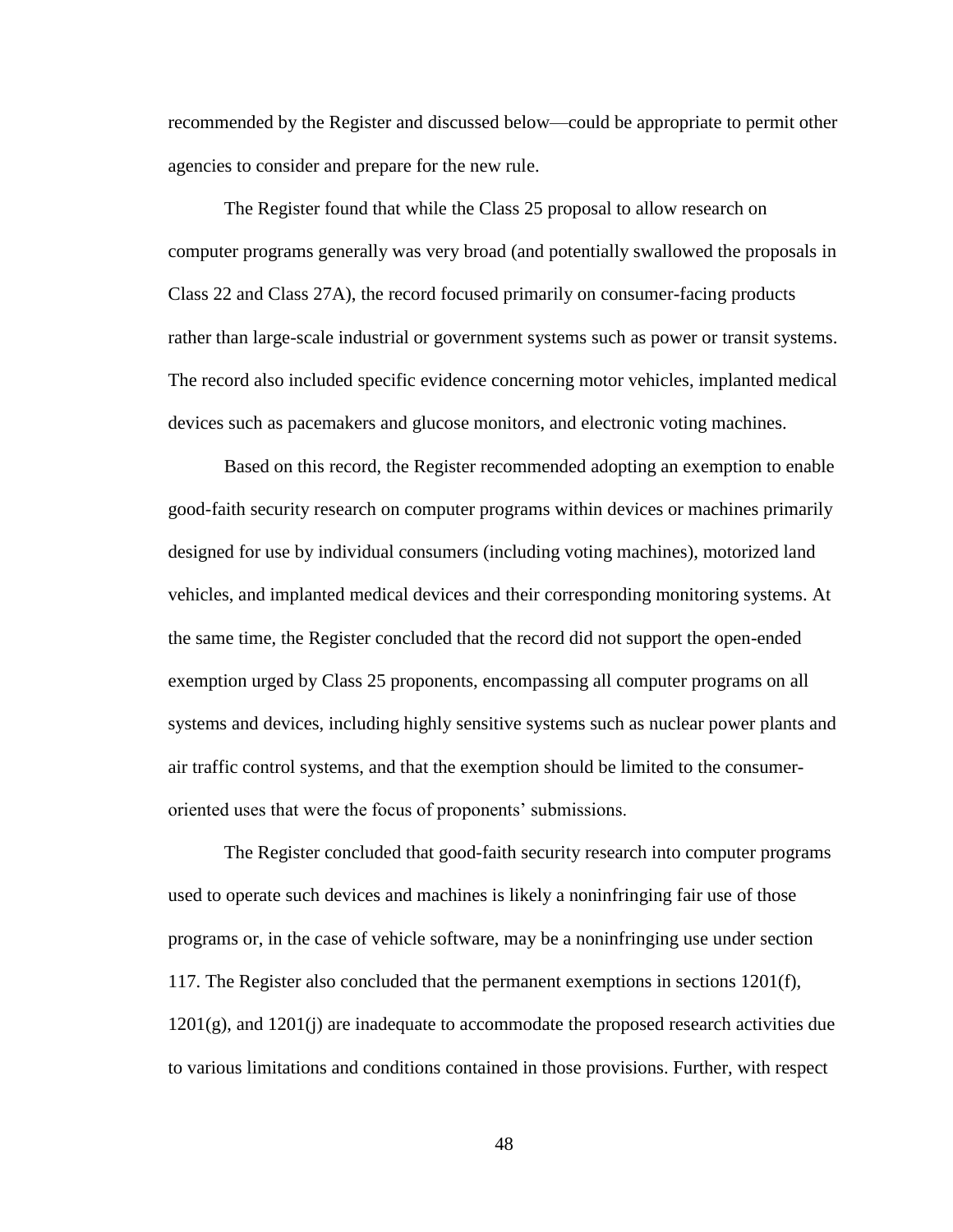to computer programs used to operate the types of devices and machines encompassed by the recommended exemption, the Register additionally found that legitimate security research has been hindered by TPMs that limit access to those programs.

The Register also noted that different parts of the Administration appear to hold divergent views on issues surrounding security research and the wisdom of granting an exemption for this purpose, and that the exemption could cover any number of highly regulated products. Accordingly, to give other parts of the government sufficient opportunity to respond, the Register recommended that, as a general matter, the exemption should not go into effect until twelve months after the effective date of the new regulation (as noted above, the Register found that twelve months was the shortest period that would reasonably permit other agencies to respond). The Register, however, recommended immediate implementation of the exemption for voting machines, on the ground that there was no public safety issue or other proffered justification for delay of this aspect of the exemption.

The Register also noted the specific concern expressed by other agencies that acts of security research must not put members of the public at risk. The recommended exemption thus provides that security research must be conducted in a controlled setting designed to avoid harm to individuals or the public. In the case of medical devices specifically, the recommended exemption incorporates FDA's suggestion to exclude research on medical devices that are being used, or could be used, by patients.

As explained above, a significant issue with respect to the security exemptions involves the proper disclosure of security research findings, as the interests of the manufacturer and the public may both be affected by the nature and timing of disclosure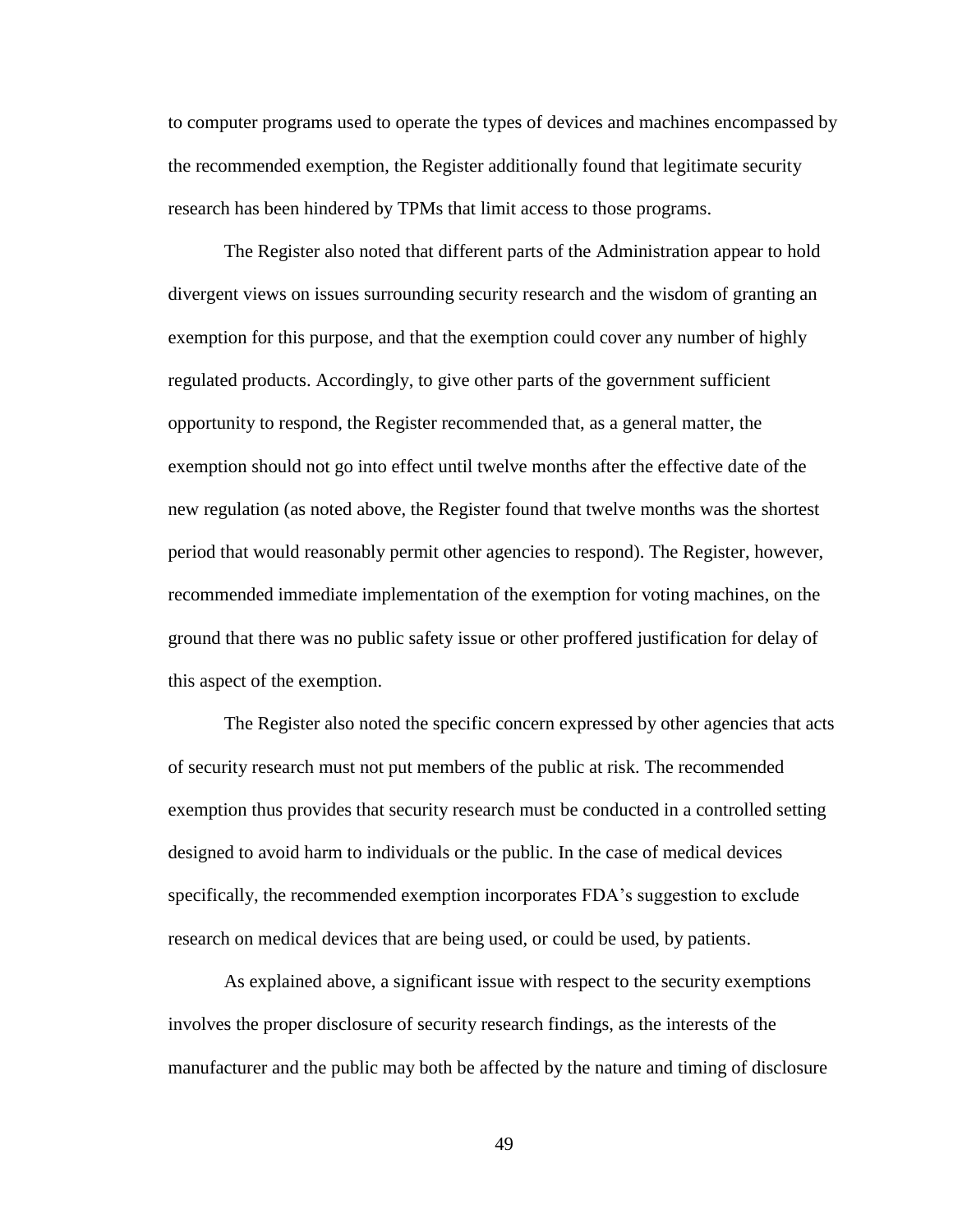of software flaws. Indeed, Congress included disclosure to the system developer as one of the factors to be considered in determining a person's eligibility for the security testing exemption in section  $1201(i)$ . Although the Register expressed support for responsible disclosure of security flaws, she acknowledged the difficulty of attempting to define disclosure standards in the context of this rulemaking, as opinions seem sharply divided on this point. Accordingly, rather than incorporating an express disclosure rule, the recommended exemption draws upon what the Register perceives to be the basic intent of section 1201(j) by specifying that the information derived from the research activity be used primarily to promote the security or safety of the devices containing the computer programs on which the research is conducted, or of those who use those devices.

The Register noted that in the interest of adhering to Congress's basic purpose in section 1201(j), where appropriate, the recommended exemption tracks Congress's language rather than alternative formulations suggested by proponents, including by expressly excluding acts that violate any other law, such as the Computer Fraud and Abuse Act of 1986.

Accordingly, based on the Register's recommendation, the Librarian adopts the following exemption:

**(i) Computer programs, where the circumvention is undertaken on a lawfully acquired device or machine on which the computer program operates solely for the purpose of good-faith security research and does not violate any applicable law, including without limitation the Computer Fraud and Abuse Act of 1986, as amended and codified in title 18, United States Code; and provided, however, that, except as to voting machines, such circumvention is initiated no earlier than 12 months after the effective date of this regulation, and the device or machine is one of the following:**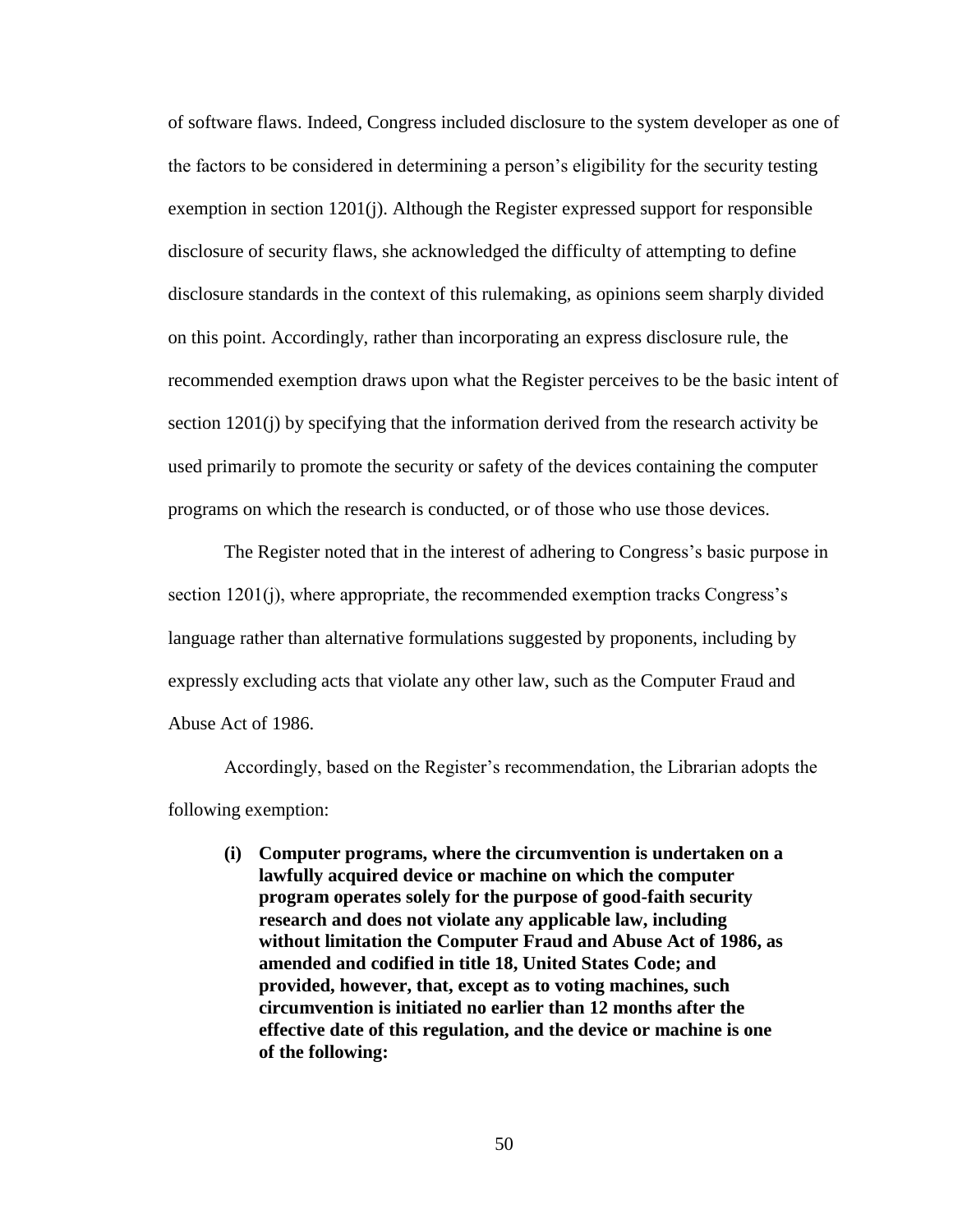- **(A) A device or machine primarily designed for use by individual consumers (including voting machines);**
- **(B) A motorized land vehicle; or**
- **(C) A medical device designed for whole or partial implantation in patients or a corresponding personal monitoring system, that is not and will not be used by patients or for patient care.**
- **(ii) For purposes of this exemption, "good-faith security research" means accessing a computer program solely for purposes of goodfaith testing, investigation and/or correction of a security flaw or vulnerability, where such activity is carried out in a controlled environment designed to avoid any harm to individuals or the public, and where the information derived from the activity is used primarily to promote the security or safety of the class of devices or machines on which the computer program operates, or those who use such devices or machines, and is not used or maintained in a manner that facilitates copyright infringement.**
- *8. Proposed Class 23: Abandoned Software – Video Games Requiring Server Communication*<sup>30</sup>

Many modern video games—which may be played on a personal computer or a dedicated gaming console—require a network connection to a remote server operated by the game's developer to enable core functionalities. Before some games can be played at all, including in single-player mode, the game must connect to an "authentication server" to verify that the game is a legitimate copy. Other games require a connection to a "matchmaking server" to enable users to play the game with other people over the internet in multiplayer mode. In the case of a game that relies on an authentication server, the game may be rendered entirely unplayable if the server connection is lost. When a matchmaking server is taken offline, the game may still be playable, though with online multiplayer play disabled.

 $30$  The Register's analysis and conclusions for this class, including citations to the record and relevant legal authority, can be found in the Recommendation at 321-53.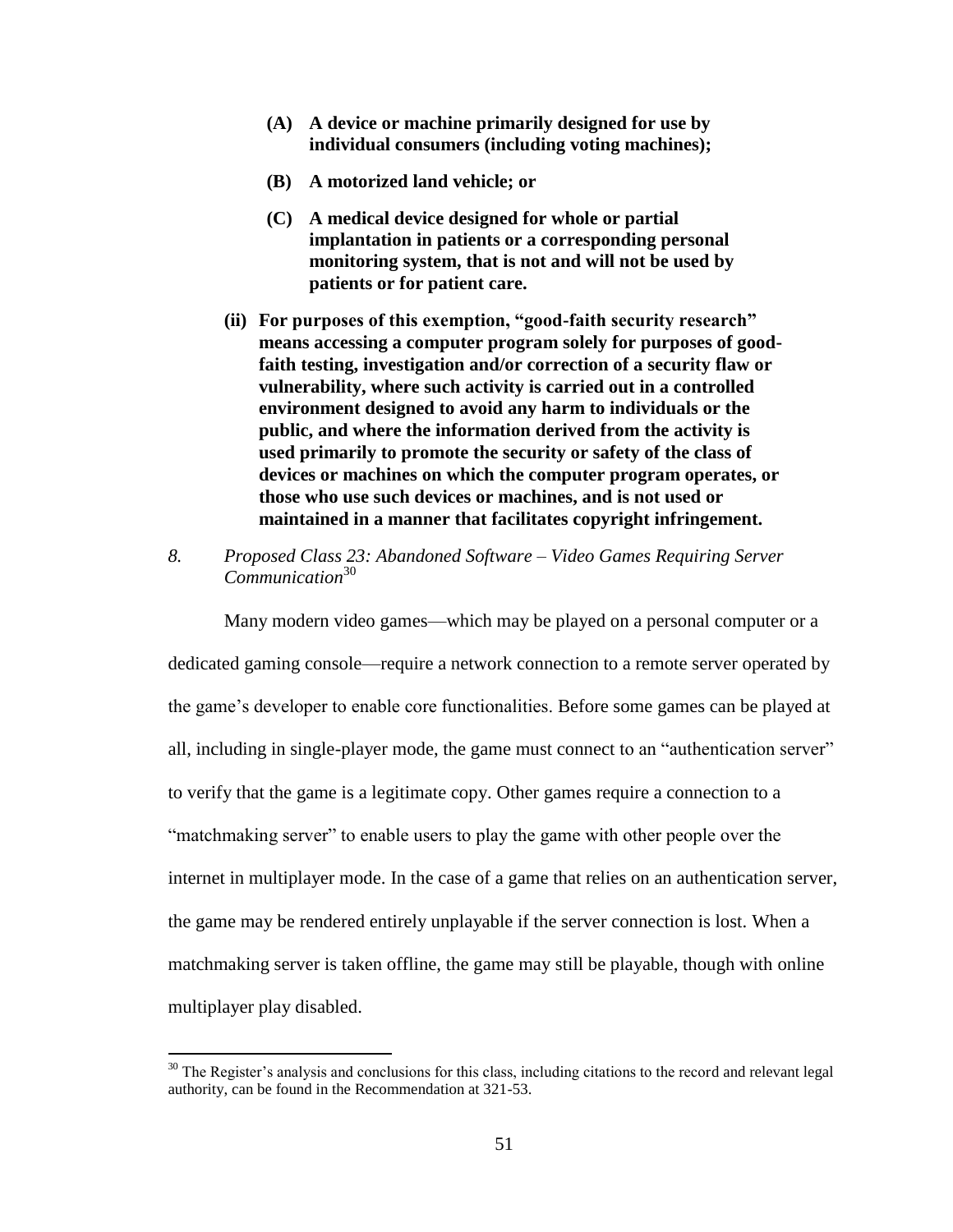EFF and Kendra Albert, a student at Harvard Law School, jointly filed a petition seeking an exemption to enable those who have lawfully acquired copies of video games to access and play those games when authentication or matchmaking servers have been permanently taken offline. As the record developed, it became evident that the proposal focused on two types of use: (1) people who wish to continue to play physical or downloaded copies of video games they have lawfully acquired (referred to in the Recommendation as "gamers"); and (2) those who seek to preserve individual video games and make them available for research and study (referred to in the Recommendation as "preservationists").

The Copyright Office set forth the following proposed exemption in the NPRM:

Proposed Class 23: This proposed class would allow circumvention of TPMs on lawfully acquired video games consisting of communication with a developer-operated server for the purpose of either authentication or to enable multiplayer matchmaking, where developer support for those server communications has ended. This exception would not apply to video games whose audiovisual content is primarily stored on the developer's server, such as massive multiplayer online role-playing games.

Proponents of Class 23 argued that uses to enable continued gameplay or multiplayer play constitute fair use, but that the prohibition on circumvention prevents owners from restoring access to games they have lawfully acquired. They also stressed that the inability to restore access has adverse effects on efforts to preserve video games and make them available for research and study.

The proposed class was opposed by ESA and Joint Creators. They argued that the proposed exemption was too broad, would not facilitate any noninfringing uses, and could adversely impact the market for video games. ESA expressed particular concern about the potential for piracy as a result of circumvention activities, explaining that if the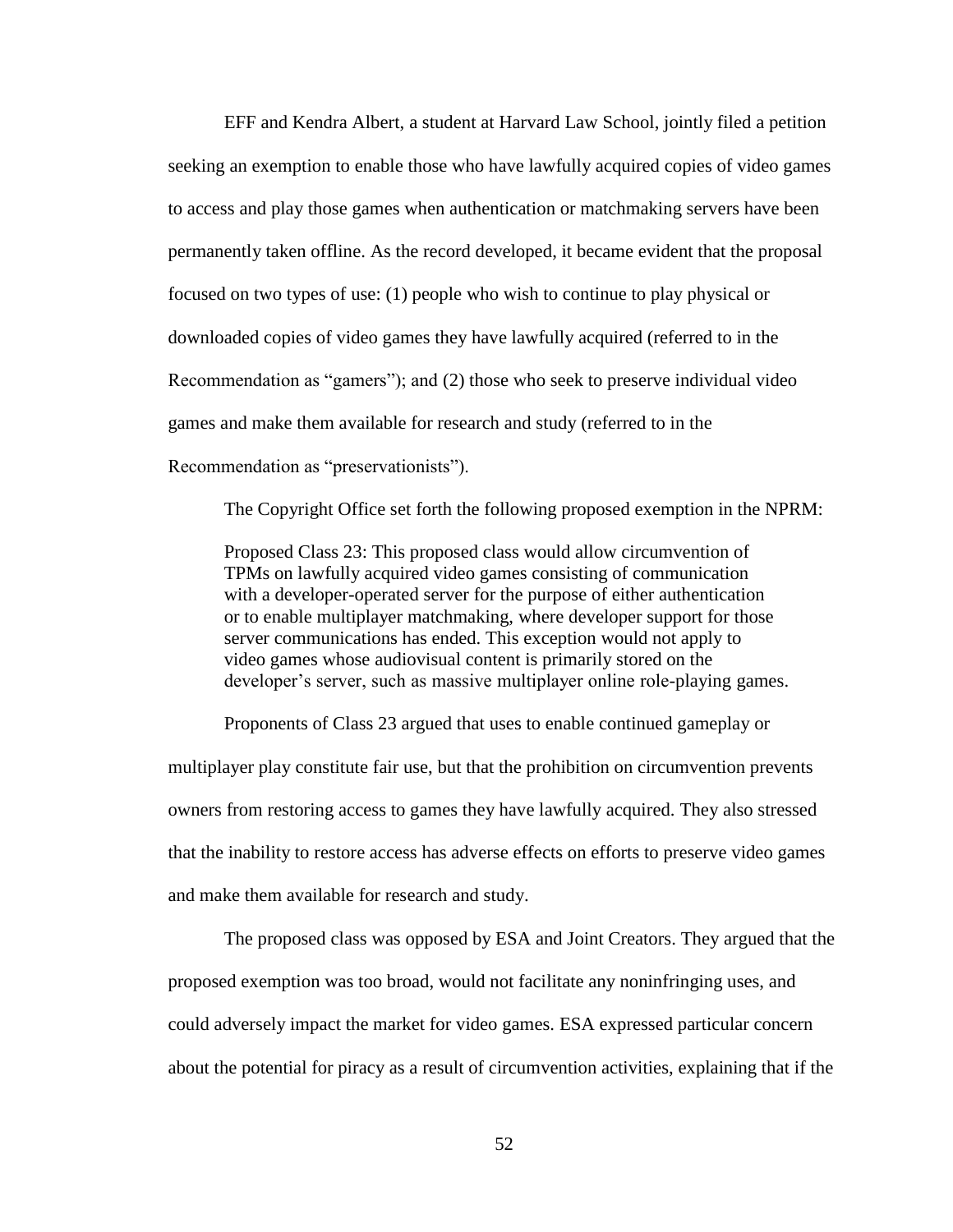exemption were to permit circumvention of TPMs on video game consoles, those consoles could be used to play pirated video games. Opponents also urged that petitioners had failed to demonstrate cognizable adverse effects, arguing, for example, that the vast majority of games can continue to be played in single-player mode when server support has ended, and that there are other alternative means of playing games in multiplayer mode without a matchmaking server, including by using a local area network. ESA also argued that, at the point of sale, consumers receive ample notice that server support may be discontinued.

NTIA supported adoption of the proposed exemption for continued gameplay and for preservation uses, both for single-player and multiplayer play. NTIA argued that gamers should be permitted to restore access to a work that they had originally been allowed to use. In addition, according to NTIA, consumers receive inconsistent notice at best that developers may discontinue support for multiplayer use, and LAN-enabled multiplayer play is an inadequate substitute to play over the internet.

Based on a review of the evidentiary record, the Register recommended an exemption to allow continued gameplay and preservation activities when developer server support for a video game has ended, though one more circumscribed than that proposed. With respect to gamers, the Register concluded that the record supported granting an exemption for video games that require communication with an authentication server to allow gameplay when the requisite server is taken offline. The Register explained that the inability to circumvent the TPM would preclude all gameplay, a significant adverse effect, and that circumvention to restore access would qualify as a noninfringing fair use. At the same time, the Register determined that proponents had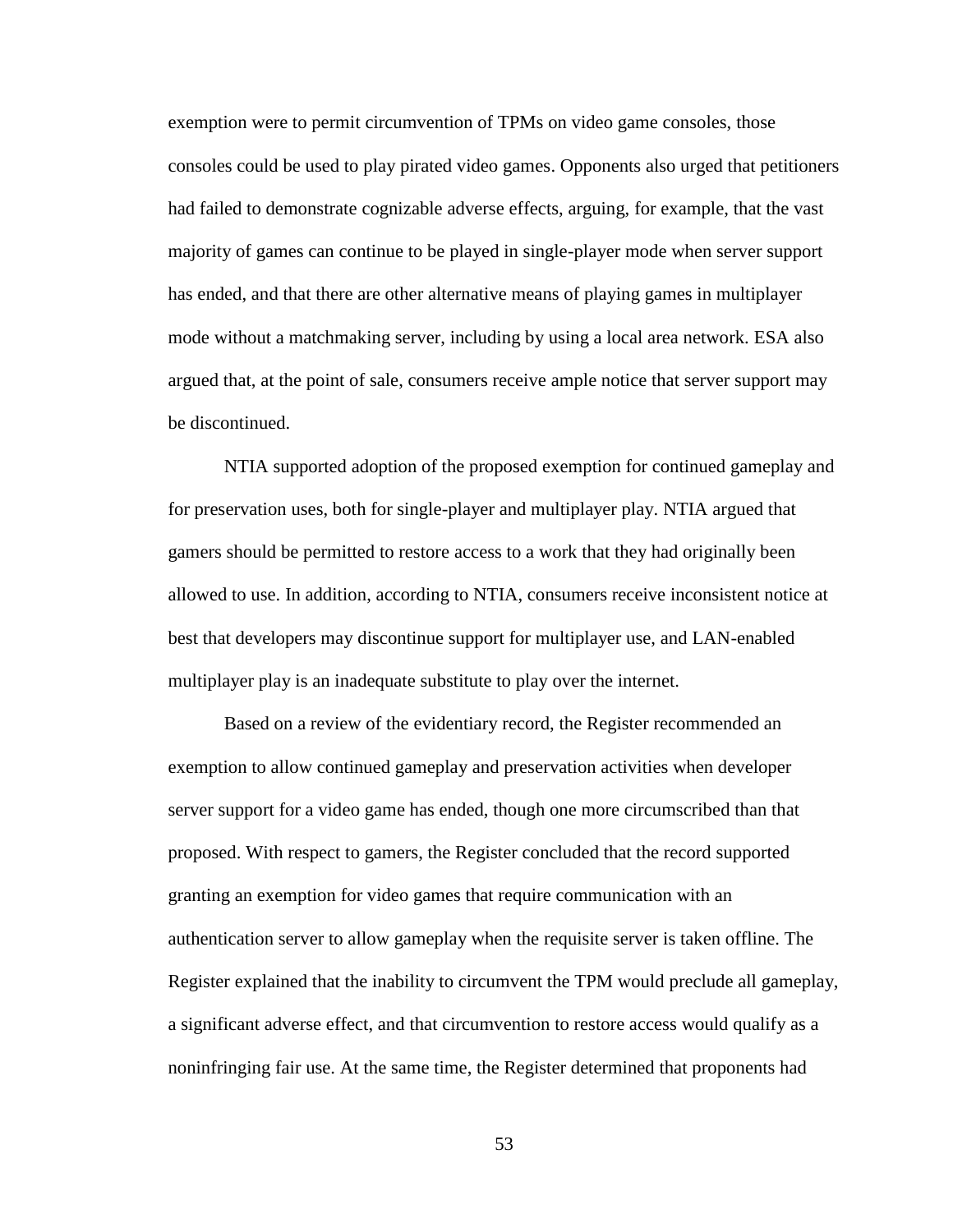failed to provide persuasive support for an exemption for online multiplayer play, in large part because it is not clear on the current record how the provision of circumvention tools to multiple users to facilitate an alternative matchmaking service could be accomplished without running afoul of the anti-trafficking provision in section  $1201(a)(2)$ . The Register also confirmed that the exemption for gamers should not extend to jailbreaking of console software because such jailbreaking is strongly associated with video game piracy.

With respect to preservation uses, looking to certain aspects of section 108 of the Copyright Act for guidance, the Register found that the record supported an exemption for libraries and archives, as well as for museums, to allow circumvention of TPMs so that video games can be preserved in playable condition when authentication servers are discontinued. In accordance with section 108, such institutions must be open to the public and/or to unaffiliated researchers, and the activities at issue must not be for commercial purposes. As with gamers generally, the recommended exemption for preservationists does not extend to circumvention to enable online multiplayer play, which is an activity that would extend beyond the walls of the preserving institution. But because the risk of piracy is much lower in a preservationist setting than with respect to gamers at large, the Register recommended that preservationists have the ability to circumvent TPMs controlling access to video game console software when necessary to maintain a console game in playable form.

Accordingly, based on the Register's recommendation, the Librarian adopts the following exemption:

**(i) Video games in the form of computer programs embodied in physical or downloaded formats that have been lawfully acquired as complete games, when the copyright owner or its authorized representative has ceased to provide access to an external**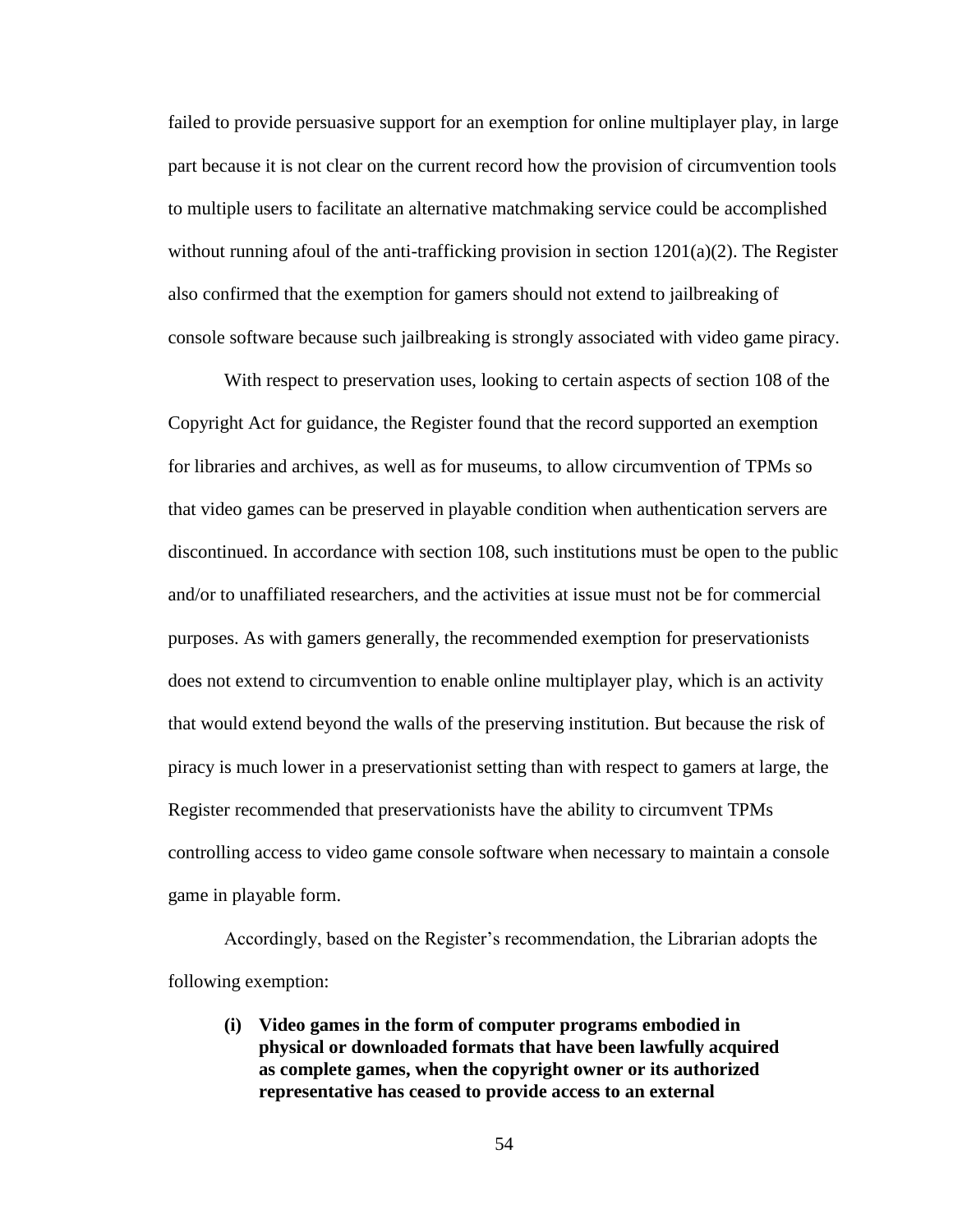**computer server necessary to facilitate an authentication process to enable local gameplay, solely for the purpose of:** 

- **(A) Permitting access to the video game to allow copying and modification of the computer program to restore access to the game for personal gameplay on a personal computer or video game console; or**
- **(B) Permitting access to the video game to allow copying and modification of the computer program to restore access to the game on a personal computer or video game console when necessary to allow preservation of the game in a playable form by an eligible library, archives or museum, where such activities are carried out without any purpose of direct or indirect commercial advantage and the video game is not distributed or made available outside of the physical premises of the eligible library, archives or museum.**
- **(ii) Computer programs used to operate video game consoles solely to the extent necessary for an eligible library, archives or museum to engage in the preservation activities described in paragraph (i)(B).**
- **(iii) For purposes of the exemptions in paragraphs (i) and (ii), the following definitions shall apply:**
	- **(A) "Complete games" means video games that can be played by users without accessing or reproducing copyrightable content stored or previously stored on an external computer server.**
	- **(B) "Ceased to provide access" means that the copyright owner or its authorized representative has either issued an affirmative statement indicating that external server support for the video game has ended and such support is in fact no longer available or, alternatively, server support has been discontinued for a period of at least six months; provided, however, that server support has not since been restored.**
	- **(C) "Local gameplay" means gameplay conducted on a personal computer or video game console, or locally connected personal computers or consoles, and not through an online service or facility.**
	- **(D) A library, archives or museum is considered "eligible" when the collections of the library, archives or museum are open to the public and/or are routinely made available to**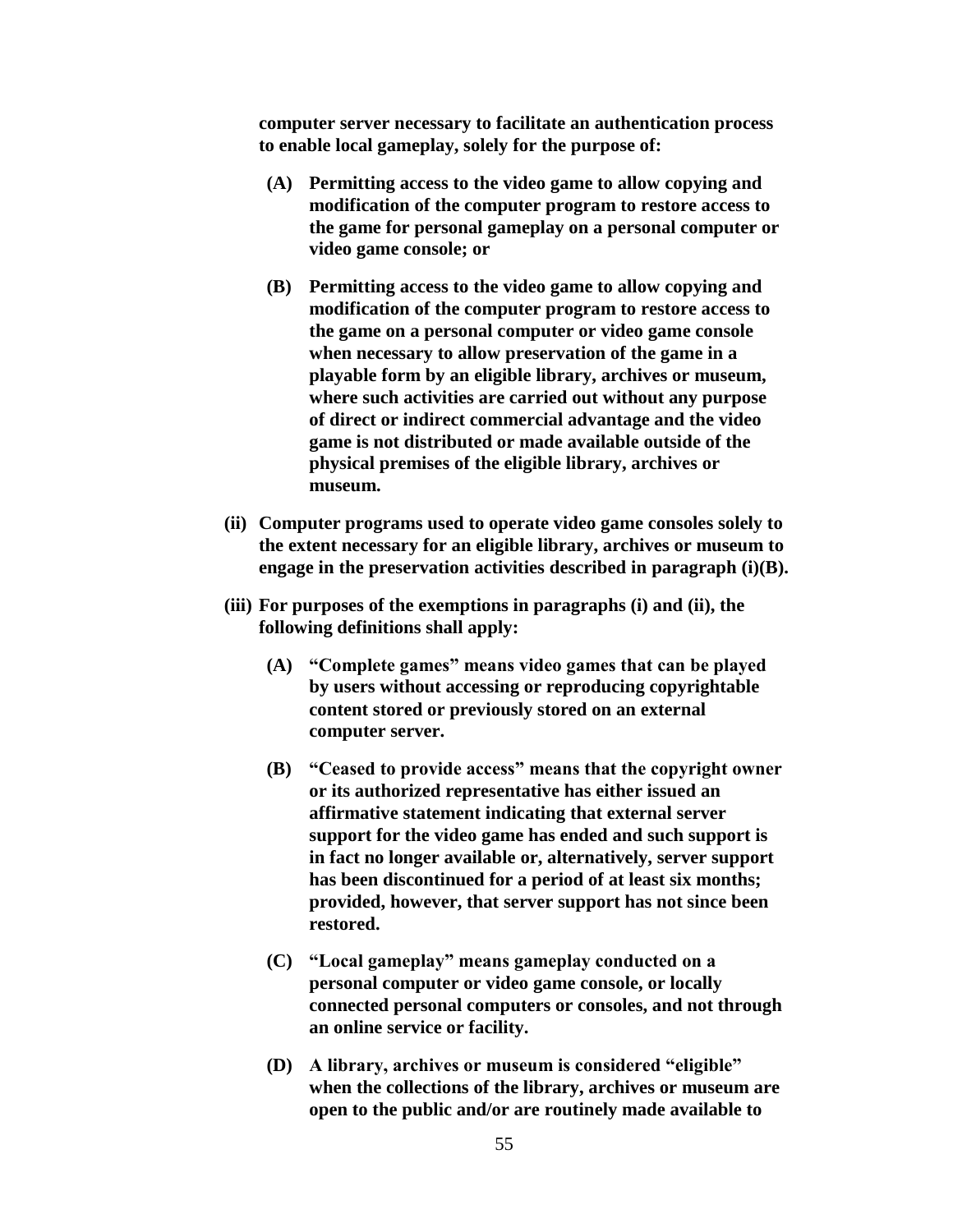## **researchers who are not affiliated with the library, archives or museum.**

# *9. Proposed Class 26: Software – 3D Printers*<sup>31</sup>

3D printing—also known as "additive" manufacturing—is a technology that translates digital files into physical objects by adding successive layers of material. Some 3D printer manufacturers use TPMs to limit the types of material—or "feedstock"—that can be used in their 3D printers to manufacturer-approved feedstock.

Proponent Public Knowledge sought an exemption to permit the circumvention of access controls on computer programs on 3D printers with chip-based verification systems to enable the use of non-manufacturer-approved feedstock in such printers. The requested exemption would encompass both the modifications necessary to make a 3D printer accept alternative feedstock, and potentially further modifications to allow the use of feedstock consisting of material that is different from what a 3D printer has been designed to use (*e.g.*, metal instead of plastic).

The Copyright Office set forth the following proposed exemption in the NPRM:

Proposed Class 26: This proposed class would allow circumvention of TPMs on firmware or software in 3D printers to allow use of nonmanufacturer-approved feedstock in the printer.

According to Public Knowledge, non-manufacturer-approved feedstock is often much less expensive than that provided by the manufacturer. In addition, use of feedstock composed of a different material may require modification of the printer's operating system software, for example, to change preset variables such as the rate at which the heated feedstock is extruded to create the object or the temperature of the extrusion

 $31$  The Register's analysis and conclusions for this class, including citations to the record and relevant legal authority, can be found in the Recommendation at 356-77.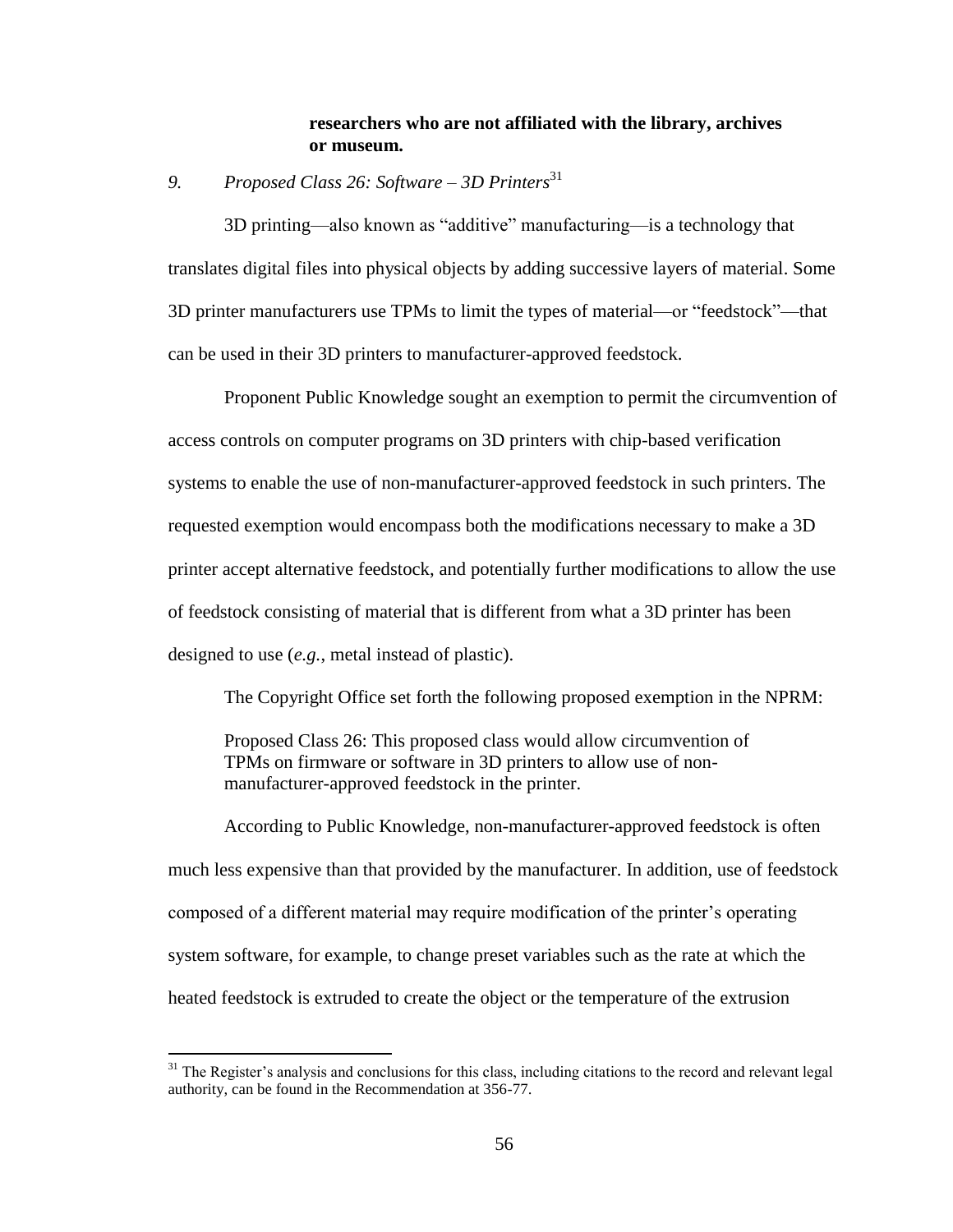nozzle. According to Public Knowledge, the reproductions and adaptations necessary to engage in these uses are noninfringing under either the fair use doctrine or section 117. Public Knowledge asserts that absent an exemption, 3D printer owners will be forced to pay more for feedstock, and innovation in the 3D printing space will be adversely affected.

This proposed class was opposed by Stratasys, Inc. ("Stratasys"), a 3D printer manufacturer. Among other things, Stratasys contended that the proposed uses do not qualify as noninfringing under section 117 because 3D printer owners license rather than own the software that is installed on the 3D printer. Stratasys also argued that proponents had failed adequately to demonstrate cognizable adverse effects. Stratasys explained that 3D printers are used to produce medical implants, aerospace parts, and other goods that are subject to safety or regulatory guidelines, and expressed concern that an exemption could permit use of inferior materials in such applications. Notably, this concern was reinforced by FDA, which, in a letter to the Office, worried that an exemption for this class might create unintended public health and safety risks in relation to medical devices. Stratasys also expressed the concern that an exemption could be used to access proprietary design software, design files, or data.

NTIA favored granting the proposed exemption, on the ground that it would benefit consumers and fuel innovation by reducing costs of feedstock and by allowing the use of new types of feedstock. Although NTIA acknowledged concerns that 3D-printed parts might use inferior materials, it concluded that the exemption should not attempt to address concerns about quality control.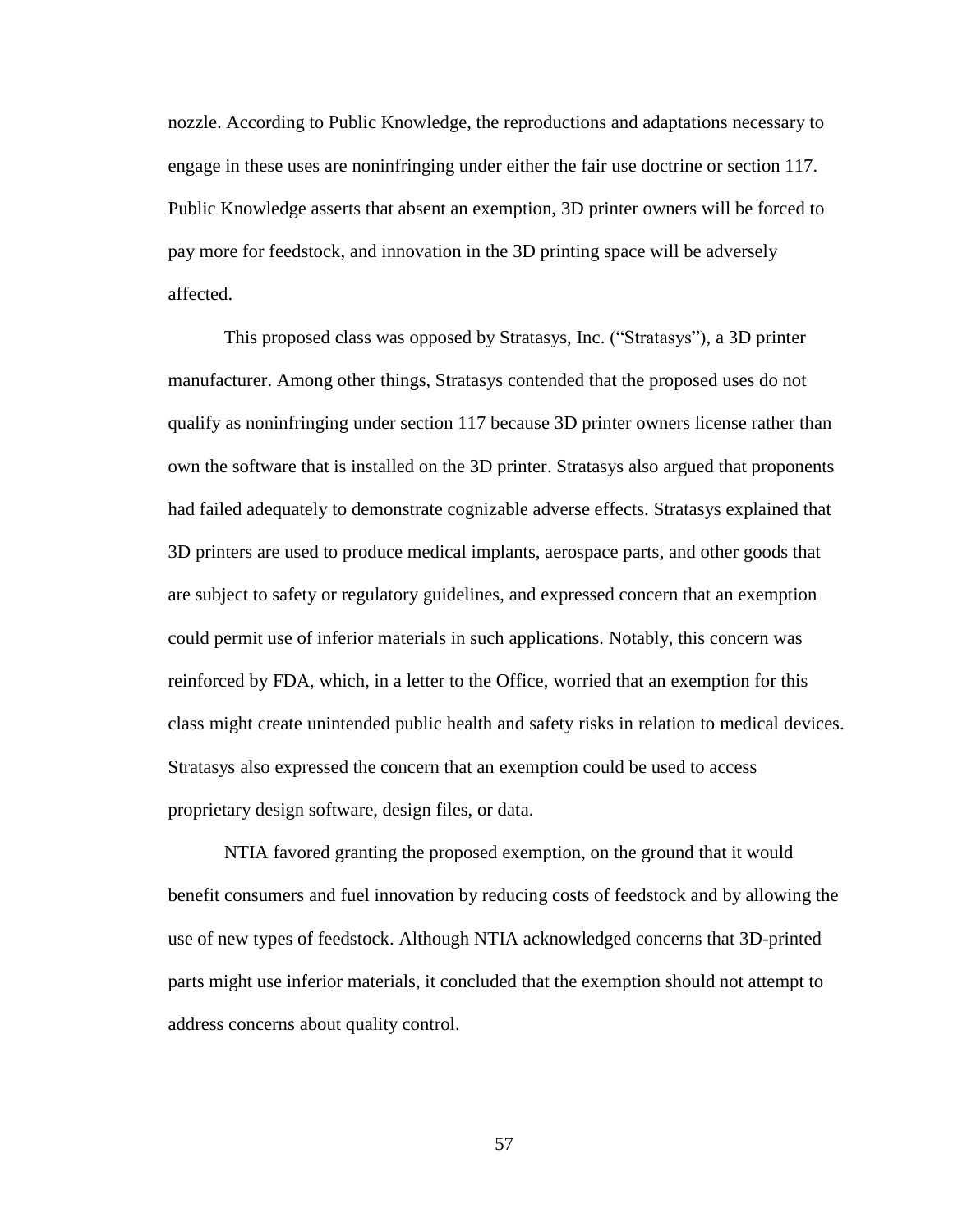The Register recommended granting an exemption for 3D printers with chipbased verification systems, explaining that the proposed uses of operating system software to permit the use of alternative feedstock are likely noninfringing as a matter of fair use or under section 117, and that the prohibition on circumvention appears to be adversely affecting the proposed uses. At the same time, the Register observed that proponents' proposal—and the evidence offered in support—was focused largely on nonindustrial uses of printers rather than the sorts of uses that could present the types of safety and regulatory concerns highlighted by Stratasys and FDA. In light of the record, and to address the safety and regulatory issues, the recommended exemption excludes circumvention of TPMs on 3D printers that are used to print objects that are subject to legal or regulatory oversight. The recommended exemption also excludes circumvention for the purpose of accessing design software, design files or proprietary data.

Accordingly, based on the Register's recommendation, the Librarian adopts the following exemption:

**Computer programs that operate 3D printers that employ microchipreliant technological measures to limit the use of feedstock, when circumvention is accomplished solely for the purpose of using alternative feedstock and not for the purpose of accessing design software, design files or proprietary data; provided, however, that the exemption shall not extend to any computer program on a 3D printer that produces goods or materials for use in commerce the physical production of which is subject to legal or regulatory oversight or a related certification process, or where the circumvention is otherwise unlawful.**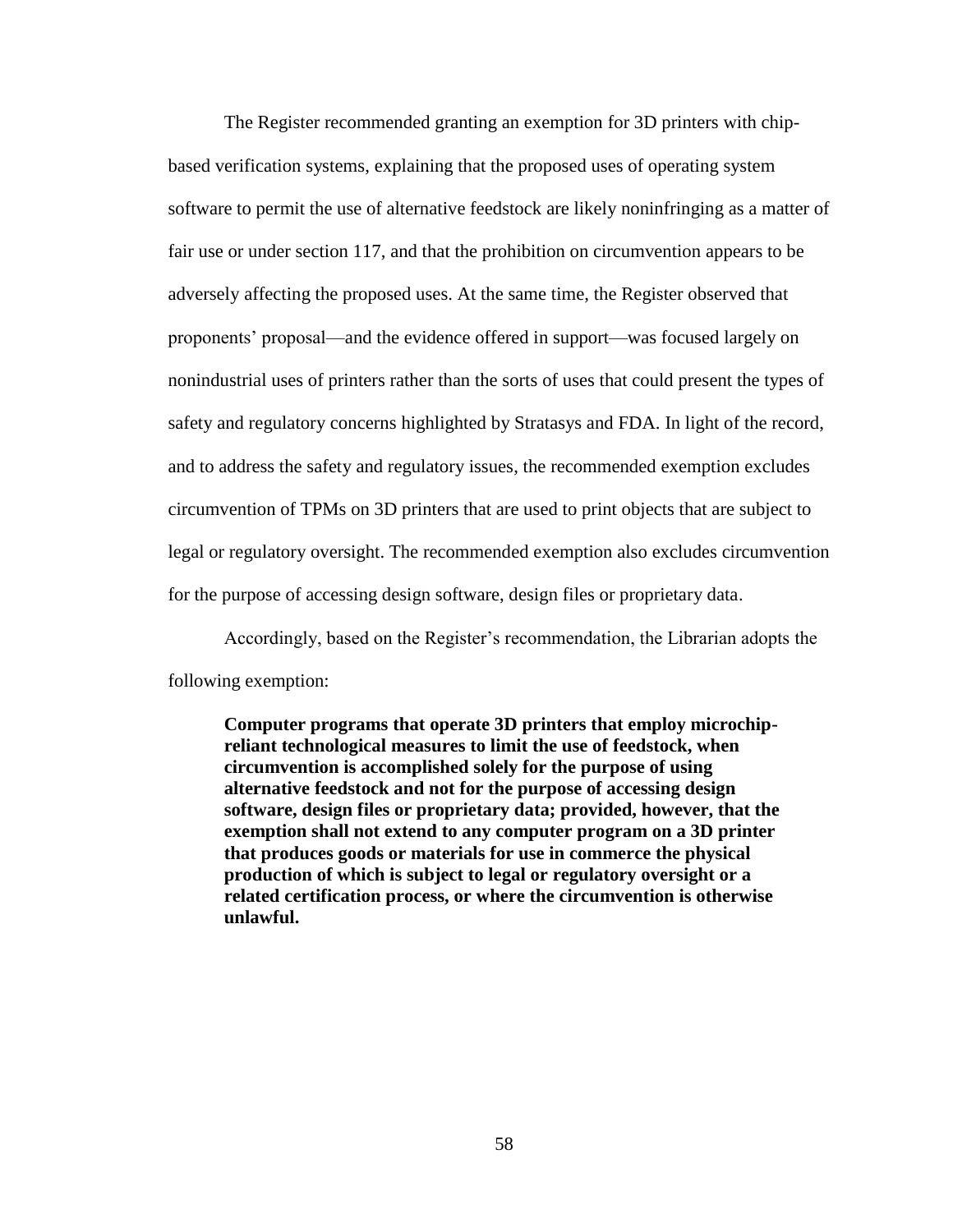## *10. Proposed Class 27B: Networked Medical Devices – Patient Data*<sup>32</sup>

Many modern implanted medical devices, such as pacemakers, implantable cardioverter defibrillators, insulin pumps and continuous glucose monitors, measure and record data about physiological developments taking place within the body, and communicate that data wirelessly to a corresponding personal monitoring system. Some personal monitoring systems, in turn, transmit data to a hospital or monitoring company, and ultimately to the patient's physician. Increasingly, these transmissions of data are protected by TPMs, including encryption schemes. MDRC requested an exemption that would allow a patient, or persons acting on behalf of the patient, to circumvent TPMs on these transmissions so that the patient is able to access the data generated by his or her own medical device and any corresponding personal monitoring system, without the need to visit a hospital or doctor's office.

As explained above, MDRC's petition also encompassed security research into medical device software. The Office accordingly set forth the following class in the NPRM:

Proposed Class 27: The proposed class would allow circumvention of TPMs protecting computer programs in medical devices designed for attachment to or implantation in patients and in their corresponding monitoring devices, as well as the outputs generated through those programs. As proposed, the exemption would be limited to cases where circumvention is at the direction of a patient seeking access to information generated by his or her own device, or at the direction of those conducting research into the safety, security, and effectiveness of such devices. The proposal would cover devices such as pacemakers, implantable cardioverter defibrillators, insulin pumps, and continuous glucose monitors.

 $32$  The Register's analysis and conclusions for this class, including citations to the record and relevant legal authority, can be found in the Recommendation at 378-403.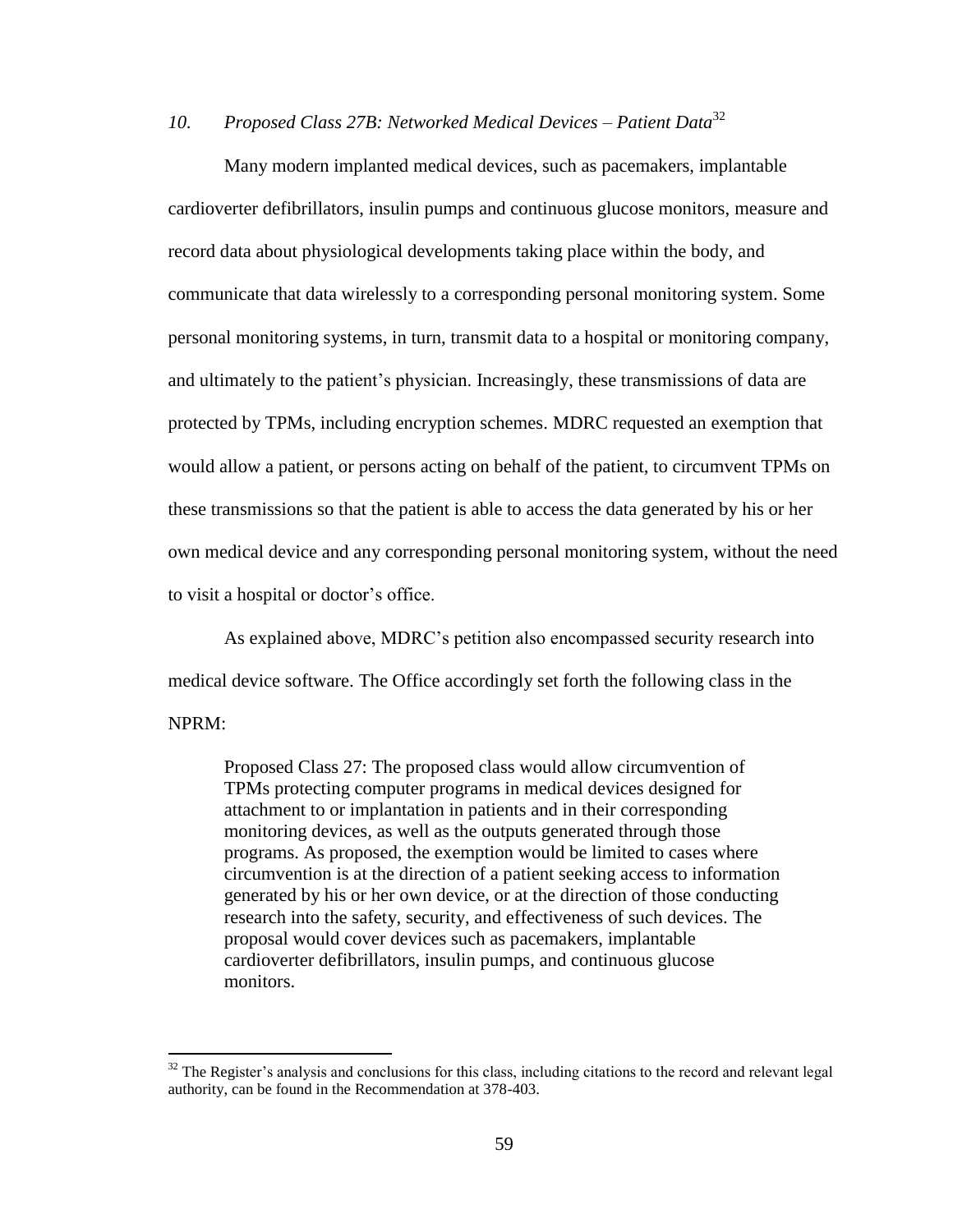As also noted above, the Register concluded that Proposed Class 27 should be divided into Proposed Class 27A, concerning security research, and Proposed Class 27B, concerning patient data, to allow the two types of uses to be separately analyzed. Class 27A is addressed with the other security research-related classes above. A discussion of Class 27B follows.

MDRC explained that an exemption to circumvent TPMs protecting medical device data would give patients real-time access to their own health data, allowing them, for example, to immediately detect major health risks or facilitate highly personalized treatment. As framed by MDRC, the exemption would provide access only to TPMprotected data outputs of medical devices, not to computer programs contained within medical devices or their corresponding monitoring systems. Although MDRC explained that such data is uncopyrightable to the extent it merely consists of physiological facts, such as a patient's blood glucose level, it expressed concern that the data outputs of some devices may constitute copyrightable compilations. MDRC asserted that the proposed use of such compilations would be a fair use, and urged the Office to adopt an exemption covering such circumstances. MDRC explained that the prohibition on circumvention adversely affects patients' ability to monitor their own health in real time, and that those adverse effects are likely to increase because FDA has encouraged manufacturers to impose TPMs on data outputs. Responding to concerns about the impact of such an exemption on the battery life of implanted devices, MDRC explained that the exemption could be limited to passive monitoring of data that is already being transmitted by the medical device or monitoring system.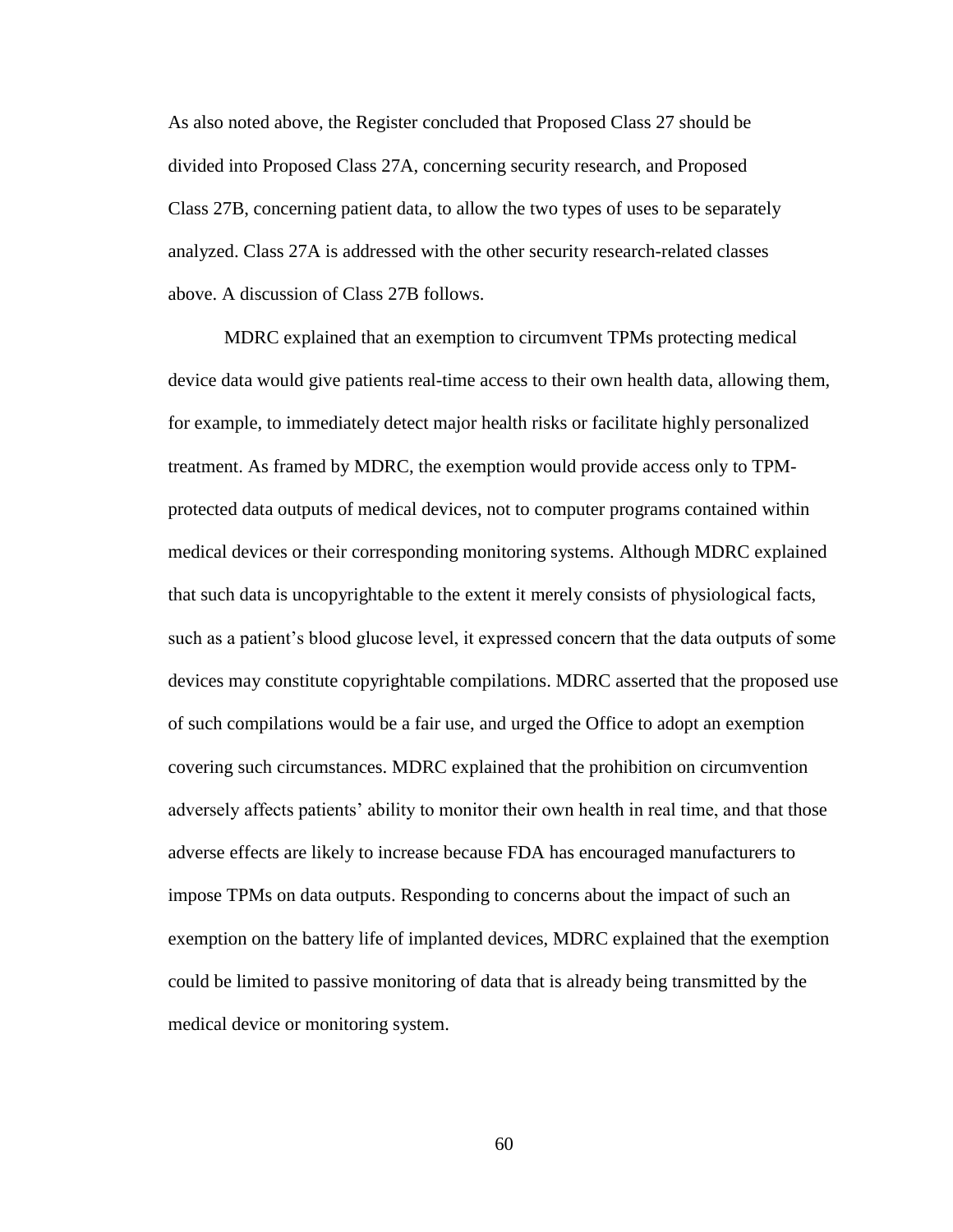The Office received comments in opposition to the proposed exemption from AdvaMed, IPO, LifeScience Alley, and NAM. AdvaMed agreed with MDRC that in certain circumstances, the selection and arrangement of data generated by a medical device might be copyrightable as a compilation. Opponents, however, provided little argument to counter MDRC's claim that patient access to such medical data constitutes a noninfringing fair use. Indeed, they conceded that patients have an "inherent right" to access their own medical data, but argued that this right is satisfied by obtaining data via authorized means, such as through a patient's health care provider. Opponents also relied heavily on the claim that the exemption would create health and safety concerns. For example, opponents contended that requesting data from implanted devices at an abnormally high rate could reduce the battery life of such devices. Opponents suggested that the Copyright Office allow an opportunity for FDA to provide input on the proposed exemption.

In light of opponents' comments, the Office advised FDA of the pendency of this proceeding. In a responsive letter to the Office, FDA expressed concern about facilitating access to data that includes patient health information or personally identifiable information, noting that the use of such data is subject to government regulation. FDA recommended that any exemption indicate that it was not intended to override the regulations of other federal agencies.

NTIA supported the proposed exemption, explaining among other things that the exemption would allow patients to see and react to data collected by their devices in real time. NTIA also concluded that the exemption is unlikely to adversely affect the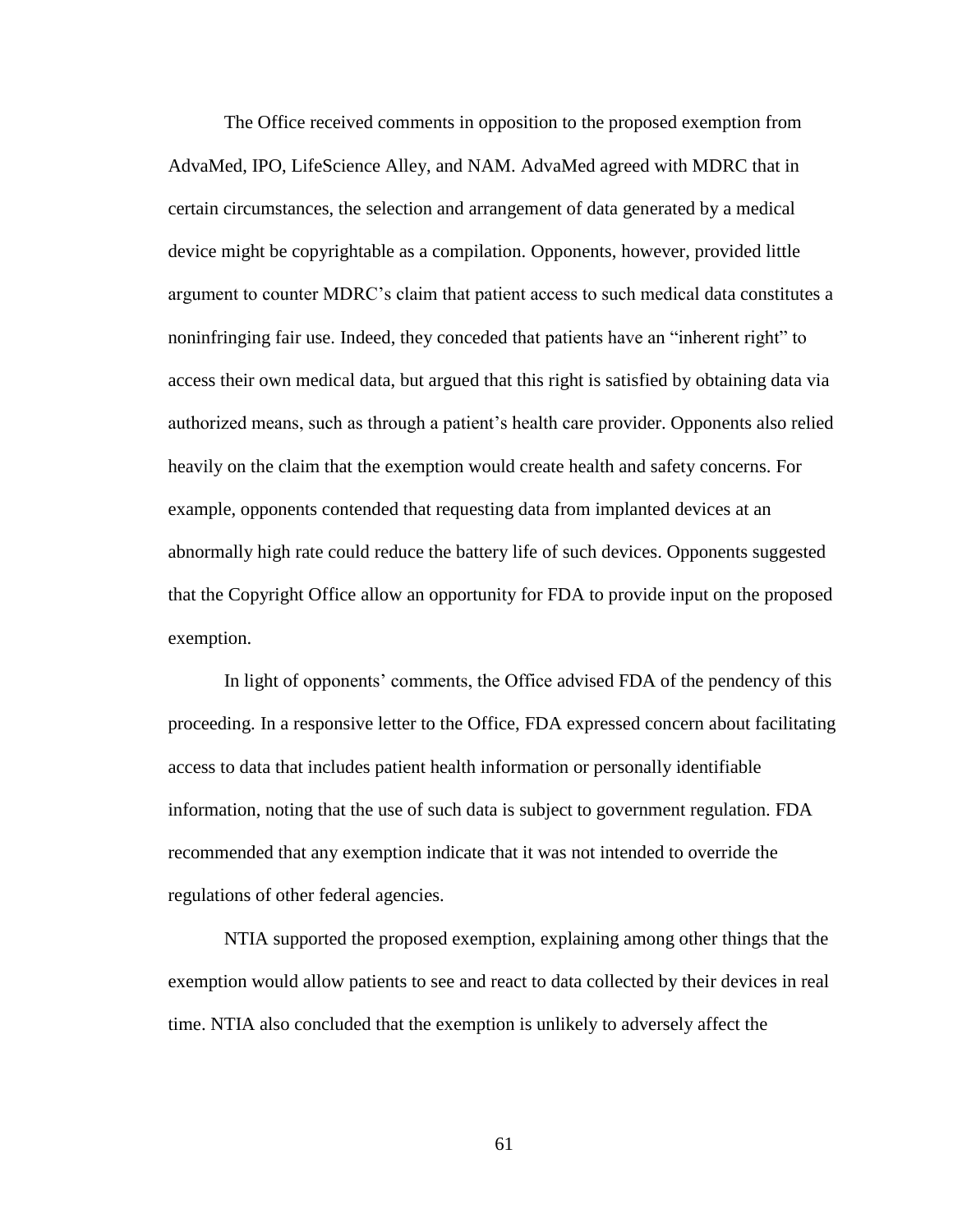operation of the medical device itself, based on MDRC's assertion that data would be passively intercepted as it is wirelessly transmitted from the device or monitoring system.

The Register recommended granting the proposed exemption. The Register observed that in many cases, data outputs generated by devices would likely be uncopyrightable, and that in such cases, section  $1201(a)(1)$ —which is limited to works protected under title 17—would not apply. The Register noted, however, that some data outputs could qualify for protection as literary works if they reflect a sufficiently original selection and presentation of data, and that opponents themselves agreed that such outputs could be subject to copyright. Accordingly, the Register concluded that an exemption would be appropriate to enable patients' access to their own medical data as embodied in protectable data compilations generated by implanted medical devices and corresponding personal monitoring systems. The Register concluded that accessing one's own medical data is likely to be a fair and noninfringing use, and that TPMs on that data are likely to have an adverse impact on such access, especially as TPMs become more prevalent in response to FDA guidance. In addition, the Register concluded that the statutory factors favor an exemption.

In light of concerns about the effect of circumvention on the battery life of implanted medical devices, the Register recommended that the exemption reflect the approach suggested by MDRC, so it is limited to passively accessing data that is already being generated or transmitted by the device. Further, as suggested by FDA, the recommended exemption expressly provides that any actions taken under the exemption must be compliant with all applicable laws and regulations. The recommended exemption does not permit circumvention "at the direction of a patient," as a broader exception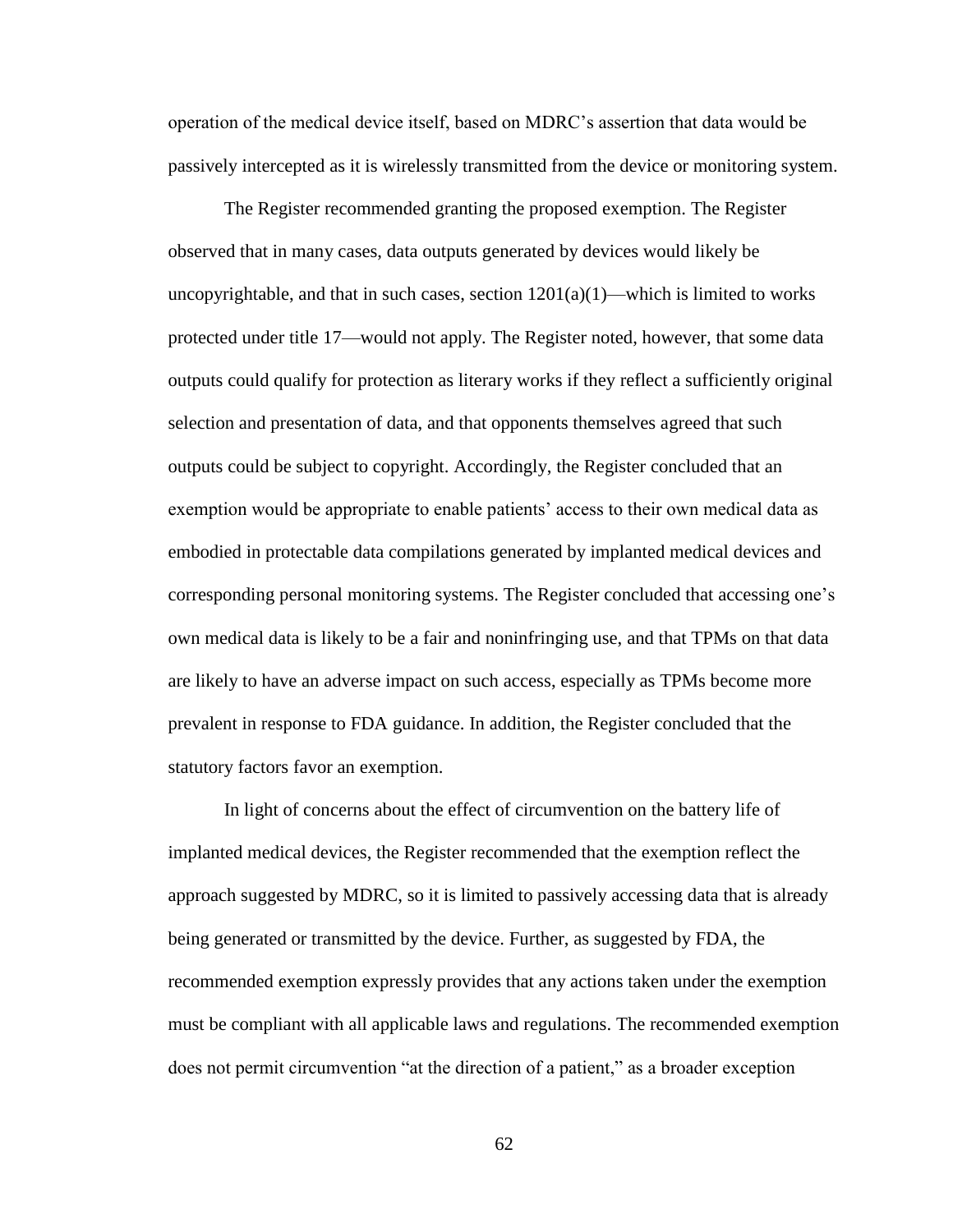allowing third parties to engage in circumvention activities on behalf of others could implicate the anti-trafficking provisions of section  $1201(a)(2)$  and (b). Unlike the recommended exemptions for security research and vehicle diagnosis, repair and modification, the Register recommended that the exemption for access to patient data be effective without delay because the passive monitoring of data transmissions did not appear to present any immediate safety or health concerns.

Accordingly, based on the Register's recommendation, the Librarian adopts the

following exemption:

**Literary works consisting of compilations of data generated by medical devices that are wholly or partially implanted in the body or by their corresponding personal monitoring systems, where such circumvention is undertaken by a patient for the sole purpose of lawfully accessing the data generated by his or her own device or monitoring system and does not constitute a violation of applicable law, including without limitation the Health Insurance Portability and Accountability Act of 1996, the Computer Fraud and Abuse Act of 1986 or regulations of the Food and Drug Administration, and is accomplished through the passive monitoring of wireless transmissions that are already being produced by such device or monitoring system.**

#### **B. Classes Considered but Not Recommended**

Based upon the record in this proceeding, the Register of Copyrights recommends that the Librarian determine that the following classes of works shall not be exempt from the prohibition against circumvention of technological measures set forth in section

 $1201(a)(1)$ :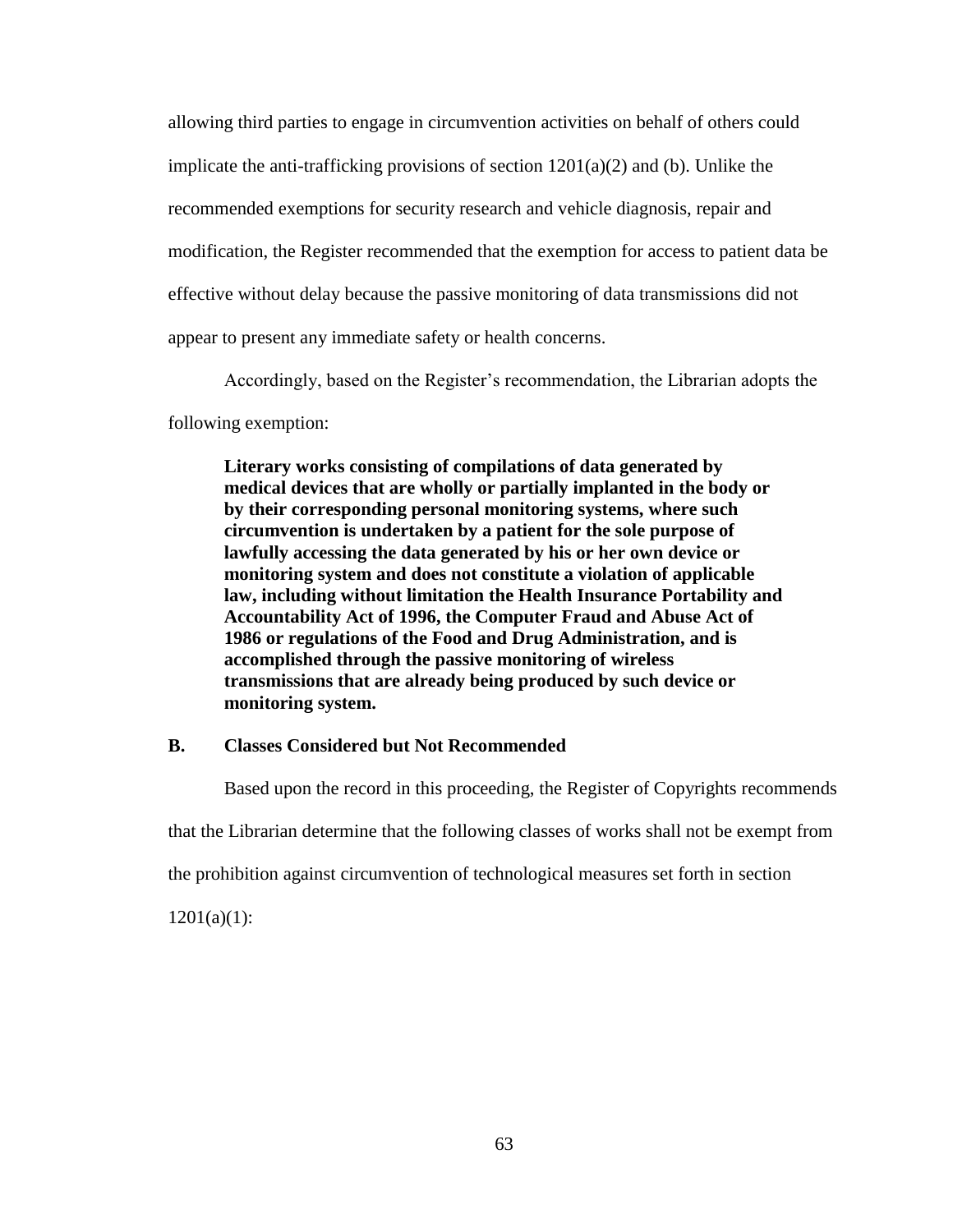*1. Proposed Classes 8 and 10: Audiovisual Works and Literary Works Distributed Electronically – Space-Shifting and Format-Shifting*<sup>33</sup>

Proposed Classes 8 and 10 would have permitted circumvention of technological measures protecting motion pictures, e-books, and other audiovisual or literary works to allow users to view the materials on alternate devices for personal use or to create backup copies. Broadly speaking, this activity is referred to as "space-shifting" and, in some cases, "format-shifting."

Public Knowledge requested an exemption to engage broadly in noncommercial space-shifting of motion pictures distributed on DVDs, Blu-ray discs, and downloaded files. Alpheus Madsen requested an exemption to allow circumvention of access controls on DVDs specifically in order to play the DVDs on the Linux operating system. These overlapping exemptions were combined into the following class:

Proposed Class 8: This proposed class would allow circumvention of access controls on lawfully made and acquired audiovisual works for the purpose of noncommercial space-shifting or format-shifting. This exemption has been requested for audiovisual material made available on DVDs protected by CSS, Blu-ray discs protected by AACS, and TPMprotected online distribution services.

Christopher Meadows, in turn, proposed an exemption to engage in

noncommercial space- or format-shifting of e-books, to allow consumers to view

TPM-protected e-books on alternate viewing platforms and to create back-up

copies. The proposed exemption was described as follows:

 $\overline{a}$ 

Proposed Class 10: This proposed class would allow circumvention of access controls on lawfully made and acquired literary works distributed electronically for the purpose of noncommercial space-shifting or formatshifting. This exemption has been requested for literary works distributed electronically [as] e-books.

<sup>&</sup>lt;sup>33</sup> The Register's analysis and conclusions for these classes, including citations to the record and relevant legal authority, can be found in the Recommendation at 107-26.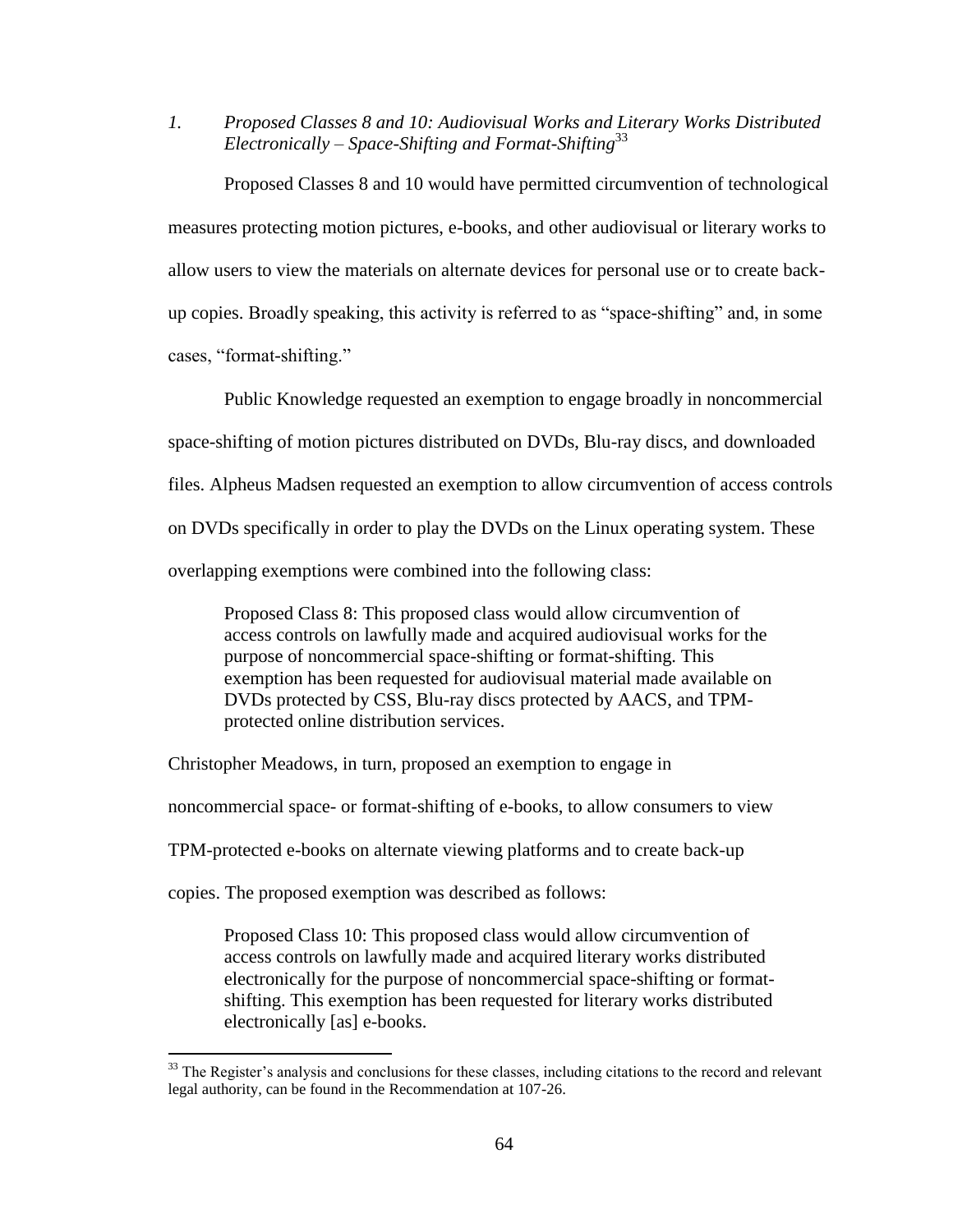For both classes, proponents argued that space- and format-shifting for personal, noncommercial uses are fair uses. In the past four rulemakings, the Register has declined to recommend, and the Librarian has declined to adopt, an exemption for such uses because the proponents had failed to establish a legal or factual record sufficient to establish that the space- or format-shifting of audiovisual works, e-books, and other copyrighted works constitutes a noninfringing use. In this rulemaking, proponents argued that reconsideration of that position was warranted in light of a recent district court decision, *Fox Broadcasting Co. v. Dish Network LLC*, <sup>34</sup> as well as certain statements from legislative history of certain aspects of the Copyright Act, including a discussion of how the creation of a limited copyright in sound recordings might impact home audio recording.

Opponents urged that noncommercial space- and format-shifting are not established fair uses under the law. They further argued that, in any event, an exemption is unwarranted in light of the continued growth of licensed digital distribution services that provide meaningful alternatives to circumvention, including digital rights locker services such as UltraViolet and Disney Movies Anywhere and disc-to-digital services such as VUDU and Flixter that allow consumers to convert previously purchased DVDs or Blu-ray discs into high-quality digital files. According to opponents, an exemption that allowed broad-based space- or format-shifting would undermine not only the existing markets for DVDs and Blu-ray discs but also these emerging online distribution models.

NTIA, as it has in the past, supported what it termed a "narrowed version" of an exemption to allow circumvention when the work is not accompanied by an additional  $\overline{a}$ 

<sup>34</sup> No. CV 12-4529 DMG (SHx), 2015 WL 1137593, at \*30-31 (C.D. Cal. Jan. 20, 2015).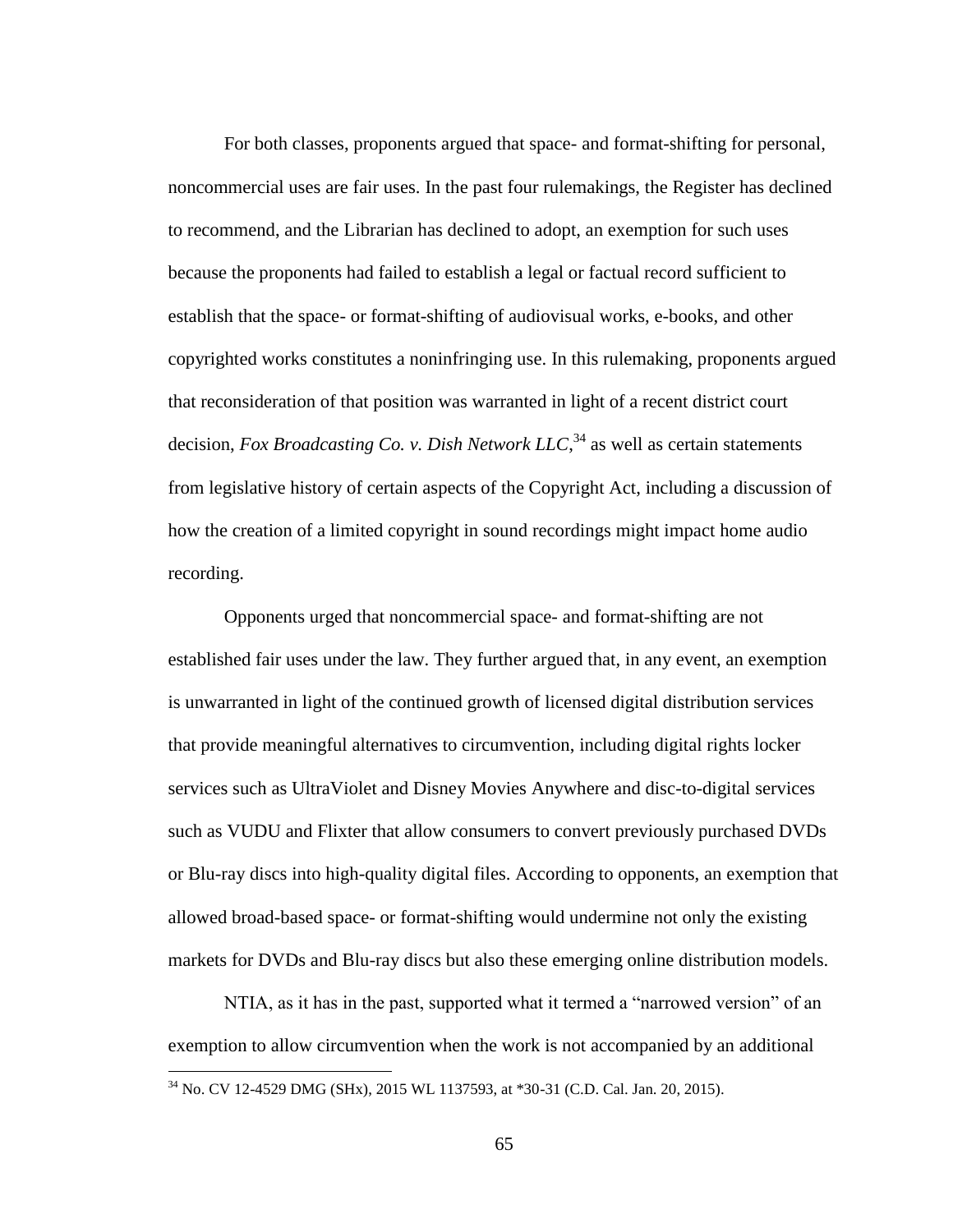copy of the work in an alternate digital format. In NTIA's view, the exemption is an issue of consumer protection, although NTIA acknowledged the broader debate about the merits and legality of noncommercial space-shifting.

The Register recommended against the adoption of a proposed exemption, on the ground that the law of fair use, as it stands today, does not sanction broad-based spaceshifting or format-shifting. The Register rejected proponents' attempt to rely on the *Dish Network* case, explaining that the uses at issue there were much more circumscribed than the uses proposed for this exemption. In particular, the service at issue in *Dish Network* included many safeguards to prevent unfettered use of the relevant content, including limitations on the length of time content would be available on the device to which a work is transferred. Accordingly, the Register concluded that the case was both factually and legally distinguishable. On the other hand, the recent case of *Fox News Network, LLC v. TVEyes Inc.*,<sup>35</sup> reaffirmed judicial reluctance to embrace a general space-shifting privilege.

At the same time, the Register recognized the consumer appeal of the proposals, and marketplace efforts to meet consumer demand for accessing movies and books in a wide variety of formats. According to the Register, the policy judgments surrounding the creation of a novel exception for space- or format-shifting of copyrighted works are complex and thus best left to Congress or the courts.

<sup>35</sup> No. 13 Civ. 5315 (AKH), 2015 WL 5025274 (S.D.N.Y. Aug. 25, 2015).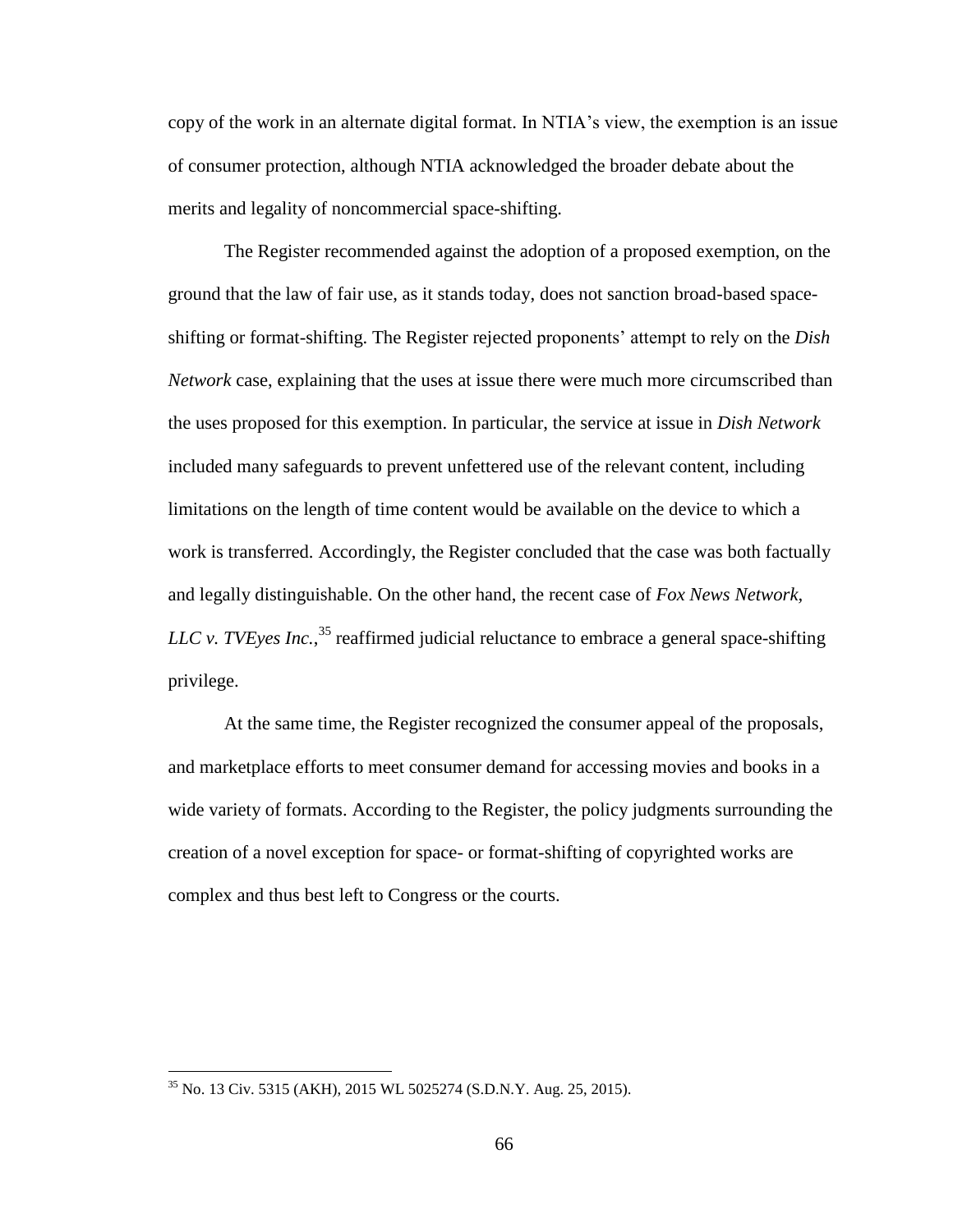*2. Proposed Class 18: Jailbreaking – Dedicated E-Book Readers*<sup>36</sup>

This class would have allowed circumvention of technological measures protecting dedicated e-book readers, such as Amazon's Kindle Paperwhite, to run lawfully acquired third-party applications or software on such devices. Maneesh Pangasa filed a petition seeking this exemption, and the NPRM described the class as follows:

Proposed Class 18: This proposed class would permit the jailbreaking of dedicated e-book readers to allow those devices to run lawfully acquired software that is otherwise prevented from running.

Pangasa, however, failed to submit further written comments or evidentiary material in support of the petition and did not participate in the public hearings. The written comments that were received in connection with this class were abbreviated and did not offer specific factual information or legal argument in support of the exemption. At the public hearing, proponent Jay Freeman briefly mentioned that people have jailbroken ebook readers to install screen savers or achieve other functionality, but no further evidence was presented in relation to this class. There were no opposition comments filed.

Although, as part of its discussion of the jailbreaking exemptions for smartphones and all-purpose mobile computing devices, NTIA expressed support for a jailbreaking exemption for dedicated e-book readers, NTIA did not point to anything specific in the record to support the requested exemption.

In light of the insufficiency of factual or legal support for the proposed exemption, the Register declined to recommend it.

<sup>&</sup>lt;sup>36</sup> The Register's analysis and conclusions for this class, including citations to the record and relevant legal authority, can be found in the Recommendation at 193-94.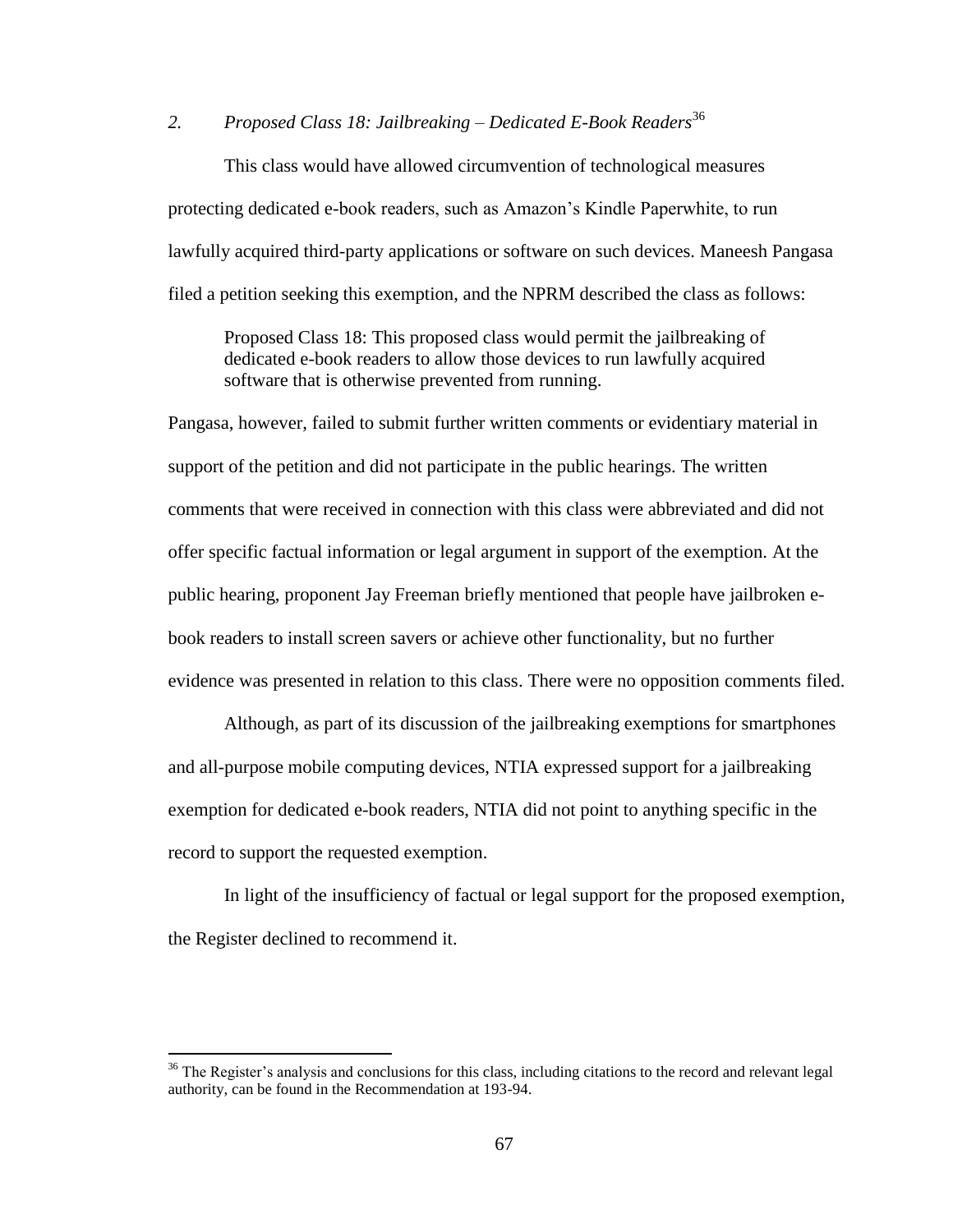*3. Proposed Class 19: Jailbreaking – Video Game Consoles*<sup>37</sup>

Maneesh Pangasa filed a petition proposing an exemption to permit jailbreaking of home video game consoles for an assortment of asserted noninfringing uses, including installing alternative operating systems. The Librarian rejected a similar exemption in 2012 because of substantial concerns about video game piracy. The Copyright Office set forth the following proposal in the NPRM:

Proposed Class 19: This proposed class would permit the jailbreaking of home video game consoles. Asserted noninfringing uses include installing alternative operating systems, running lawfully acquired applications, preventing the reporting of personal usage information to the manufacturer, and removing region locks. The requested exemption would apply both to older and currently marketed game consoles.

Pangasa failed to file supporting comments or participate in the public hearings, and the brief written comments filed by other parties provided scant support for the exemption. The limited amount of factual support offered in written comments—concerning academic research projects and "homebrew" video games—largely mirrored factual claims that were not persuasive in the 2012 proceeding. At the public hearing, the representative of commenting party iFixit provided some additional information regarding certain types of video game console repairs for which jailbreaking might be useful. At the same time, however, he acknowledged that the referenced repairs could be undertaken without circumvention.

Class 19 was opposed by ESA and Joint Creators. As in 2012, opponents provided substantial evidence that console jailbreaking is closely tied to video game piracy. In response to iFixit's concerns about console repair, ESA observed that all major

 $37$  The Register's analysis and conclusions for this class, including citations to the record and relevant legal authority, can be found in the Recommendation at 195-201.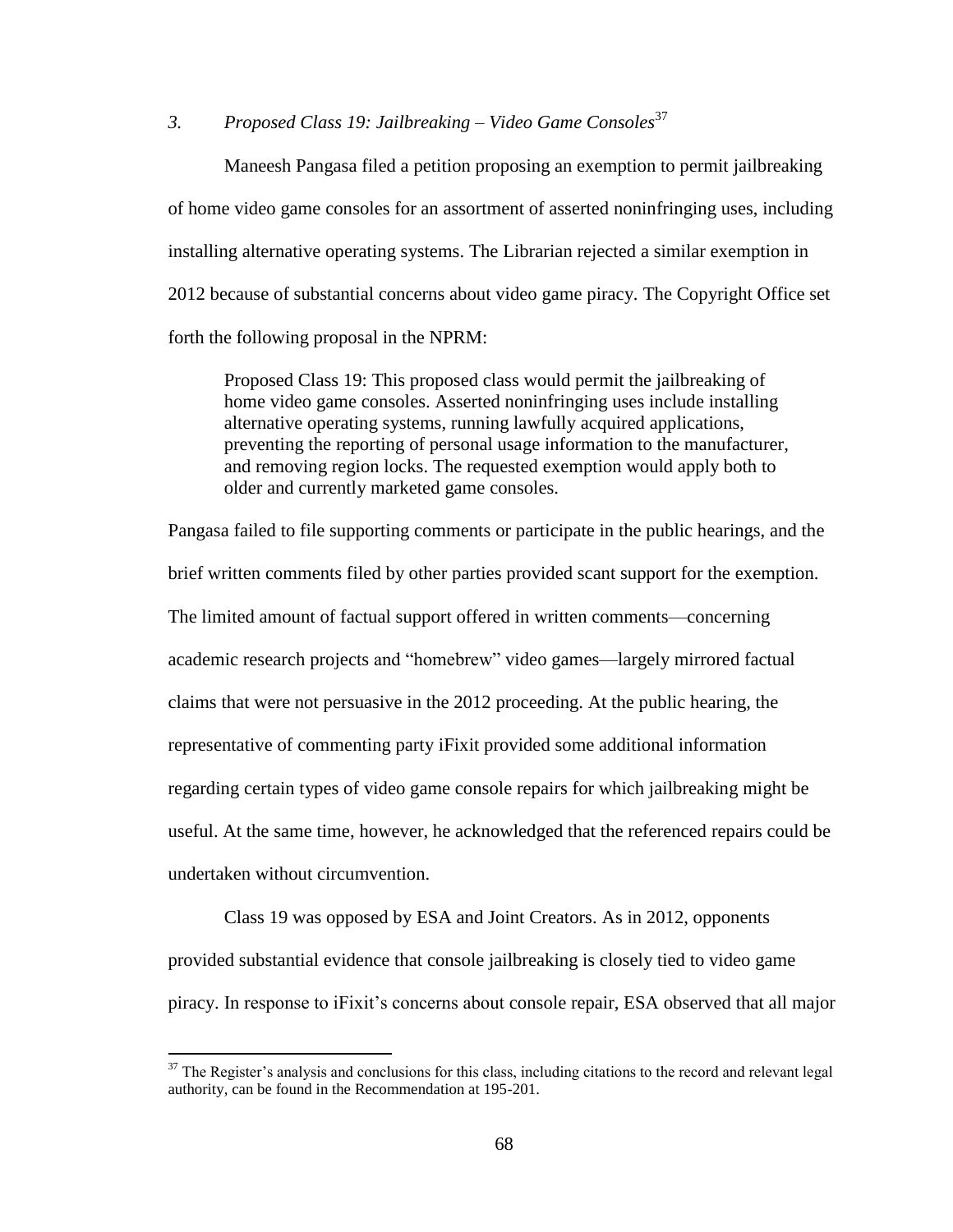console manufacturers offer repair services for consoles still under warranty at no charge, and for out-of-warranty consoles for prices ranging from \$99 to \$149. iFixit agreed with this assessment.

NTIA supported an exemption limited to repair of malfunctioning hardware for systems that are obsolete or no longer covered by manufacturer warranty, on the ground that to use an authorized repair service, the owner must send the console to the manufacturer and pay a "substantial" fee. At the same time, NTIA concluded that the record did not support a broader exemption, as the record is "significantly less robust and detailed than it was in the last rulemaking."

The Register concluded that the record in this rulemaking did not provide a basis for departing from her 2012 recommendation that an exemption for video game console jailbreaking should be denied. According to the Register, the record was not materially different from that considered in 2012, and included evidence demonstrating that jailbreaking of video game consoles continues to be closely associated with video game piracy, thus undermining the value of console software as a secure distribution platform. The Register also concluded that the need to engage in console repair did not provide a basis for an exemption in light of the availability of authorized repair services and the ability of proponents and others to perform repairs without the need to circumvent.

*4. Proposed Class 24: Abandoned Software – Music Recording Software*<sup>38</sup>

 $\overline{a}$ 

This proposed exemption would have allowed circumvention of a dongle-like access control that is allegedly no longer supported by the developer or copyright owner and protects a specific type of music recording software, Ensoniq PARIS. Three

<sup>&</sup>lt;sup>38</sup> The Register's analysis and conclusions for this class, including citations to the record and relevant legal authority, can be found in the Recommendation at 354-55.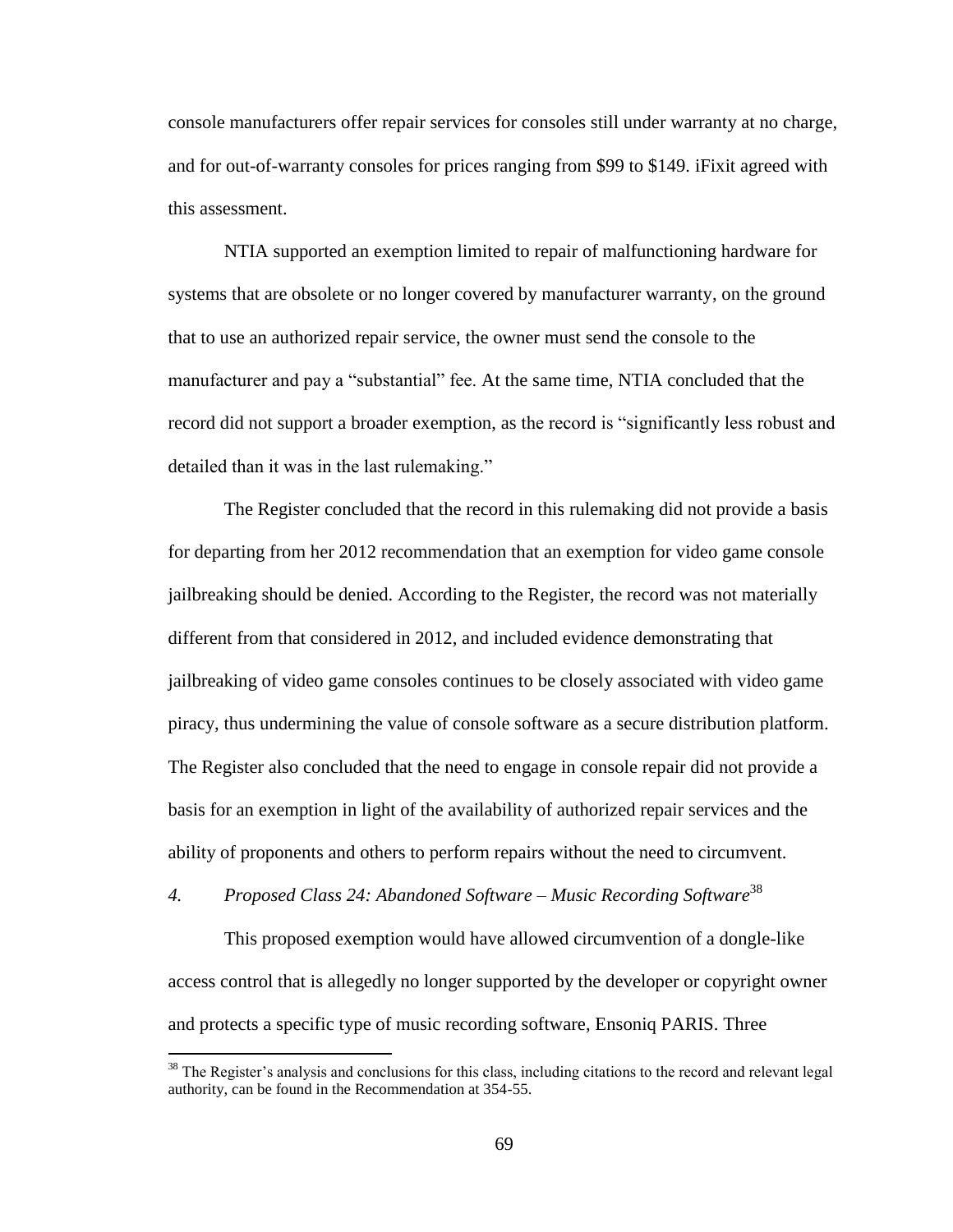individuals proposed this exemption, Richard Kelley, James McCloskey, and Michael Yanoska, and the Copyright Office set forth the following proposal in the NPRM:

Proposed Class 24: This proposed class would allow circumvention of access controls consisting of the PACE content protection system, which restricts access to the full functionality of lawfully acquired Ensoniq PARIS music recording software.

No evidence or argument to support this exemption was submitted after the initial petition phase of the proceeding. The class was opposed by Joint Creators, who raised concerns about the lack of supporting evidence.

In light of the incomplete record, NTIA and the Register declined to recommend granting the exemption.

## **C. Conclusion**

Having considered the evidence in the record, the contentions of the commenting parties, and the statutory objectives, the Register of Copyrights has recommended that the Librarian of Congress publish certain classes of works, as designated above, so that the prohibition against circumvention of technological measures that effectively control access to copyrighted works shall not apply to persons who engage in noninfringing uses of those particular classes of works.

Dated: October 20, 2015

**Maria A. Pallante,**  *Register of Copyrights and Director of the U.S. Copyright Office* 

\_\_\_\_\_\_\_\_\_\_\_\_\_\_\_\_\_\_\_\_\_\_\_\_\_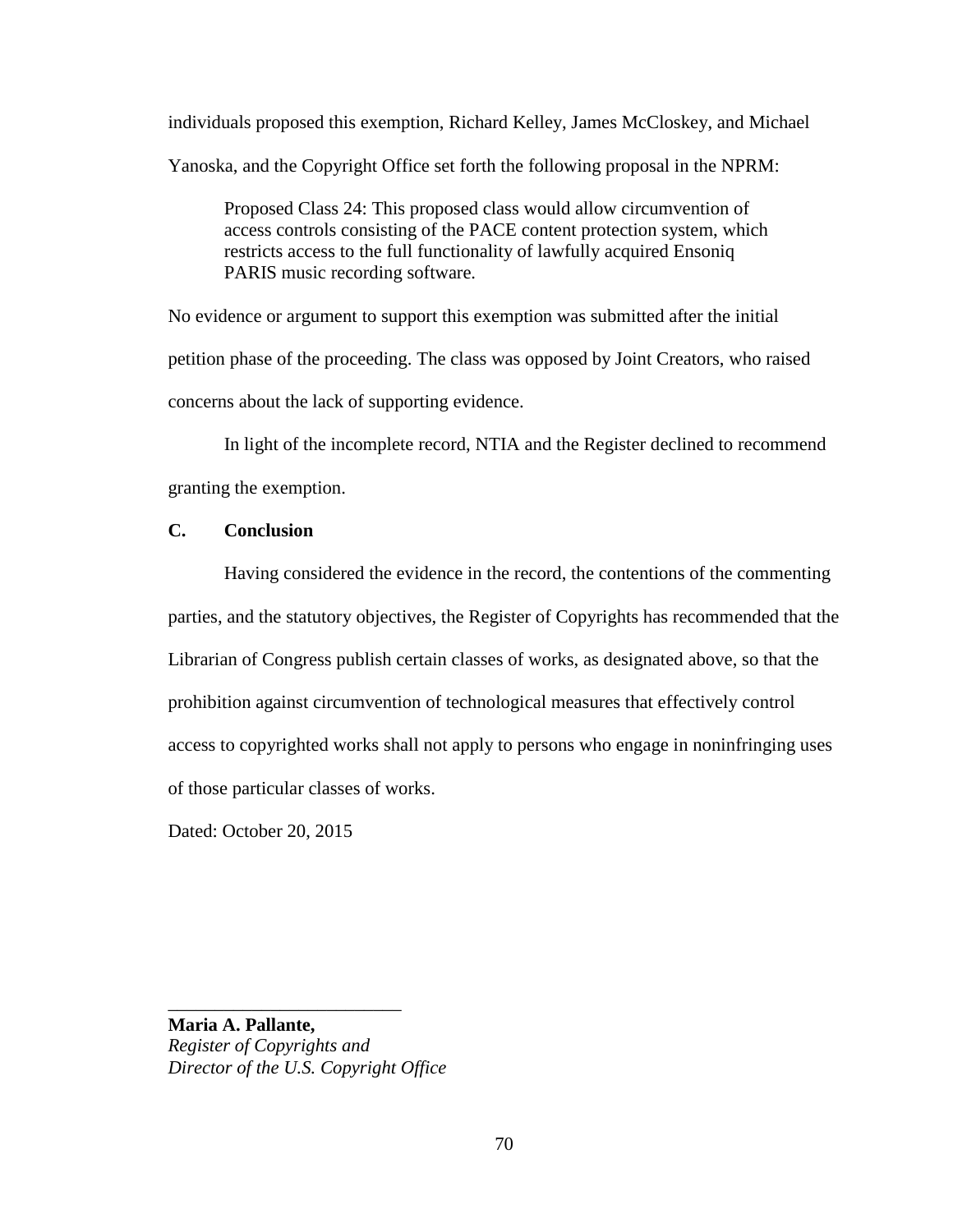#### **Determination of the Librarian of Congress**

Having duly considered and accepted the Recommendation of the Register of Copyrights, which Recommendation is hereby incorporated by reference, the Librarian of Congress, pursuant to 17 U.S.C.  $1201(a)(1)(C)$  and (D), hereby publishes as a new rule the classes of copyrighted works that shall for a three-year period be subject to the exemption provided in 17 U.S.C.  $1201(a)(1)(B)$  from the prohibition against circumvention of technological measures that effectively control access to copyrighted works set forth in 17 U.S.C. 1201(a)(1)(A).

## **List of Subjects in 37 CFR Part 201**

Copyright, Exemptions to prohibition against circumvention.

#### **Final Regulations**

For the reasons set forth in the preamble, 37 CFR part 201 is amended as follows:

## **PART 201—GENERAL PROVISIONS**

1. The authority citation for part 201 continues to read as follows:

**Authority:** 17 U.S.C. 702

2. Section 201.40 is amended by revising paragraph (b) and removing paragraph (d).

The revision reads as follows:

#### **§ 201.40 Exemption to prohibition against circumvention**

**\* \* \* \* \***

(b) *Classes of copyrighted works.* Pursuant to the authority set forth in 17 U.S.C.  $1201(a)(1)(C)$  and (D), and upon the recommendation of the Register of Copyrights, the Librarian has determined that the prohibition against circumvention of technological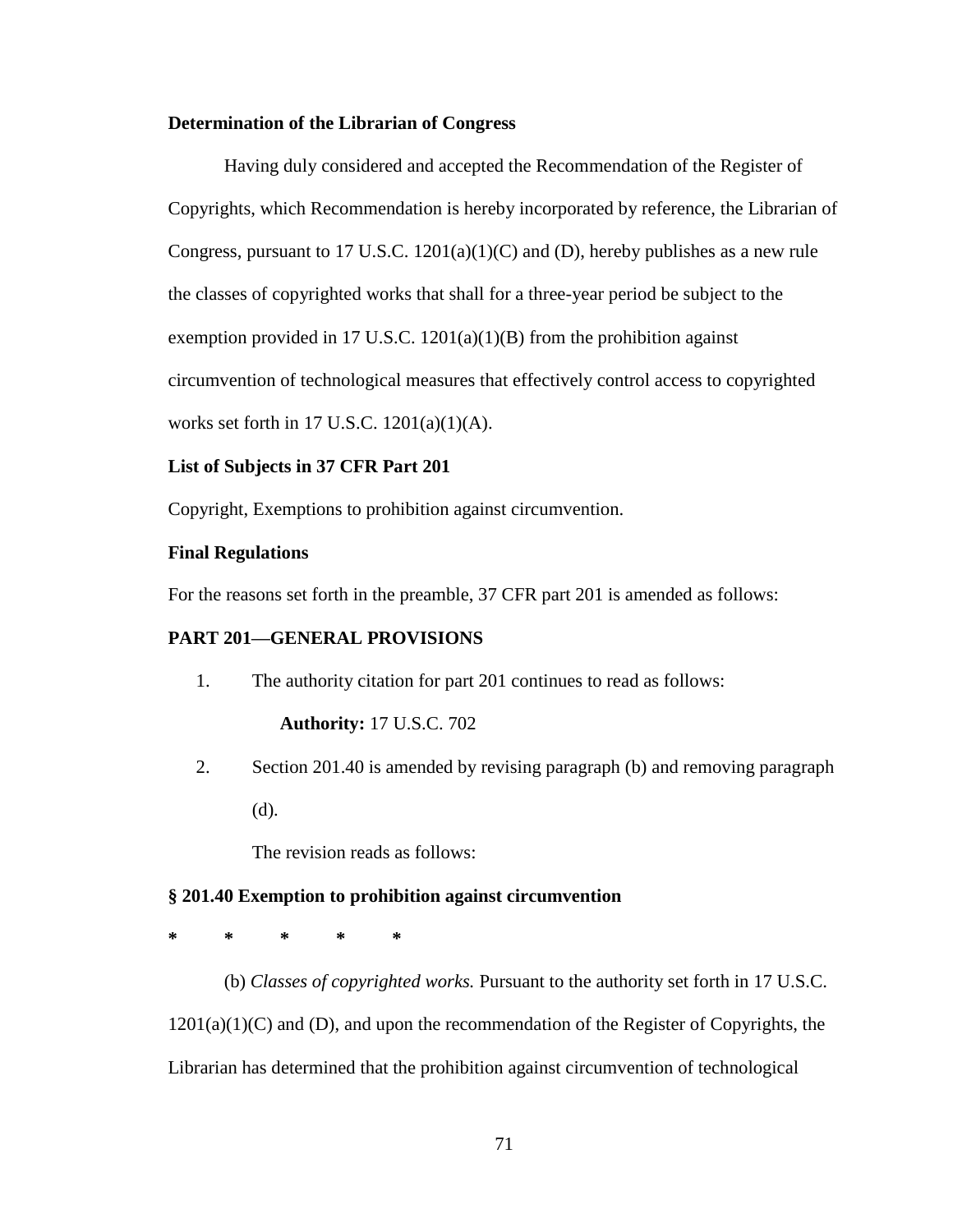measures that effectively control access to copyrighted works set forth in 17 U.S.C.  $1201(a)(1)(A)$  shall not apply to persons who engage in noninfringing uses of the following classes of copyrighted works:

(1) Motion pictures (including television shows and videos), as defined in 17 U.S.C. 101, where circumvention is undertaken solely in order to make use of short portions of the motion pictures for the purpose of criticism or comment in the following instances:

(i) For use in documentary filmmaking,

(A) Where the circumvention is undertaken using screen-capture technology that appears to be offered to the public as enabling the reproduction of motion pictures after content has been lawfully acquired and decrypted, or

(B) Where the motion picture is lawfully made and acquired on a DVD protected by the Content Scramble System, on a Blu-ray disc protected by the Advanced Access Control System, or via a digital transmission protected by a technological measure, and where the person engaging in circumvention reasonably believes that screen-capture software or other non-circumventing alternatives are unable to produce the required level of high-quality content;

(ii) For use in noncommercial videos (including videos produced for a paid commission if the commissioning entity's use is noncommercial),

(A) Where the circumvention is undertaken using screen-capture technology that appears to be offered to the public as enabling the reproduction of motion pictures after content has been lawfully acquired and decrypted, or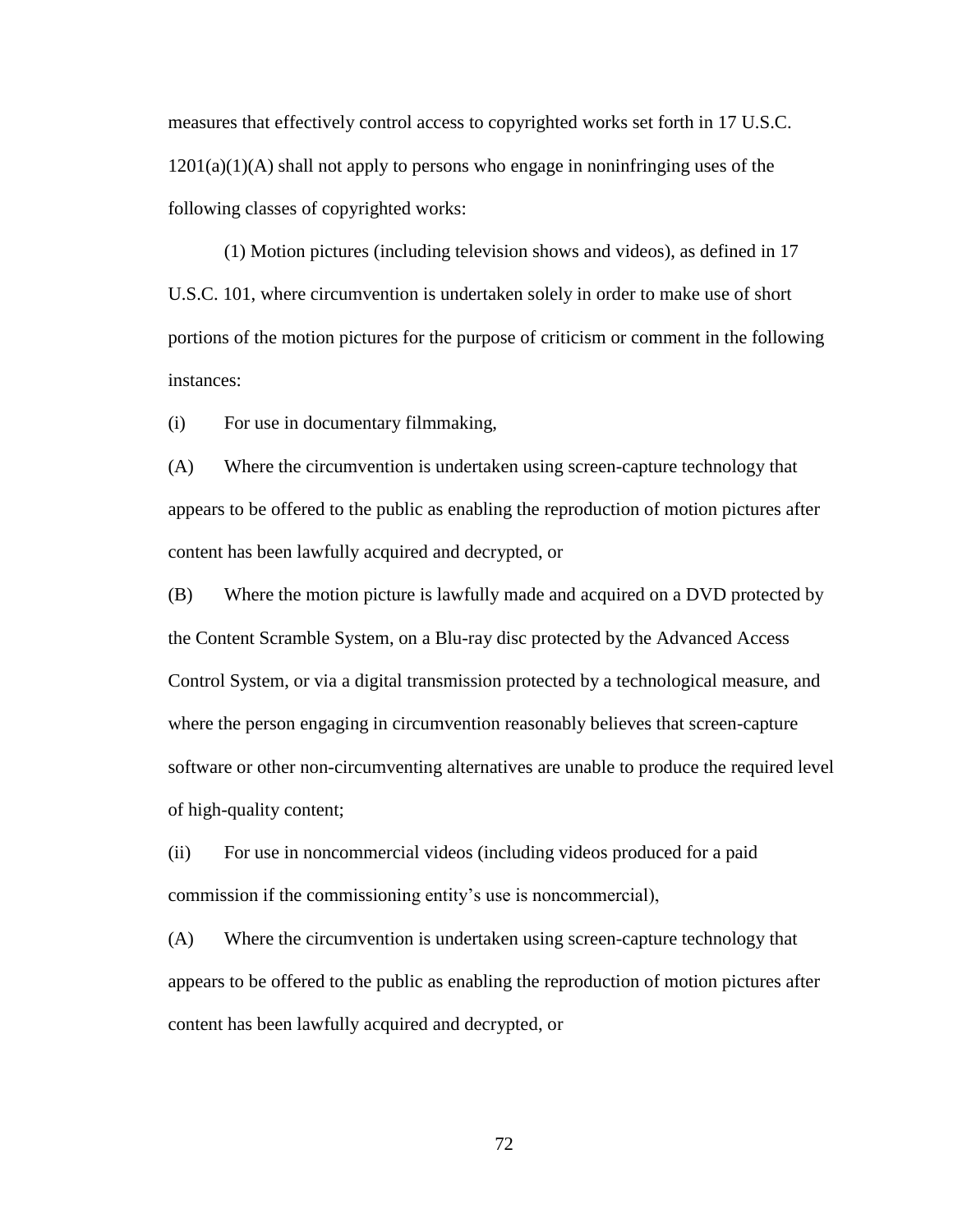(B) Where the motion picture is lawfully made and acquired on a DVD protected by the Content Scramble System, on a Blu-ray disc protected by the Advanced Access Control System, or via a digital transmission protected by a technological measure, and where the person engaging in circumvention reasonably believes that screen-capture software or other non-circumventing alternatives are unable to produce the required level of high-quality content;

(iii) For use in nonfiction multimedia e-books offering film analysis,

(A) Where the circumvention is undertaken using screen-capture technology that appears to be offered to the public as enabling the reproduction of motion pictures after content has been lawfully acquired and decrypted, or

(B) Where the motion picture is lawfully made and acquired on a DVD protected by the Content Scramble System, on a Blu-ray disc protected by the Advanced Access Control System, or via a digital transmission protected by a technological measure, and where the person engaging in circumvention reasonably believes that screen-capture software or other non-circumventing alternatives are unable to produce the required level of high-quality content;

(iv) By college and university faculty and students, for educational purposes,

(A) Where the circumvention is undertaken using screen-capture technology that appears to be offered to the public as enabling the reproduction of motion pictures after content has been lawfully acquired and decrypted, or

(B) In film studies or other courses requiring close analysis of film and media excerpts where the motion picture is lawfully made and acquired on a DVD protected by the Content Scramble System, on a Blu-ray disc protected by the Advanced Access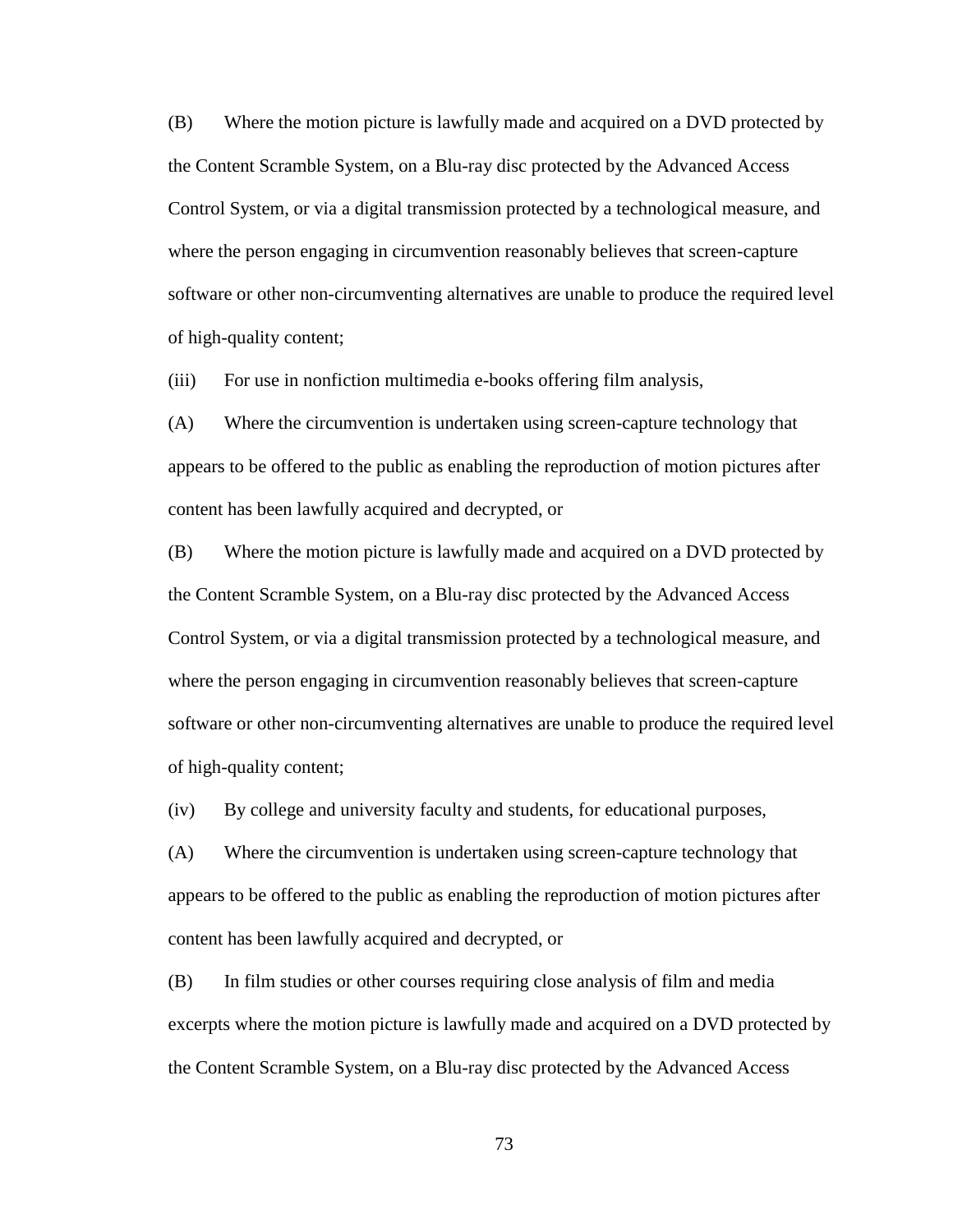Control System, or via a digital transmission protected by a technological measure, and where the person engaging in circumvention reasonably believes that screen-capture software or other non-circumventing alternatives are unable to produce the required level of high-quality content;

(v) By faculty of massive open online courses (MOOCs) offered by accredited nonprofit educational institutions to officially enrolled students through online platforms (which platforms themselves may be operated for profit), for educational purposes, where the MOOC provider through the online platform limits transmissions to the extent technologically feasible to such officially enrolled students, institutes copyright policies and provides copyright informational materials to faculty, students and relevant staff members, and applies technological measures that reasonably prevent unauthorized further dissemination of a work in accessible form to others or retention of the work for longer than the course session by recipients of a transmission through the platform, as contemplated by 17 U.S.C. 110(2),

(A) Where the circumvention is undertaken using screen-capture technology that appears to be offered to the public as enabling the reproduction of motion pictures after content has been lawfully acquired and decrypted, or

(B) In film studies or other courses requiring close analysis of film and media excerpts where the motion picture is lawfully made and acquired on a DVD protected by the Content Scramble System, on a Blu-ray disc protected by the Advanced Access Control System, or via a digital transmission protected by a technological measure, and where the person engaging in circumvention reasonably believes that screen-capture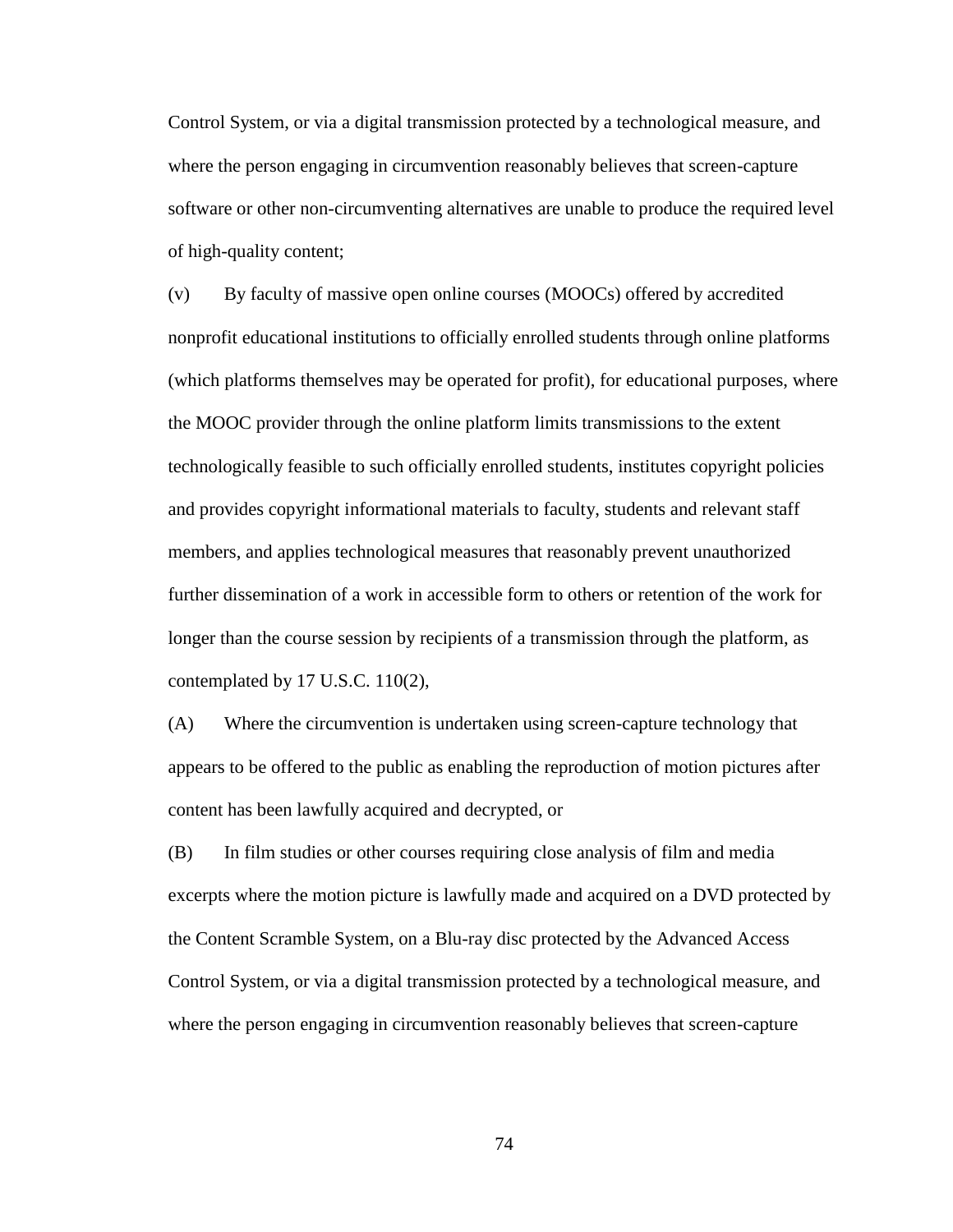software or other non-circumventing alternatives are unable to produce the required level of high-quality content;

(vi) By kindergarten through twelfth-grade educators, including of accredited general educational development (GED) programs, for educational purposes,

(A) Where the circumvention is undertaken using screen-capture technology that appears to be offered to the public as enabling the reproduction of motion pictures after content has been lawfully acquired and decrypted, or

(B) In film studies or other courses requiring close analysis of film and media excerpts where the motion picture is lawfully made and acquired on a DVD protected by the Content Scramble System, or via a digital transmission protected by a technological measure, and where the person engaging in circumvention reasonably believes that screen-capture software or other non-circumventing alternatives are unable to produce the required level of high-quality content;

(vii) By kindergarten through twelfth-grade students, including those in accredited general educational development (GED) programs, for educational purposes, where the circumvention is undertaken using screen-capture technology that appears to be offered to the public as enabling the reproduction of motion pictures after content has been lawfully acquired and decrypted; and

(viii) By educators and participants in nonprofit digital and media literacy programs offered by libraries, museums and other nonprofit entities with an educational mission, in the course of face-to-face instructional activities for educational purposes, where the circumvention is undertaken using screen-capture technology that appears to be offered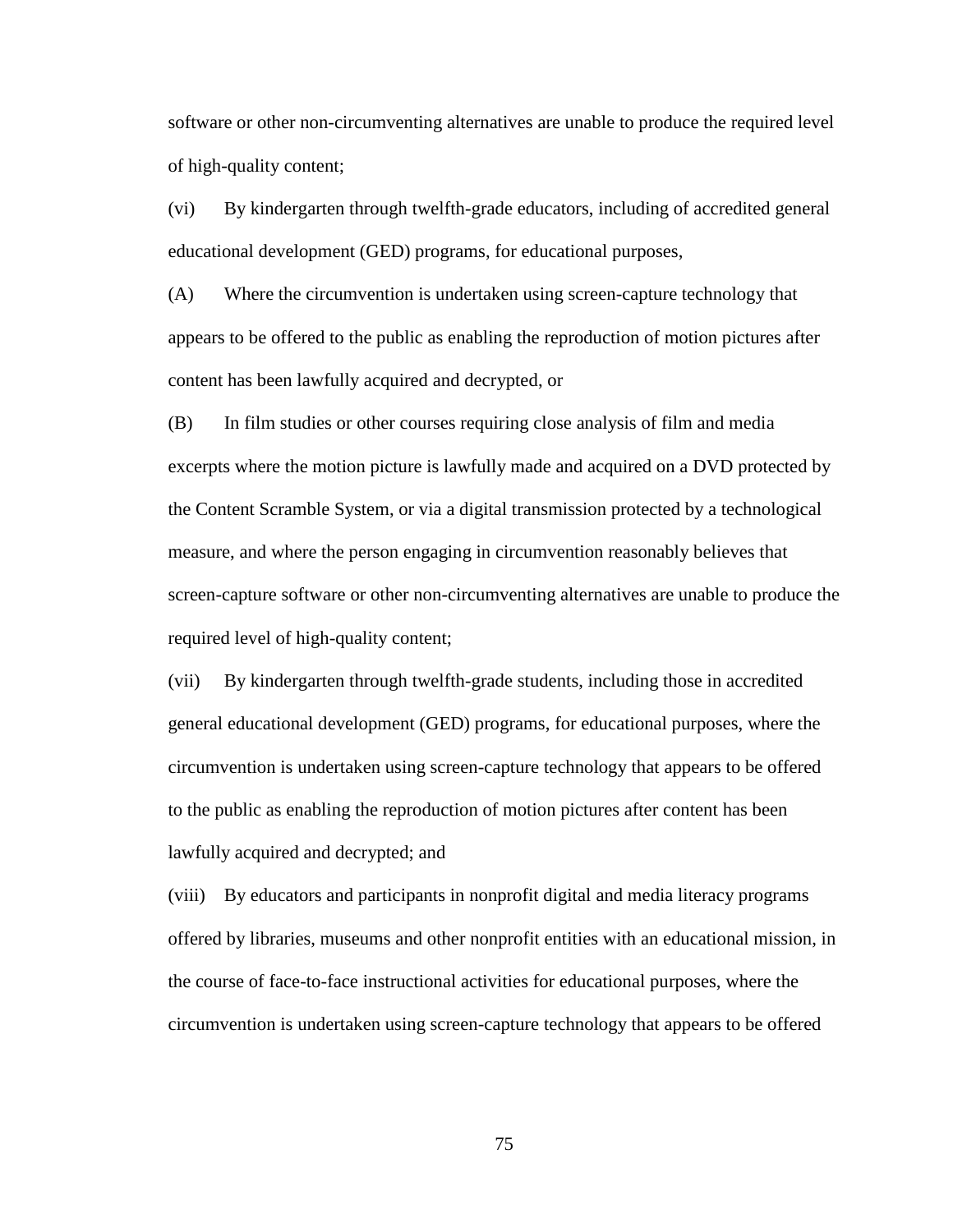to the public as enabling the reproduction of motion pictures after content has been lawfully acquired and decrypted.

(2) Literary works, distributed electronically, that are protected by technological measures that either prevent the enabling of read-aloud functionality or interfere with screen readers or other applications or assistive technologies,

(i) When a copy of such a work is lawfully obtained by a blind or other person with a disability, as such a person is defined in 17 U.S.C. 121; provided, however, that the rights owner is remunerated, as appropriate, for the price of the mainstream copy of the work as made available to the general public through customary channels, or

(ii) When such work is a nondramatic literary work, lawfully obtained and used by an authorized entity pursuant to 17 U.S.C. 121.

(3)(i) Computer programs that enable the following types of wireless devices to connect to a wireless telecommunications network, when circumvention is undertaken solely in order to connect to a wireless telecommunications network and such connection is authorized by the operator of such network, and the device is a used device:

(A) Wireless telephone handsets (*i.e.*, cellphones);

(B) All-purpose tablet computers;

(C) Portable mobile connectivity devices, such as mobile hotspots, removable wireless broadband modems, and similar devices; and

(D) Wearable wireless devices designed to be worn on the body, such as smartwatches or fitness devices.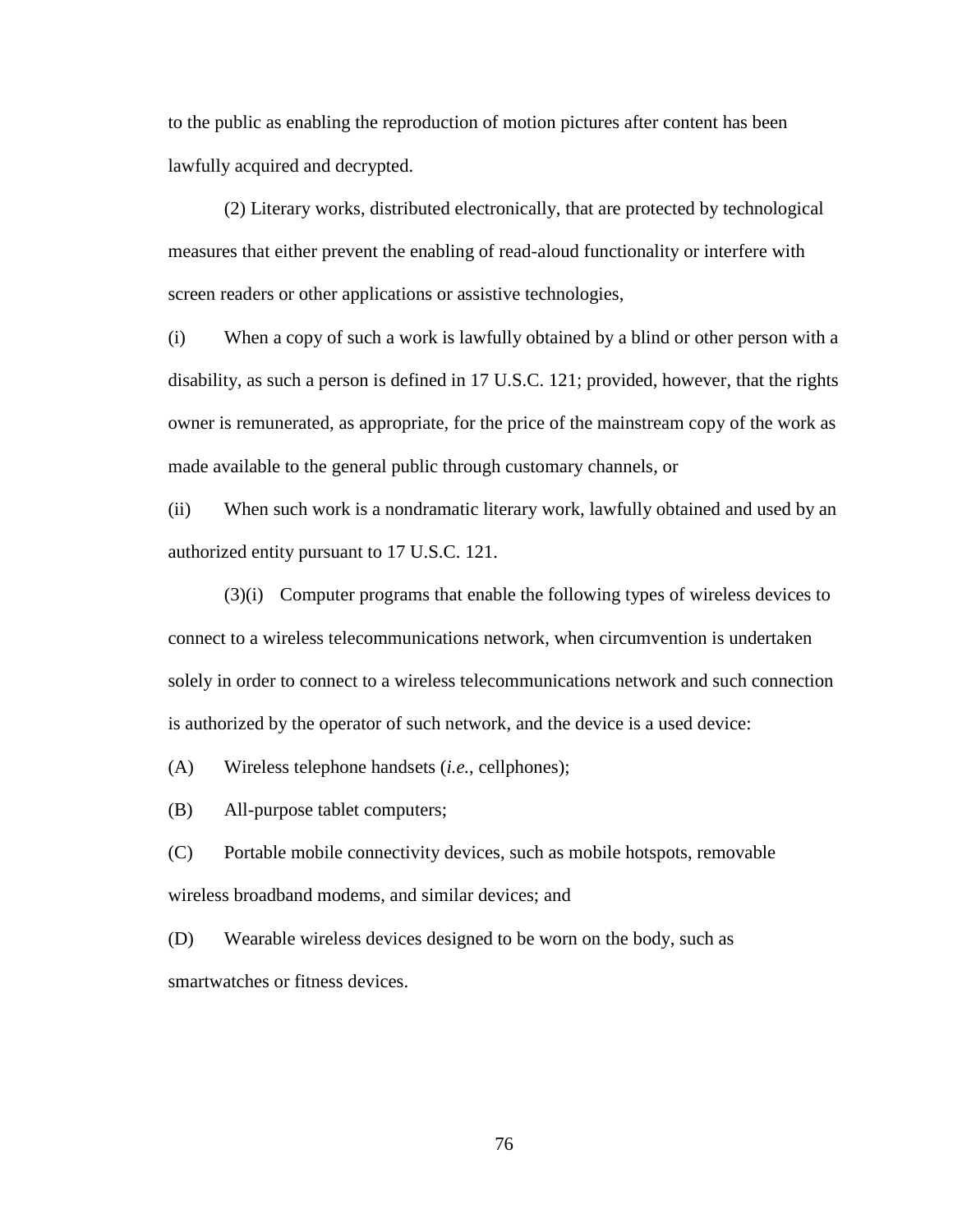(ii) A device is considered "used" for purposes of this exemption when it has previously been lawfully acquired and activated on the wireless telecommunications network of a wireless carrier.

(4) Computer programs that enable smartphones and portable all-purpose mobile computing devices to execute lawfully obtained software applications, where circumvention is accomplished for the sole purpose of enabling interoperability of such applications with computer programs on the smartphone or device, or to permit removal of software from the smartphone or device. For purposes of this exemption, a "portable all-purpose mobile computing device" is a device that is primarily designed to run a wide variety of programs rather than for consumption of a particular type of media content, is equipped with an operating system primarily designed for mobile use, and is intended to be carried or worn by an individual.

(5) Computer programs that enable smart televisions to execute lawfully obtained software applications, where circumvention is accomplished for the sole purpose of enabling interoperability of such applications with computer programs on the smart television.

(6) Computer programs that are contained in and control the functioning of a motorized land vehicle such as a personal automobile, commercial motor vehicle or mechanized agricultural vehicle, except for computer programs primarily designed for the control of telematics or entertainment systems for such vehicle, when circumvention is a necessary step undertaken by the authorized owner of the vehicle to allow the diagnosis, repair or lawful modification of a vehicle function; and where such circumvention does not constitute a violation of applicable law, including without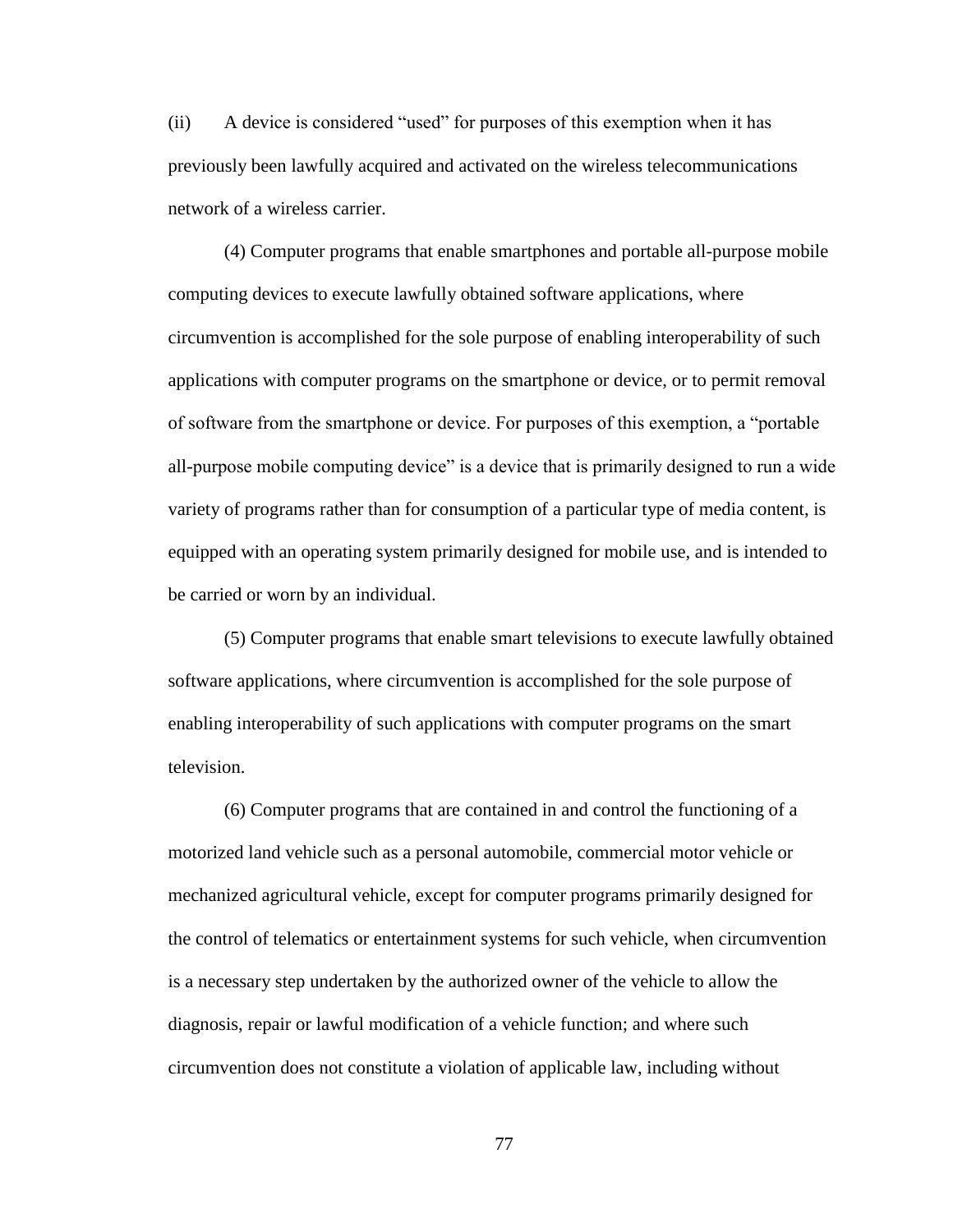limitation regulations promulgated by the Department of Transportation or the Environmental Protection Agency; and provided, however, that such circumvention is initiated no earlier than 12 months after the effective date of this regulation.

(7)(i) Computer programs, where the circumvention is undertaken on a lawfully acquired device or machine on which the computer program operates solely for the purpose of good-faith security research and does not violate any applicable law, including without limitation the Computer Fraud and Abuse Act of 1986, as amended and codified in title 18, United States Code; and provided, however, that, except as to voting machines, such circumvention is initiated no earlier than 12 months after the effective date of this regulation, and the device or machine is one of the following:

(A) A device or machine primarily designed for use by individual consumers (including voting machines);

(B) A motorized land vehicle; or

(C) A medical device designed for whole or partial implantation in patients or a corresponding personal monitoring system, that is not and will not be used by patients or for patient care.

(ii) For purposes of this exemption, "good-faith security research" means accessing a computer program solely for purposes of good-faith testing, investigation and/or correction of a security flaw or vulnerability, where such activity is carried out in a controlled environment designed to avoid any harm to individuals or the public, and where the information derived from the activity is used primarily to promote the security or safety of the class of devices or machines on which the computer program operates, or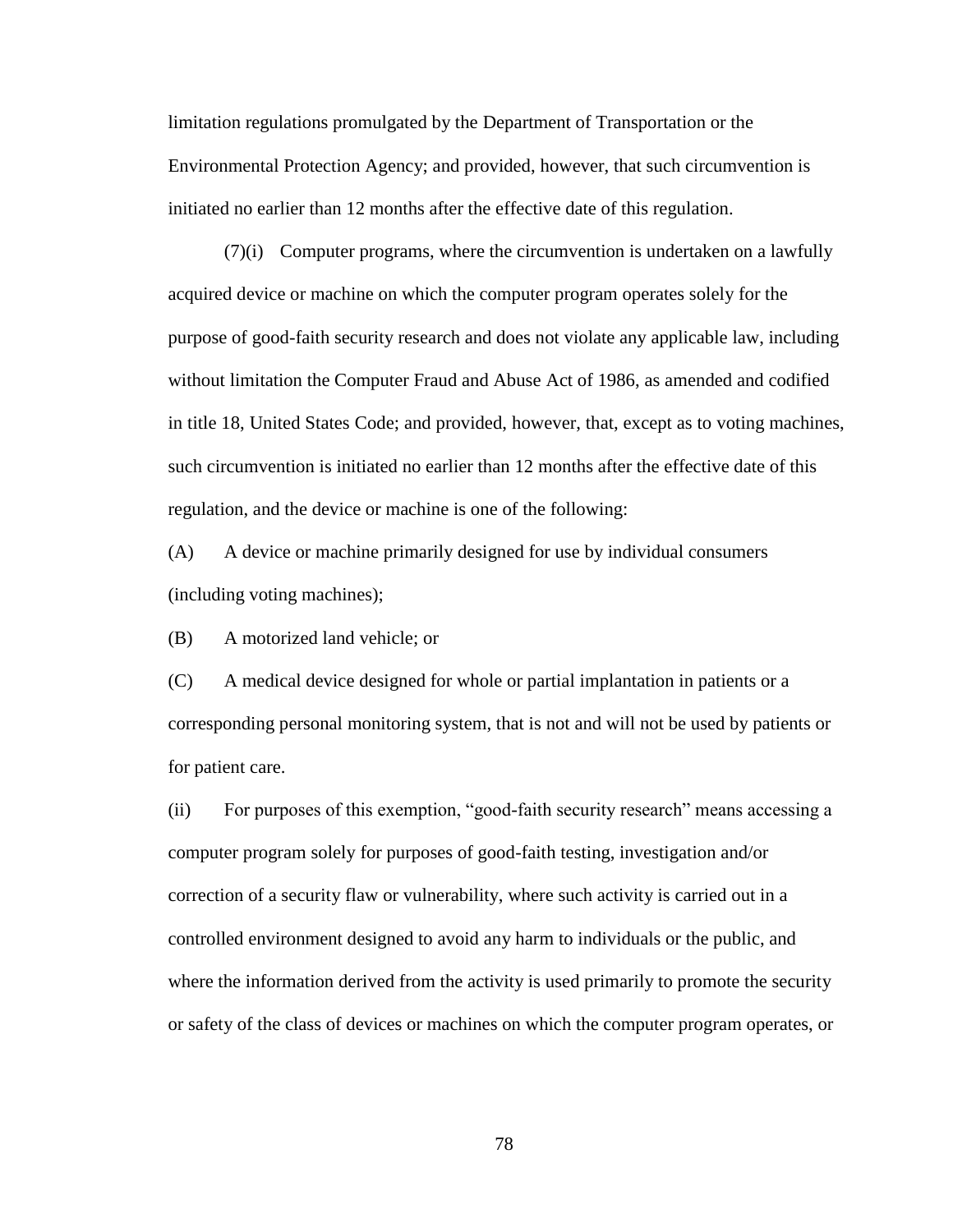those who use such devices or machines, and is not used or maintained in a manner that facilitates copyright infringement.

(8)(i) Video games in the form of computer programs embodied in physical or downloaded formats that have been lawfully acquired as complete games, when the copyright owner or its authorized representative has ceased to provide access to an external computer server necessary to facilitate an authentication process to enable local gameplay, solely for the purpose of:

(A) Permitting access to the video game to allow copying and modification of the computer program to restore access to the game for personal gameplay on a personal computer or video game console; or

(B) Permitting access to the video game to allow copying and modification of the computer program to restore access to the game on a personal computer or video game console when necessary to allow preservation of the game in a playable form by an eligible library, archives or museum, where such activities are carried out without any purpose of direct or indirect commercial advantage and the video game is not distributed or made available outside of the physical premises of the eligible library, archives or museum.

(ii) Computer programs used to operate video game consoles solely to the extent necessary for an eligible library, archives or museum to engage in the preservation activities described in paragraph (i)(B).

(iii) For purposes of the exemptions in paragraphs (i) and (ii), the following definitions shall apply: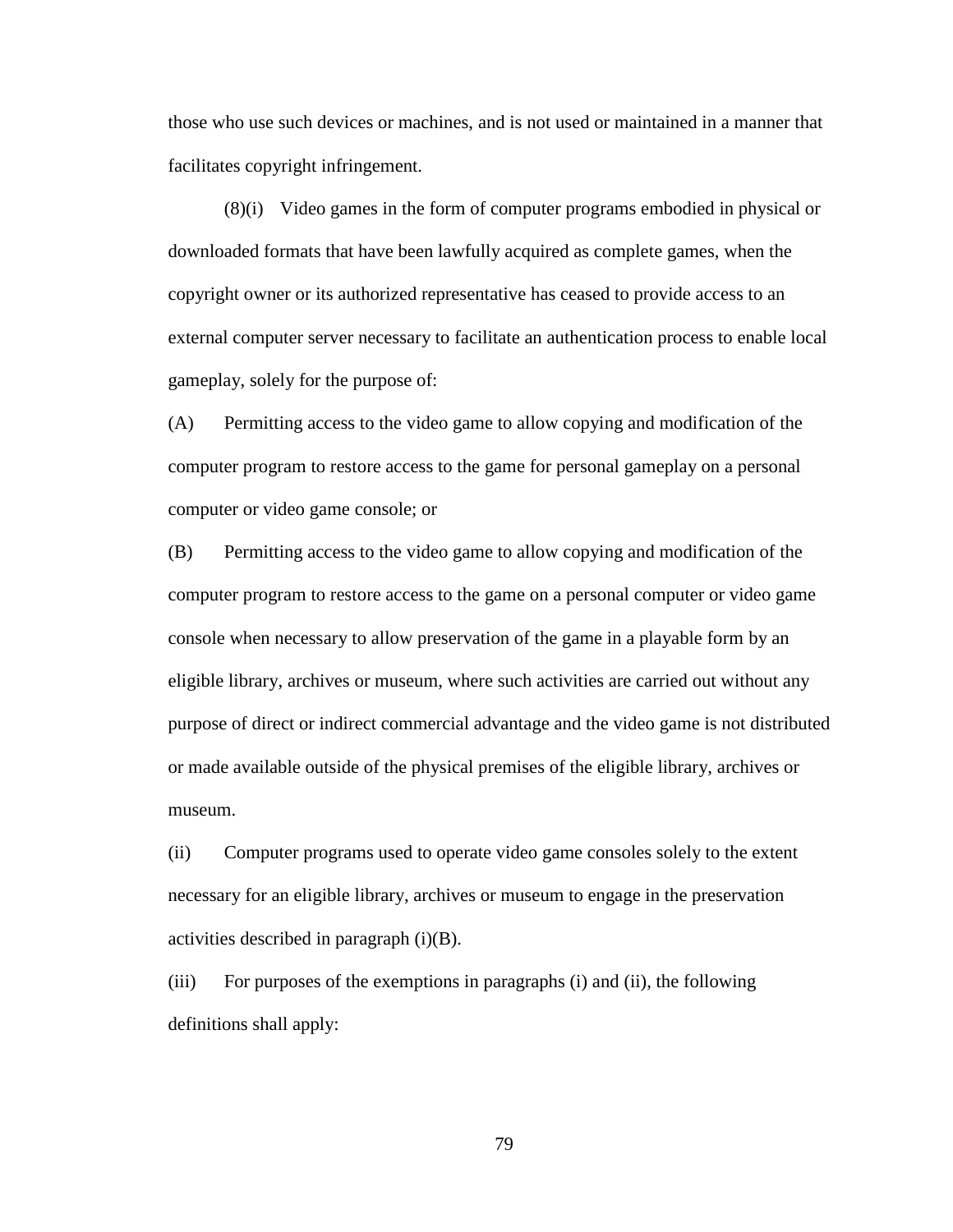(A) "Complete games" means video games that can be played by users without accessing or reproducing copyrightable content stored or previously stored on an external computer server.

(B) "Ceased to provide access" means that the copyright owner or its authorized representative has either issued an affirmative statement indicating that external server support for the video game has ended and such support is in fact no longer available or, alternatively, server support has been discontinued for a period of at least six months; provided, however, that server support has not since been restored.

(C) "Local gameplay" means gameplay conducted on a personal computer or video game console, or locally connected personal computers or consoles, and not through an online service or facility.

(D) A library, archives or museum is considered "eligible" when the collections of the library, archives or museum are open to the public and/or are routinely made available to researchers who are not affiliated with the library, archives or museum.

(9) Computer programs that operate 3D printers that employ microchip-reliant technological measures to limit the use of feedstock, when circumvention is accomplished solely for the purpose of using alternative feedstock and not for the purpose of accessing design software, design files or proprietary data; provided, however, that the exemption shall not extend to any computer program on a 3D printer that produces goods or materials for use in commerce the physical production of which is subject to legal or regulatory oversight or a related certification process, or where the circumvention is otherwise unlawful.